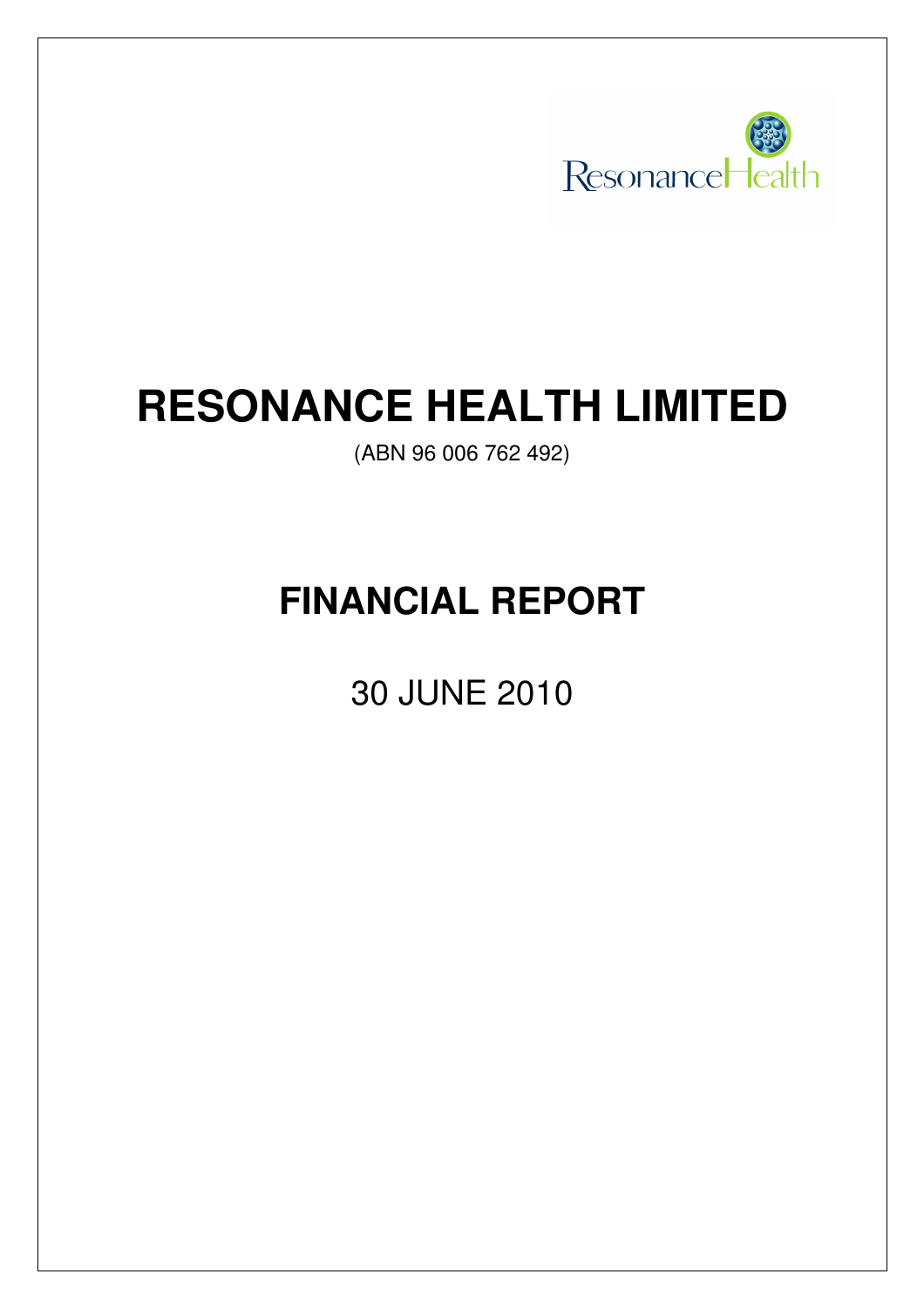## -1- RESONANCE HEALTH LIMITED

#### **Corporate Information**

ABN 96 006 762 492

#### **Directors**

Dr Stewart Washer Non-executive Chairman

Dr Martin Blake Non-executive Director

Ms Liza Dunne Managing Director

Mr Simon Panton Non-executive Director

Dr Timothy St Pierre Executive Director

#### **Company secretary**

Ms Eva O'Malley

#### **Stock exchange listing**

Resonance Health Limited shares are listed on the Australian Securities Exchange. ASX Code: RHT

#### **Registered office and Principal place of business**

1<sup>st</sup> Floor, 216 Stirling Highway CLAREMONT WA 6010 Telephone: 61 8 9286 5300 Facsimile: 61 8 9286 1179

#### **Postal address**

PO Box 1135 NEDLANDS WA 6909

#### **Website and e-mail address**

www.resonancehealth.com Email: info@ferriscan.com

#### **Auditors**

HLB Mann Judd Level 4, 130 Stirling Street PERTH WA 6000

#### **Share registry**

Advanced Share Registry Ltd 150 Stirling Highway Nedlands WA 6009 Tel: +61 8 9389 8033 Fax: +61 8 9389 7871

#### **Bankers**

National Australia Bank Limited

#### **Solicitors**

Cole Legal Unit 9 569 Wellington Street Perth WA 6000

## **Contents**

## **Page**

| Directors' Report                       | 2  |
|-----------------------------------------|----|
| Corporate Governance Statement          | 12 |
| Auditor's Independence Declaration      | 18 |
| Statements of Comprehensive Income      | 19 |
| <b>Statements of Financial Position</b> | 20 |
| <b>Statements of Cash Flows</b>         | 21 |
| Statements of Changes in Equity         | 22 |
| Notes to the Financial Statements       | 23 |
| Directors' Declaration                  | 49 |
| Independent Auditor's Report            | 50 |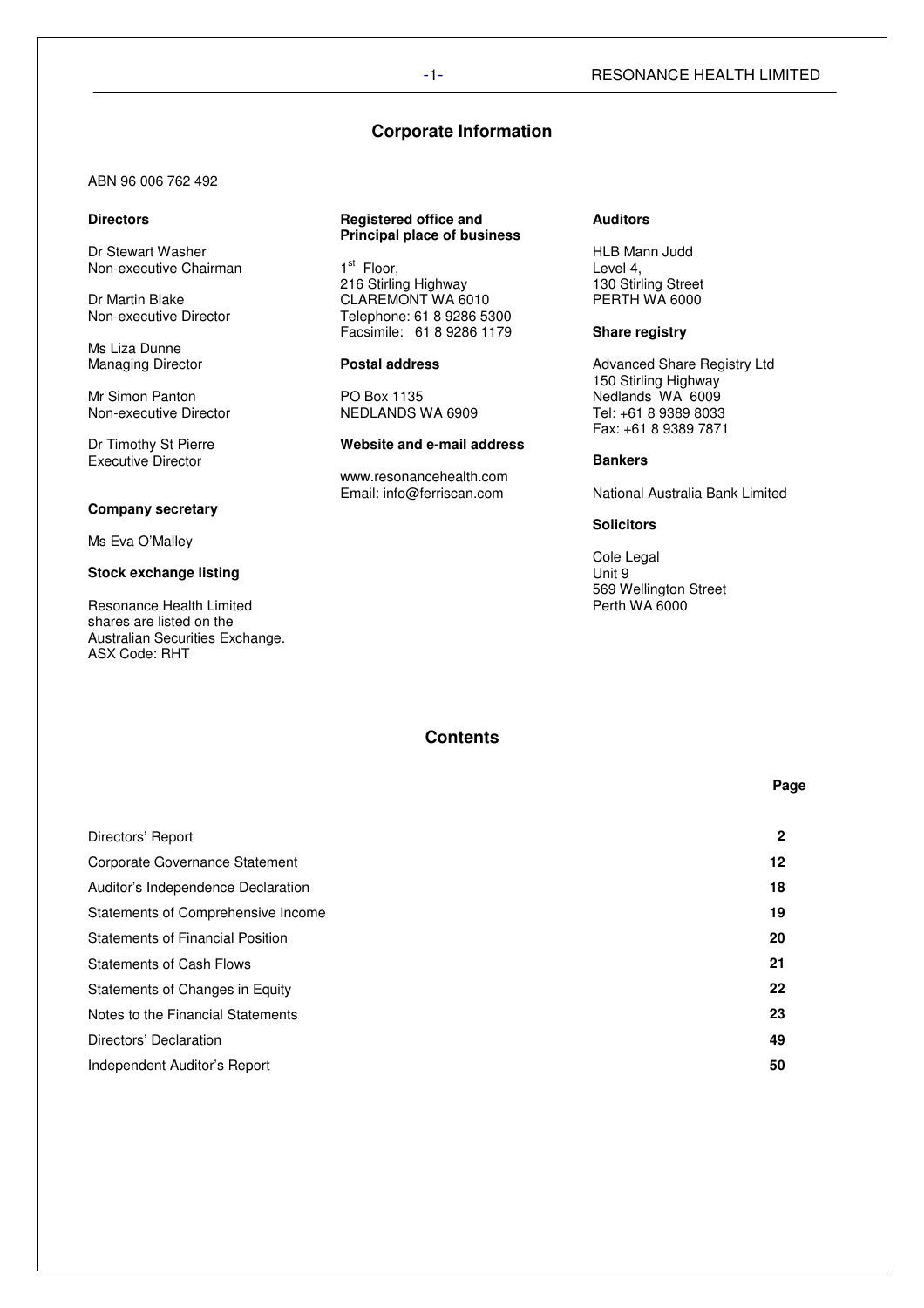#### **DIRECTORS' REPORT**

The Board of Directors has pleasure in presenting the annual financial report of the consolidated entity consisting of Resonance Health Limited and the entities it controlled during the period for the financial year ended 30 June 2010. In order to comply with the provisions of the Corporations Act, the directors report as follows:

#### **Directors**

The names, qualifications and experience of directors in office during the financial year and until the date of this report are as follows. Directors were in office for this entire period unless otherwise stated.

**Dr Stewart Washer Position:** Chairman — Independent and Non-Executive (appointed 16 February 2009)

B.Sc(Hons), PhD

**Experience:** Dr Washer has over 20 years of senior executive and Board experience in commercial technology companies in the medical, food, agricultural and industrial sectors. He was a founder of Biopacific Ventures, a \$120m New Zealand based fund. He is currently a Venture Partner with the Swiss Inventages Fund, a  $£1.5$  billion life science fund, funded by Nestle.

Dr Washer was the founding CEO of Phylogica Ltd (ASX:PYC) a company with a peptide drug discovery technology. Before this, he was CEO of Celentis and managed the commercialisation of intellectual property from AgResearch in New Zealand with 650 Scientists and \$130m revenues.

Dr Washer is an Investment Director with IB Managers who have Australian and European life-science funds. He is a Director of Healthlinx (ASX:HTX) who have developed the first successful diagnostic for Ovarian Cancer and Genesis R&D (ASX:GEN) who have developed new ways to deliver siRNA drugs. Dr Washer sits on the Senate at Murdoch University and the Board of AusBiotech Ltd, the industry body for biotechnology.

#### **Other current directorships:**

Ausbiotech Ltd

Genesis Research and Development Ltd

HealthLinx Ltd

#### **Former directorships in last 3 years:**

Biosignal Ltd

Phylogica Ltd

Xceed Capital Ltd

**Special responsibilities:** 

Chairman of the Remuneration Committee

Member of the Audit Committee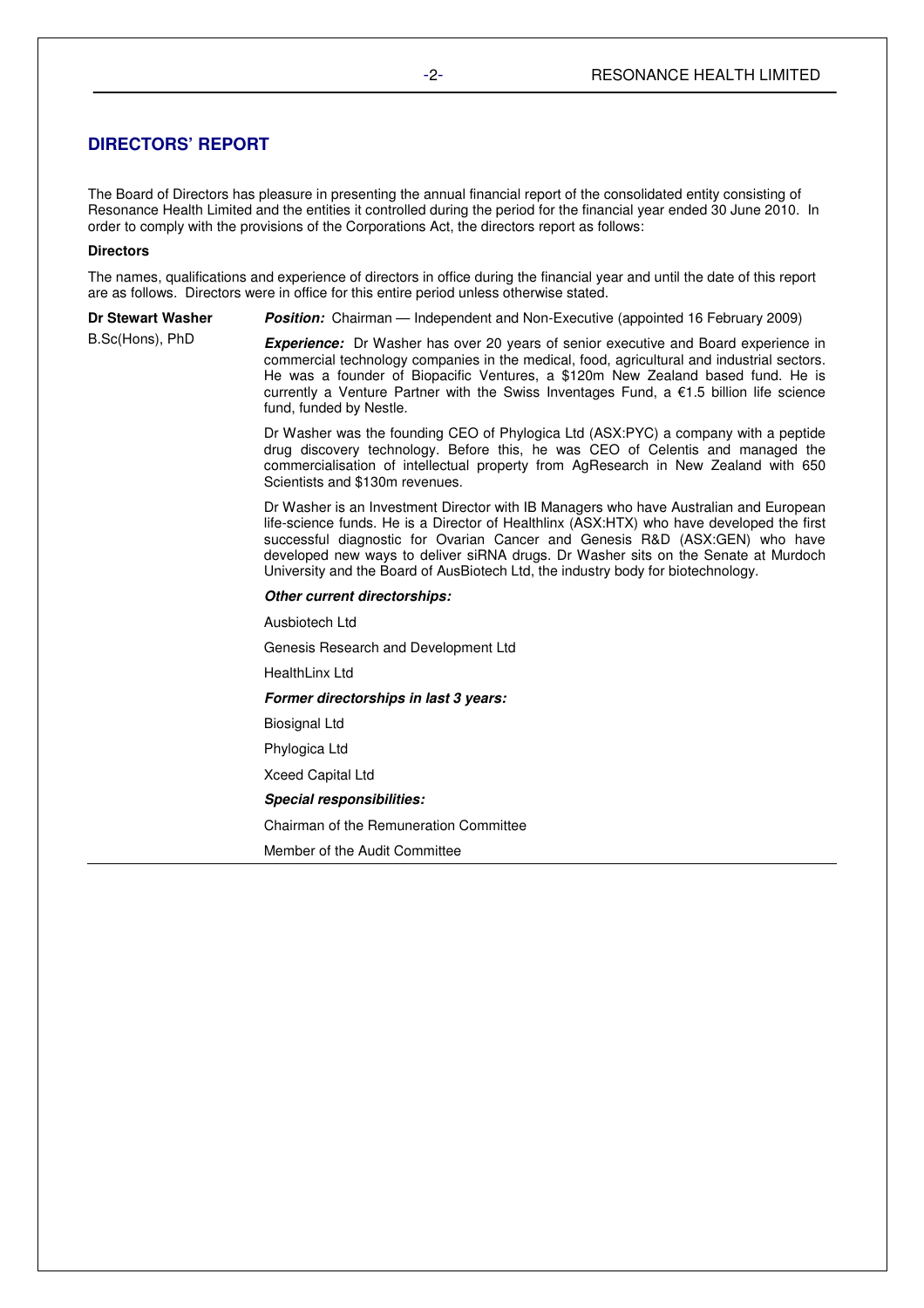| <b>Ms Liza Dunne</b>                | <b>Position:</b> Managing Director — Executive (appointed 23 October 2008)                                                                                                                                                                                                                                                                                                                                                                        |  |  |  |  |
|-------------------------------------|---------------------------------------------------------------------------------------------------------------------------------------------------------------------------------------------------------------------------------------------------------------------------------------------------------------------------------------------------------------------------------------------------------------------------------------------------|--|--|--|--|
| B.Bus, GDipAppFin,<br><b>GAICD</b>  | <b>Experience:</b> Ms Dunne joined Resonance Health in October 2003 and has been actively<br>involved in all aspects of the business including business development and<br>commercialisation of FerriScan®, developing alliances with pharmaceutical industry<br>partners and obtaining regulatory approval in various countries.                                                                                                                 |  |  |  |  |
|                                     | Ms Dunne has a wealth of experience in senior positions across industry. She worked for<br>IBM for eleven years in financial, marketing and management positions and spent five<br>years with KPMG Consulting working across a broad spectrum of industry and project<br>areas that focused on improved business processes and implementation of new<br>technology.                                                                               |  |  |  |  |
|                                     | Ms Dunne holds a Business Degree, a Graduate Diploma in Applied Finance and is a<br>Graduate of the Australian Institute of Company Directors.                                                                                                                                                                                                                                                                                                    |  |  |  |  |
|                                     | Other current directorships:                                                                                                                                                                                                                                                                                                                                                                                                                      |  |  |  |  |
|                                     | None                                                                                                                                                                                                                                                                                                                                                                                                                                              |  |  |  |  |
|                                     | Former directorships in last 3 years:                                                                                                                                                                                                                                                                                                                                                                                                             |  |  |  |  |
|                                     | None                                                                                                                                                                                                                                                                                                                                                                                                                                              |  |  |  |  |
|                                     | <b>Special responsibilities:</b>                                                                                                                                                                                                                                                                                                                                                                                                                  |  |  |  |  |
|                                     | Member of the Remuneration Committee (resigned 24 March 2010)                                                                                                                                                                                                                                                                                                                                                                                     |  |  |  |  |
|                                     |                                                                                                                                                                                                                                                                                                                                                                                                                                                   |  |  |  |  |
| <b>Dr Martin Blake</b>              | <b>Position:</b> Director — Independent and Non-Executive (appointed 4 October 2007)                                                                                                                                                                                                                                                                                                                                                              |  |  |  |  |
| MBBS, FRANZCR, MBA,<br><b>GAICD</b> | <b>Experience:</b> Dr Blake is a Radiologist and Nuclear Physician and brings a wealth of<br>technical and industry experience to Resonance Health. He has been a Partner of Perth<br>Radiological Clinic since 1997 and is currently the Chairman of the Company.                                                                                                                                                                                |  |  |  |  |
|                                     | Dr Blake additionally held the position of Head of Department of Nuclear Medicine at Royal<br>Perth Hospital for a number of years. He has published more than a dozen peer reviewed<br>research papers and has been a contributing author to the Royal Australian and New<br>Zealand College of Radiologists (RANZCR) Imaging Guidelines. Dr Blake has additionally<br>held positions as Secretary and Treasurer of the WA Branch of the RANZCR. |  |  |  |  |
|                                     | Dr Blake has an MBA from Melbourne University, is a Graduate of the Australian Institute<br>of Company Directors and holds directorships on a number of private company boards.                                                                                                                                                                                                                                                                   |  |  |  |  |
|                                     | Other current directorships:                                                                                                                                                                                                                                                                                                                                                                                                                      |  |  |  |  |
|                                     | None                                                                                                                                                                                                                                                                                                                                                                                                                                              |  |  |  |  |
|                                     | Former directorships in last 3 years:                                                                                                                                                                                                                                                                                                                                                                                                             |  |  |  |  |
|                                     | None                                                                                                                                                                                                                                                                                                                                                                                                                                              |  |  |  |  |
|                                     | Special responsibilities:                                                                                                                                                                                                                                                                                                                                                                                                                         |  |  |  |  |
|                                     | Chairman of the Audit Committee                                                                                                                                                                                                                                                                                                                                                                                                                   |  |  |  |  |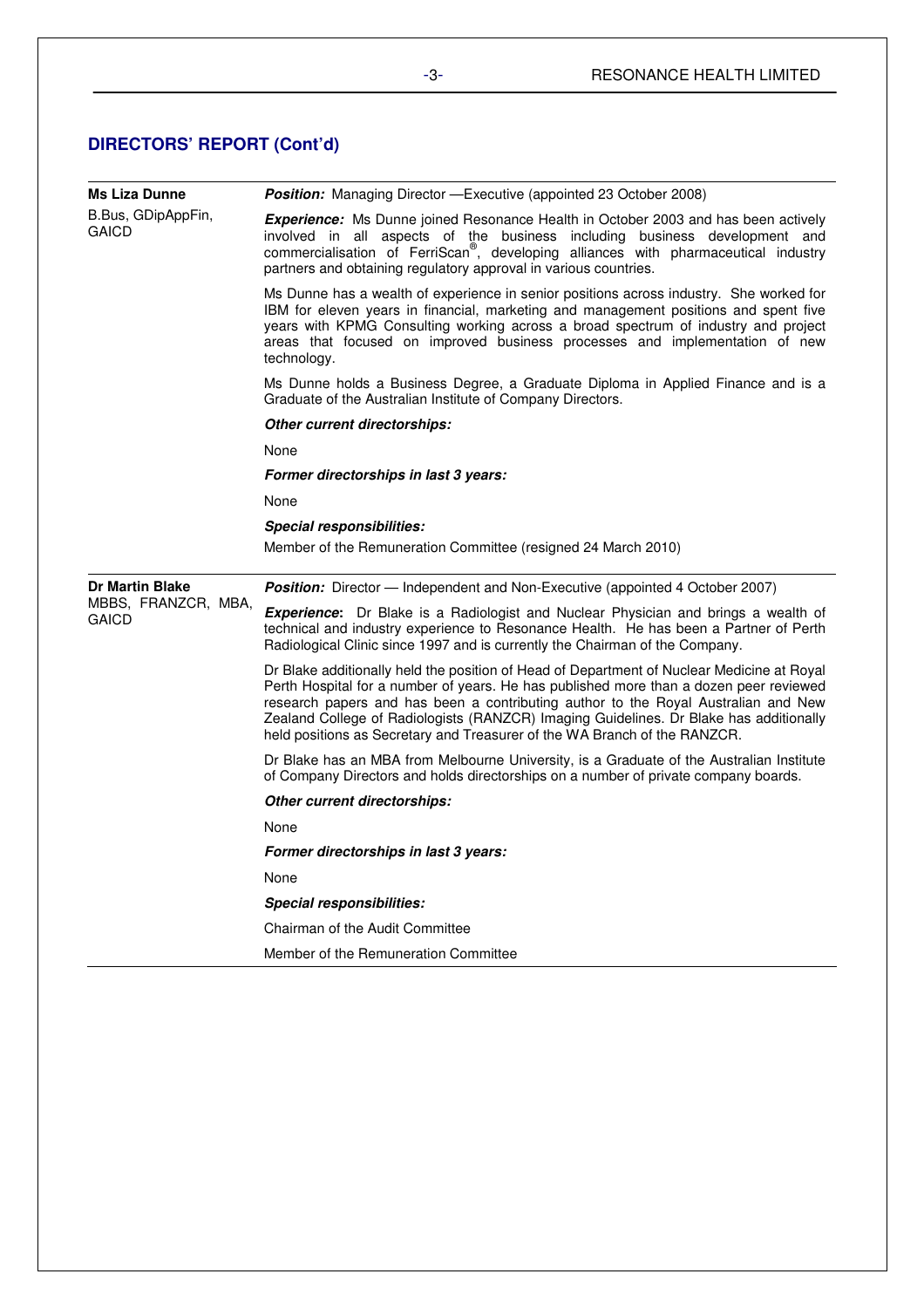| <b>Mr Simon Panton</b>      | <b>Position:</b> Director — Non-Executive (appointed 5 October 2009)                                                                                                                                                                                                                                                                                                                                                                                                                                                                                                                                                                                                                                                                                                                           |  |  |  |  |
|-----------------------------|------------------------------------------------------------------------------------------------------------------------------------------------------------------------------------------------------------------------------------------------------------------------------------------------------------------------------------------------------------------------------------------------------------------------------------------------------------------------------------------------------------------------------------------------------------------------------------------------------------------------------------------------------------------------------------------------------------------------------------------------------------------------------------------------|--|--|--|--|
|                             | <b>Experience:</b> Mr Panton has been a strong supporter of the Company and the<br>FerriScan technology over a number of years and is a major shareholder of<br>Resonance Health. Mr Panton brings skills in business and marketing having run his<br>own successful business.                                                                                                                                                                                                                                                                                                                                                                                                                                                                                                                 |  |  |  |  |
|                             | Other current directorships:                                                                                                                                                                                                                                                                                                                                                                                                                                                                                                                                                                                                                                                                                                                                                                   |  |  |  |  |
|                             | None                                                                                                                                                                                                                                                                                                                                                                                                                                                                                                                                                                                                                                                                                                                                                                                           |  |  |  |  |
|                             | Former directorships in last 3 years:                                                                                                                                                                                                                                                                                                                                                                                                                                                                                                                                                                                                                                                                                                                                                          |  |  |  |  |
|                             | None                                                                                                                                                                                                                                                                                                                                                                                                                                                                                                                                                                                                                                                                                                                                                                                           |  |  |  |  |
|                             | <b>Special responsibilities:</b>                                                                                                                                                                                                                                                                                                                                                                                                                                                                                                                                                                                                                                                                                                                                                               |  |  |  |  |
|                             | Member of the Audit Committee (appointed 5 October 2009)                                                                                                                                                                                                                                                                                                                                                                                                                                                                                                                                                                                                                                                                                                                                       |  |  |  |  |
|                             | Member of the Remuneration Committee (appointed 5 October 2009)                                                                                                                                                                                                                                                                                                                                                                                                                                                                                                                                                                                                                                                                                                                                |  |  |  |  |
| <b>Dr Timothy St Pierre</b> | <b>Position:</b> Director - Executive (appointed 21 August 2006)                                                                                                                                                                                                                                                                                                                                                                                                                                                                                                                                                                                                                                                                                                                               |  |  |  |  |
| B.Sc(Hons), PhD             | <b>Experience:</b> Dr St Pierre is widely published in the field of iron in medicine and<br>biology and has built a reputation as a physicist with an outstanding understanding of<br>the fundamental properties of the iron deposits that occur in iron overload diseases.<br>Dr St Pierre, a Professor at The University of Western Australia, led the team which<br>developed the FerriScan technology. Dr St Pierre has strong links with international<br>key opinion leaders in the field of iron overload diseases and regularly participates in<br>international research collaborations. Dr St Pierre recently won a Clunies Ross<br>Award from the Australian Academy of Technological Sciences and Engineering for<br>his work on non-invasive measurement of tissue iron deposits. |  |  |  |  |
|                             | Other current directorships:                                                                                                                                                                                                                                                                                                                                                                                                                                                                                                                                                                                                                                                                                                                                                                   |  |  |  |  |
|                             | None                                                                                                                                                                                                                                                                                                                                                                                                                                                                                                                                                                                                                                                                                                                                                                                           |  |  |  |  |
|                             | Former directorships in last 3 years:                                                                                                                                                                                                                                                                                                                                                                                                                                                                                                                                                                                                                                                                                                                                                          |  |  |  |  |
|                             | None                                                                                                                                                                                                                                                                                                                                                                                                                                                                                                                                                                                                                                                                                                                                                                                           |  |  |  |  |
|                             | <b>Special responsibilities:</b>                                                                                                                                                                                                                                                                                                                                                                                                                                                                                                                                                                                                                                                                                                                                                               |  |  |  |  |
|                             | None                                                                                                                                                                                                                                                                                                                                                                                                                                                                                                                                                                                                                                                                                                                                                                                           |  |  |  |  |
| <b>Company Secretary</b>    |                                                                                                                                                                                                                                                                                                                                                                                                                                                                                                                                                                                                                                                                                                                                                                                                |  |  |  |  |
| Ms Eva O'Malley             | Position: Company Secretary (appointed 31 August 2007)                                                                                                                                                                                                                                                                                                                                                                                                                                                                                                                                                                                                                                                                                                                                         |  |  |  |  |
| B.Com, CA                   | <b>Experience:</b> Ms O'Malley has over ten years experience in managing the financial<br>obligations of ASX listed corporations across a diverse range of industries.                                                                                                                                                                                                                                                                                                                                                                                                                                                                                                                                                                                                                         |  |  |  |  |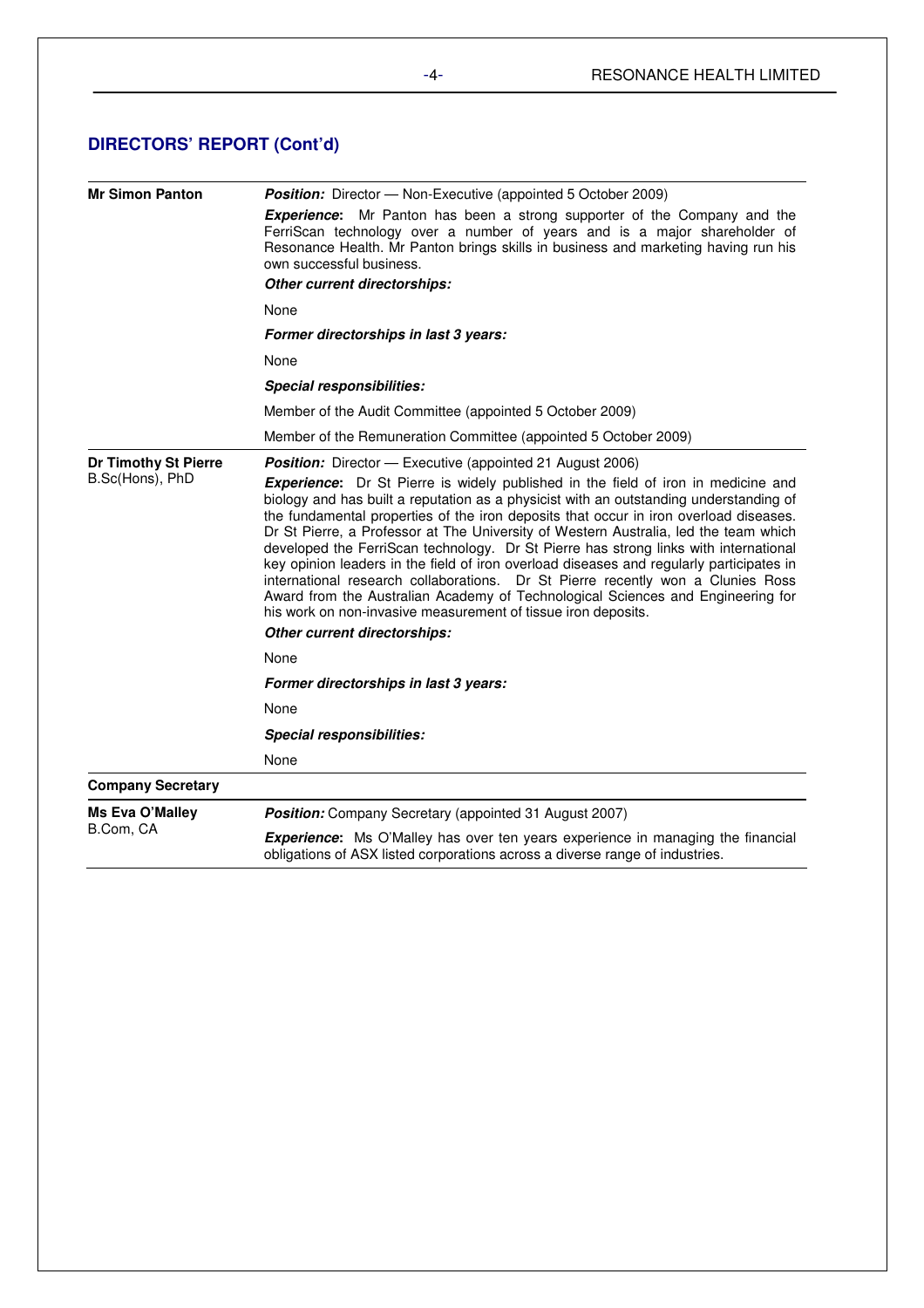#### **Interests in the Shares of the Company**

The following relevant interests in shares of the company were held by the directors during the period. There has been no change in directors' and executives shareholdings to the date of this report.

|                          | <b>Balance 1.7.09</b> | Received as<br>Remuneration | Net Change Other | <b>Balance 30.6.10</b> |
|--------------------------|-----------------------|-----------------------------|------------------|------------------------|
| <b>Directors</b>         |                       |                             |                  |                        |
| Dr M Blake               | 6,224,677             |                             |                  | 6,224,677              |
| Ms L Dunne               | 2,227,025             | 366,770                     |                  | 2,593,795              |
| Mr S Panton <sup>1</sup> |                       |                             | 65,960,972       | 65,960,972             |
| Dr T St Pierre           | 9,078,750             |                             |                  | 9,078,750              |
| Dr S Washer              | 451,422               |                             |                  | 451,422                |
| Total                    | 17,981,874            | 366,770                     | 65,960,972       | 84,309,616             |
| Executives               |                       |                             |                  |                        |
| Ms E O'Malley            |                       |                             |                  |                        |
| Total                    |                       |                             |                  |                        |

 $1$  Mr Panton was appointed as director on 5 October 2009. Net change other represents his shareholding on appointment as disclosed in his initial director's interest notice.

#### **Incentive Shares and Options**

The Class G incentive shares expired on 31 May 2010. There were no incentive shares or unissued ordinary shares of Resonance Health Limited under option at the date of this report.

The company does not have an option plan. Accordingly, no options were issued as part of remuneration to directors or specified executives during the current or previous financial year.

#### **Dividends Paid or Recommended**

No dividend was paid or declared for the financial year.

#### **Principal Activities**

The company's business involves the development and commercialisation of technologies and services for the quantitative analysis of radiological images in a regulated and quality controlled environment.

The company's core product is FerriScan, a non-invasive liver diagnostic technology used for the measurement of iron in the liver.

#### **Review of Operations**

Resonance Health Limited is an Australian healthcare listed company located in Perth, Western Australia, specialising in the provision of image analysis services and the development of quantitative MRI diagnostic technology, with a subspecialty in the liver. All services are provided under a ISO:9001 certified quality management system.

Resonance Health's FerriScan technology for accurately measuring liver iron concentration has FDA, CE Mark and TGA certification and is being used in over 20 countries. FerriScan is provided to the market through the Company's central image analysis facility which also offers a range of Imaging CRO services for clinical trials in the pharmaceutical and biotechnology industries.

The Company is also developing imaging tools for the non-invasive assessment of liver fat and liver fibrosis to address a large clinical need for patients with fatty liver disease and viral hepatitis.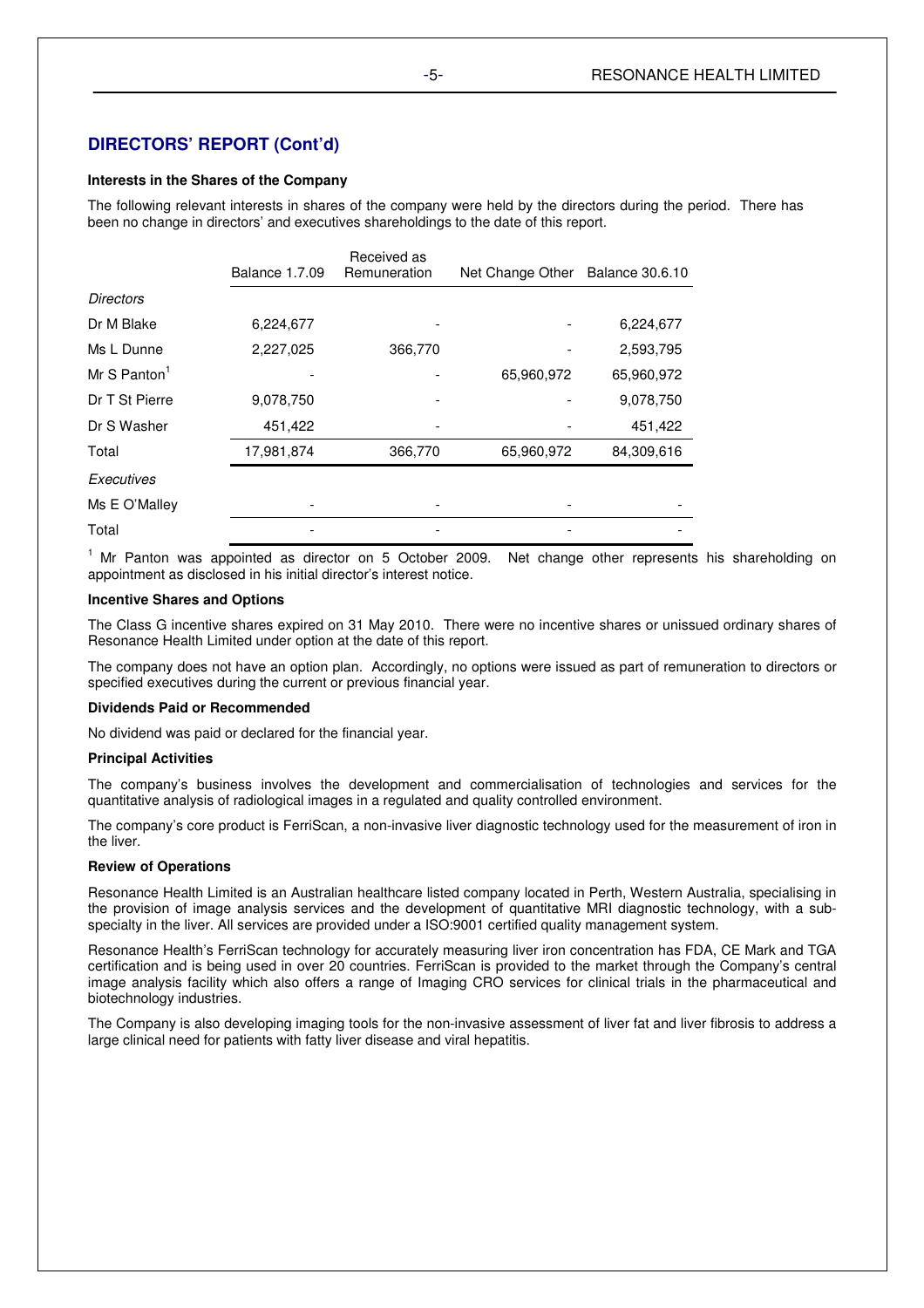#### Financial Summary:

The Company delivered a financial result reflecting increased marketing activities for the FerriScan product and investment into the development of pipeline products to provide further opportunities for growth.

- FerriScan revenue from routine clinical use of the FerriScan service continued to increase during the year while revenues from clinical trials decreased due to a number of clinical trials involving FerriScan coming to a conclusion. Overall, FerriScan business segment revenue decreased 15% to \$1,914,227 from \$2,259,191 in the previous financial year. Revenue associated with the routine clinical use of FerriScan for the management of patients with iron overload grew 18% in the year. The Company sees this as the primary growth area for the FerriScan business.
- The FerriScan business segment delivered a profitable result in the financial year.
- Research and development expenditure during the year totalled \$564,084, an increase of 64% on the prior year. Included in this is an amount of \$452,724 which has been capitalised as an intangible asset. This comprised clinical trials for the development of the liver fibrosis and liver fat test and improvements to the FerriScan technology to gain greater efficiencies in delivery of the FerriScan service.
- Overall expenditure increased 22% to \$2,222,081 from \$1,822,828 in the previous financial year primarily due to expansion into international markets and activities to secure reimbursement for FerriScan.
- Net loss for the year was \$102,335 compared to a net profit of \$617,051 in the previous financial year due to the above activities.
- Resonance Health continues to have no debt and has cash at bank of \$2,133,884 at the end of the financial year, compared to \$2,644,938 in the previous financial year.

#### Major milestones during the year:

Activities during the year were focused on marketing of the FerriScan service and research and development activities to provide pipeline products for future revenue growth.

The FerriScan business achieved a number of milestones during the year:

- FerriScan 'Rapide' was launched providing a 60% reduction in the FerriScan MRI scan time, improving the competitiveness of the FerriScan test.
- 136% increase in sales volume in the UK market as a result of strong key opinion leader support and funding from some of the National Health Service Trusts.
- 77% increase in sales volume in Canada compared to the prior year as a result of gaining funding approval from the Canadian Ministry of Health.
- Launch of a cardiac iron assessment test called Cardiac T2\* in the UK and Australia to complement the FerriScan service and provide additional revenue opportunities in established markets.
- Engagement of the first FerriScan distributor in Turkey, providing cost effective access to a large number of patients with iron overload in Turkey and a model for FerriScan sales growth throughout the Middle East and Asia.
- Over 9,000 FerriScans have been performed to date.
- Senior US based VP, Business Development appointed in January 2010 to drive growth in the large US market and gain reimbursement for FerriScan in the US.
- Submission for reimbursement in Germany lodged to drive growth in a market with large numbers of patients with iron overload conditions.
- 27 peer reviewed publications report the use of FerriScan to diagnose, monitor or measure iron overload. 7 treatment guidelines support the use of FerriScan including:
	- $\circ$  Guidelines for the Clinical Management of Thalassaemia (updated  $2^{nd}$  edition)
	- o The Italian Society of Haematology Practice Guidelines (Thal)
	- $\circ$  Standards for the clinical care of children and adults with Thalassaemia in the UK
	- o Standards for the clinical care of adults with sickle cell disease in the UK
- Increased presence at international conferences in the Company's target markets including:
	- o 37<sup>th</sup> Annual Sickle Cell Disease Conference, USA
	- o American Association for the Study of Liver Disease (AASLD), USA
	- $\circ$   $2^{nd}$  Pan-European Conference on Thalassaemia and other Haemoglobinopathies, Germany
	- o Monitoring and Management of Iron Conditions Conference, UK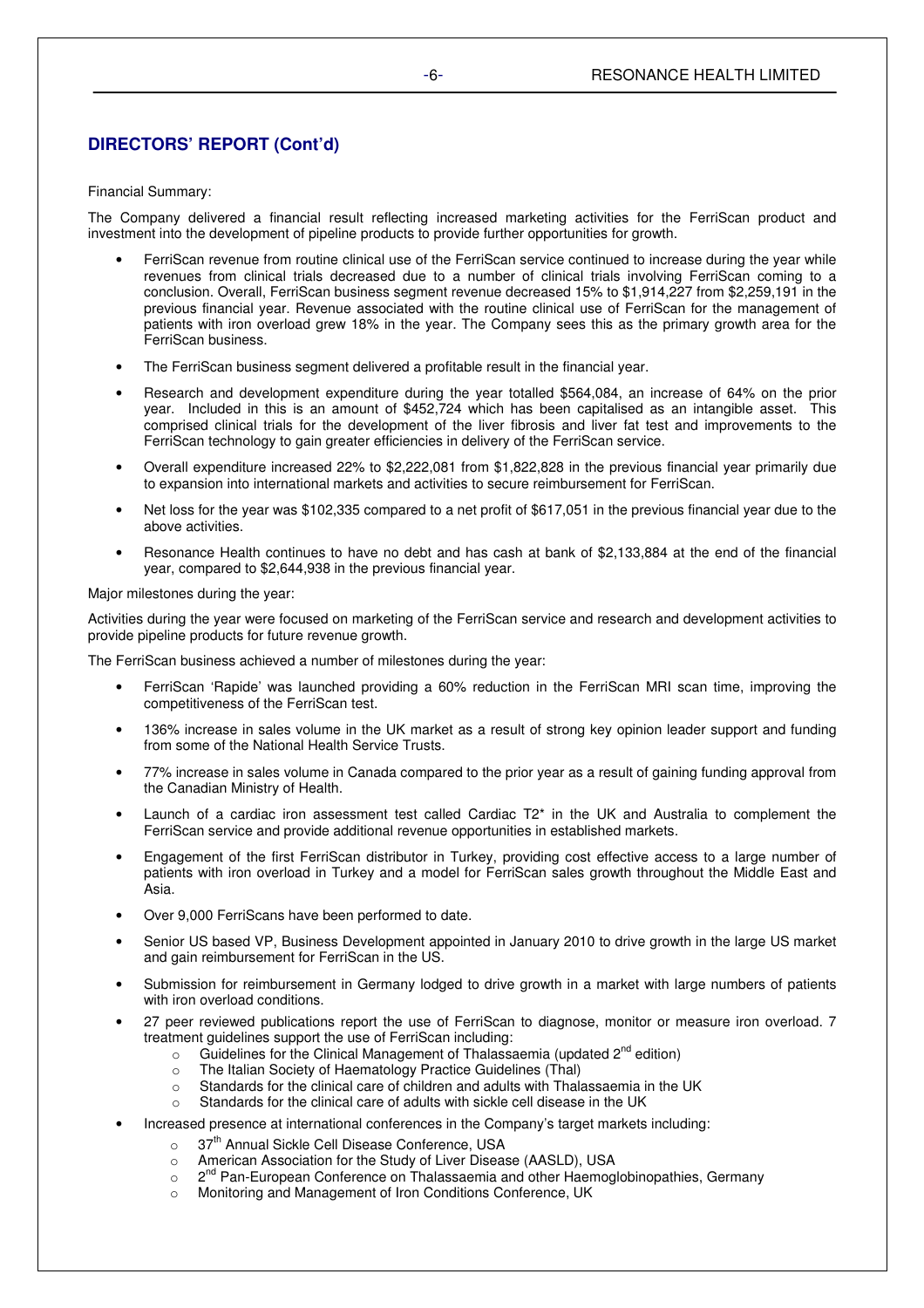• The Australian Medical Services Advisory Committee (MSAC) met to review Resonance Health's submission for funding for FerriScan. The Company is awaiting the outcome of their assessment.

Research and Development Activities:

• The Company completed a 59 subject clinical study to develop an MRI test for the assessment of liver fat and liver fibrosis, two areas of significant unmet clinical need. Non-alcoholic fatty liver disease (NAFLD) is considered the most common liver disease in the western world affecting 20-30% of the population. Liver fibrosis, primarily caused by fatty liver and viral hepatitis, is a significant predictor of liver cancer. Results from this study are positive and discussions have commenced to scope the next phase of development with interested parties. The gold standard for assessing liver fibrosis and liver fat is a liver biopsy. An accurate noninvasive imaging procedure would provide an attractive alternative to patients and pharmaceutical companies developing therapies to address these conditions.

#### **Operating Results**

The net loss of the consolidated entity for the financial year after tax was \$102,335 (2009: profit of \$617,051).

#### **Significant Changes in State of Affairs**

There were no significant changes in the state of affairs of the company during the financial year.

#### **Significant Events After Balance Date**

No other matters or circumstances have arisen since the end of the financial year which significantly affected or may significantly affect the operations of the company and the consolidated entity, the results of those operations, or the state of affairs in future financial years.

#### **Likely Developments and Expected Results of Operations**

Comments on expected results of the operations of the consolidated entity are included in this report under the review of operations.

Disclosure of information regarding likely developments in the operations of the consolidated entity in future financial years and the expected results of those operations is likely to result in unreasonable prejudice to the company. Accordingly, this information has not been disclosed in this report.

#### **Environmental Legislation**

The consolidated entity's operations are not subject to any significant environmental legislation.

#### **Indemnification and Insurance of Directors and Officers**

The company has agreed to indemnify all the directors and secretaries of the company for any liabilities to another person (other than the Company or related body corporate) that may arise from their position as directors of the Company and its controlled entities, except where the liability arises out of conduct involving a lack of good faith.

During the financial year the company paid a premium of \$14,443 (2009: \$14,469) to insure the directors and secretaries of the company and its controlled entities against any liability incurred in the course of their duties to the extent permitted by the Corporations Act 2001. It is not possible to apportion the premium between amounts relating to the insurance against legal costs and those relating to other liabilities.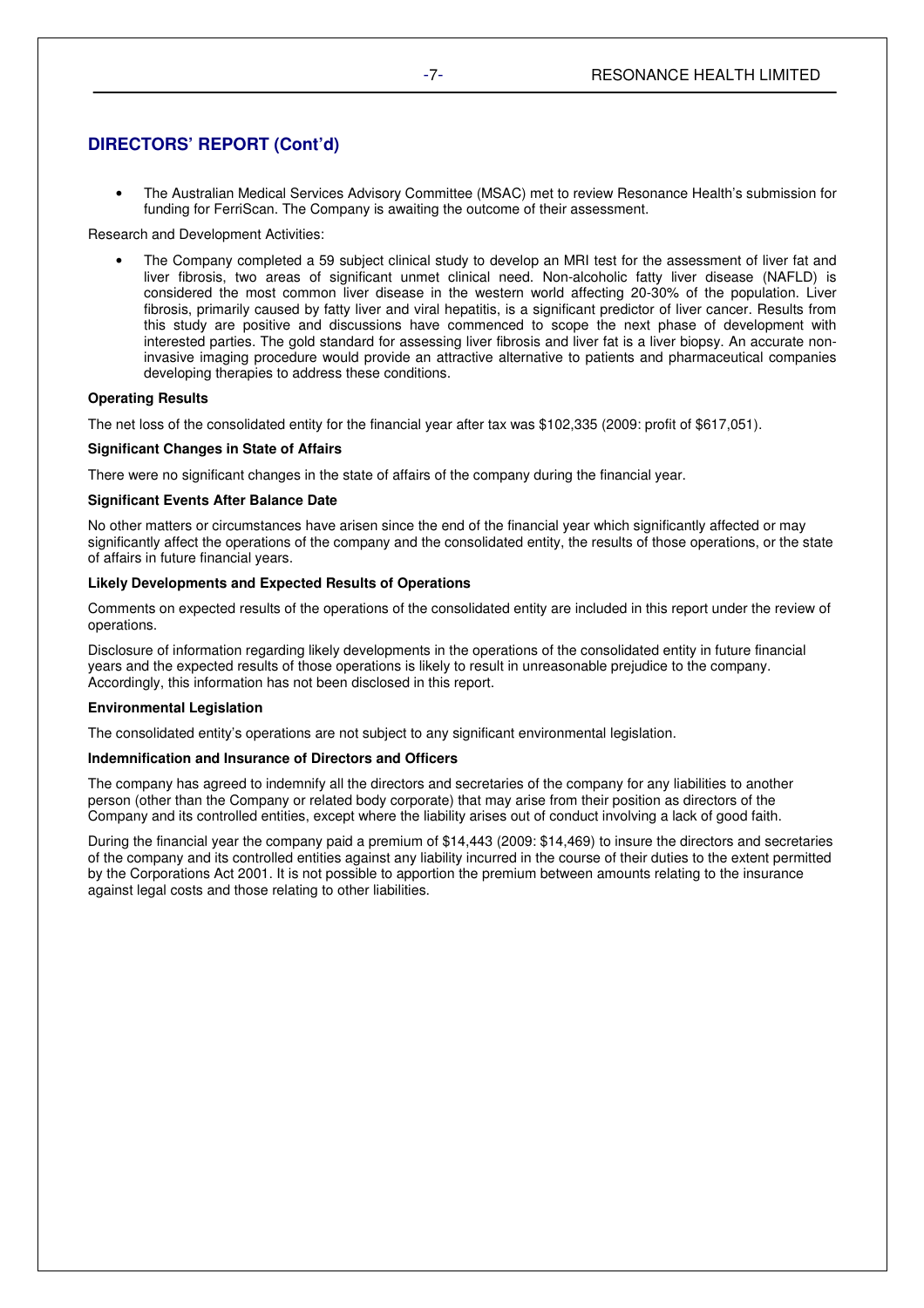## **REMUNERATION REPORT**

This report outlines the remuneration arrangements in place for the key management personnel of Resonance Health Limited for the financial year ended 30 June 2010. The information provided in this remuneration report has been audited as required by Section 308 (3C) of the Corporations Act 2001.

The remuneration report details the remuneration arrangements for key management personnel who are defined as those persons having authority and responsibility for planning, directing and controlling the major activities of the Company and the Group, directly or indirectly, including any director (whether executive or otherwise) of the parent company and the Company Secretary.

#### **Key Management Personnel**

#### **(i) Directors**

Dr Stewart Washer – Chairman

Ms Liza Dunne – Managing Director

Dr Martin Blake

Mr Simon Panton (appointed 5 October 2009)

Dr Timothy St Pierre

#### **(ii) Executives**

Ms Eva O'Malley – Company Secretary

#### **Remuneration Policy**

The Board's policy for determining the nature and amount of remuneration for Board members and senior executives of the consolidated entity is as follows:

- set competitive remuneration packages to attract the highest calibre of employees in the context of prevailing market conditions, particular experience of the individual concerned and the overall performance of the company; and
- reward employees for performance that results in long-term growth in shareholder wealth,

with the objective of ensuring maximum stakeholder benefit from the retention of a high quality board and executive team.

The Board of Resonance Health Limited believes the remuneration policy to be appropriate and effective in its ability to attract and retain the best executives and directors to run and manage the consolidated entity, as well as create goal congruence between directors, executives and shareholders.

#### **Remuneration Committee**

The Remuneration Committee of the Board of Directors of the company is responsible for determining and reviewing compensation arrangements for directors and the executive team.

The remuneration policy, setting the terms and conditions for the executive directors and other senior executives, was developed by the remuneration committee and approved by the Board.

The remuneration committee reviews executive packages annually by reference to the consolidated entity's performance, executive performance and comparable information from industry sectors and other listed companies in similar industries. The assistance of an external consultant or remuneration surveys are used where necessary.

#### **Remuneration Structure**

In accordance with best practice Corporate Governance, the structure of non-executive director and executive remuneration is separate and distinct.

#### **Non-executive Director Remuneration**

The Board seeks to set aggregate remuneration at a level that provides the company with the ability to attract and retain directors of the highest calibre, whilst incurring a cost that is acceptable to shareholders.

Non-executive directors' fees not exceeding an aggregate of \$250,000 per annum have been approved by the Company in a general meeting.

The amount of aggregate remuneration sought to be approved by shareholders and the manner in which it is apportioned amongst directors is reviewed annually. The Board considers fees paid to non-executive directors of comparable companies when undertaking the annual review process.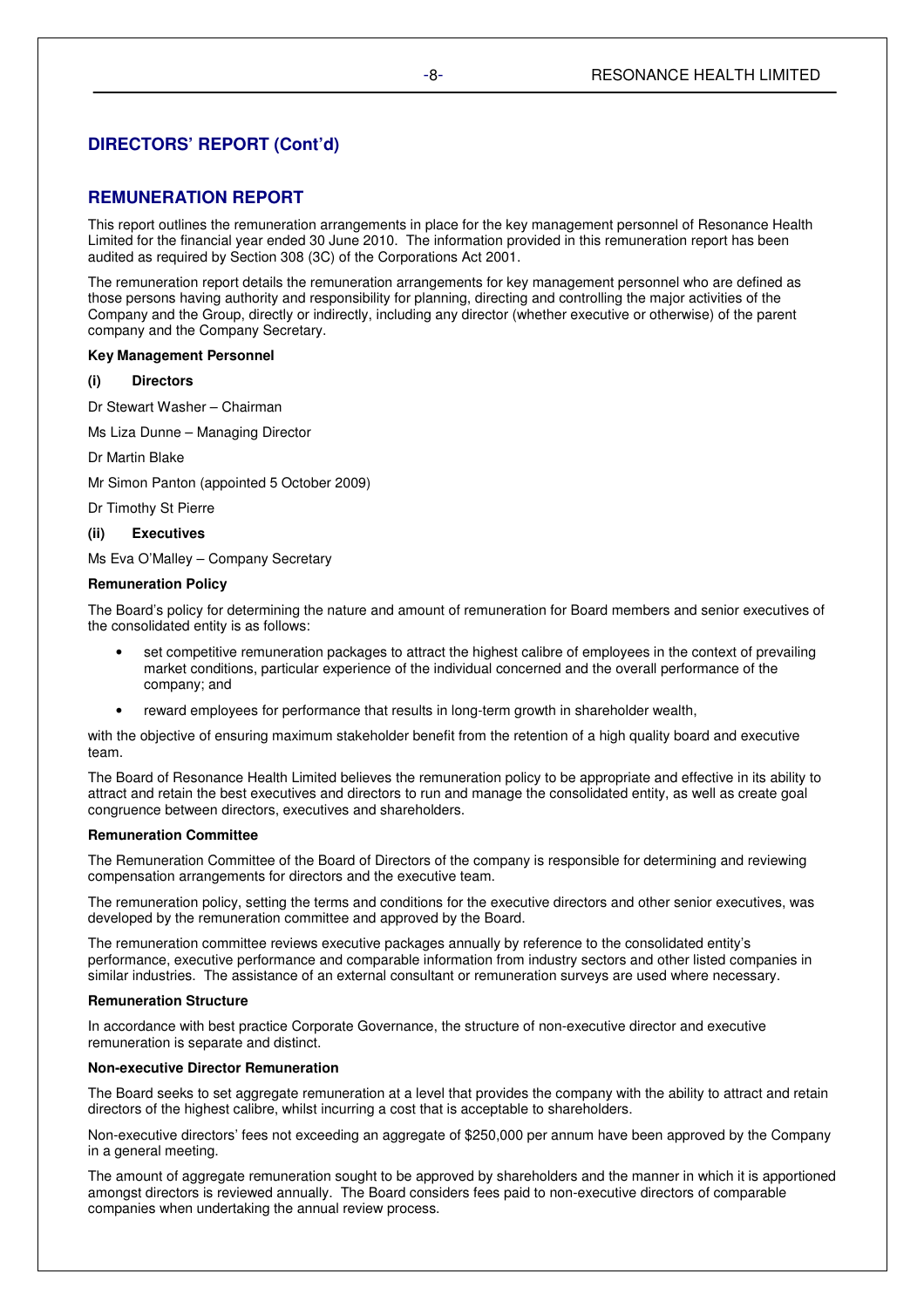Each of the non-executive directors receives a fixed fee for their services as directors. There is no direct link between remuneration paid to any of the directors and corporate performance.

#### **Executive Remuneration**

Remuneration consists of fixed remuneration and variable remuneration.

#### **(i) Fixed Remuneration**

Fixed remuneration is reviewed annually. The process consists of a review of relevant comparative remuneration in the market and internally and, where appropriate, external advice on policies and practices. The Committee has access to external, independent advice where necessary.

All executives (except Dr St Pierre) receive a base salary (which is based on factors such as length of service and experience), superannuation and fringe benefits. The performance of executives is measured against criteria agreed annually with each executive.

Executives receive a superannuation guarantee contribution required by the government, which is currently 9%, and do not receive any other retirement benefits.

#### **(ii) Variable Remuneration**

All bonuses and incentives are linked to predetermined performance criteria. The Board may, however, exercise its discretion in relation to approving incentives and bonuses, and can recommend changes to the committee's recommendations. Any changes must be justified by reference to measurable performance criteria.

During the year, the Directors used their discretion to approve a bonus to Ms Dunne for her services to the company.

All remuneration paid to directors and executives is valued at the cost to the company and expensed. Securities given to directors and executives are valued as the difference between the market price of those shares and the amount paid by the director or executive.

#### **Executive Officer's Employment Agreements**

Ms Dunne was appointed to the role of Managing Director of Resonance Health Ltd on 23 October 2008. Her employment agreement provides for a salary of \$220,000 pa inclusive of superannuation and the provision of one months notice for termination or resignation without cause.

Ms O'Malley was appointed to the role of Company Secretary of Resonance Health Ltd on 31 August 2007. Her employment agreement provides for a salary of \$75,210 pa inclusive of superannuation for 22.5 hours per week and the provision of one months notice for termination or resignation without cause.

#### **Consultancy Services Agreement for Executive Director Dr Tim St Pierre**

The company has an agreement with The University of Western Australia (UWA) for consulting services provided by Dr St Pierre. Under this agreement consulting services provided for duties of Chief Scientific Officer totalling \$112,767 (2009: \$114,872) and a fixed fee for his services as a director of \$40,000 (2009: \$40,000) were incurred during the financial year. These amounts are included in Dr Tim St Pierre's remuneration disclosed in the following table.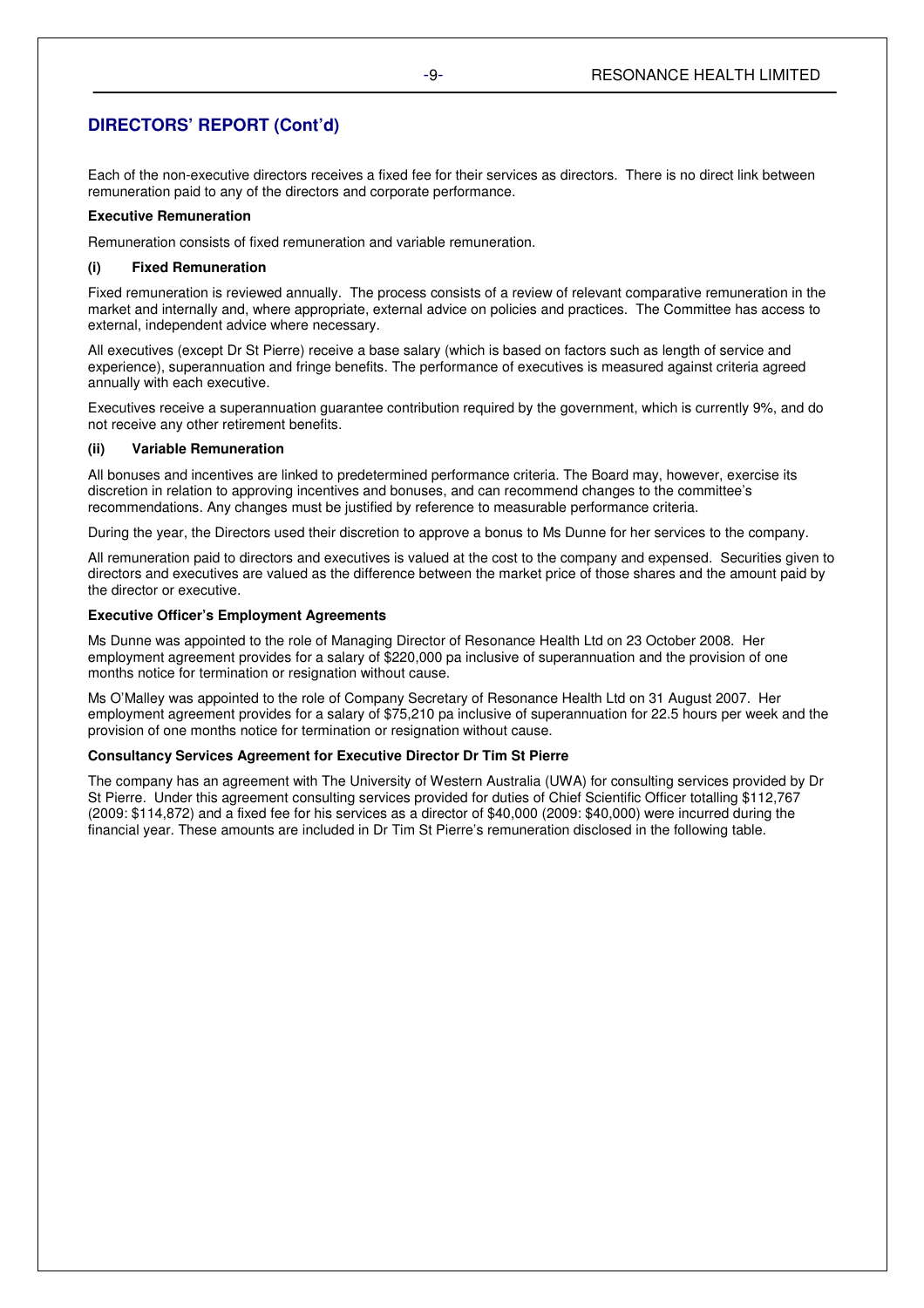#### **Details of Remuneration for Year Ended 30 June 2010 (This information has been audited)**

The remuneration for each director and for the executive officers of the consolidated entity receiving the highest remuneration during the year was as follows:

#### **Remuneration of directors and executives**

|                                 |      | Short-term employee                   |              |                                                                |    |        |         |                        |
|---------------------------------|------|---------------------------------------|--------------|----------------------------------------------------------------|----|--------|---------|------------------------|
|                                 |      | benefits                              |              | Post employment benefits                                       |    | Equity | Total   |                        |
|                                 |      | Salary & Fees                         | <b>Bonus</b> | Superannuation Termination<br>Contributions<br><b>Benefits</b> |    | Shares |         | Performance<br>Related |
|                                 |      | \$                                    | \$           | \$                                                             | \$ | \$     | \$      | $\%$                   |
|                                 |      | Non-Executive Directors' remuneration |              |                                                                |    |        |         |                        |
| Dr S Washer                     | 2010 | 64,220                                |              | 5,780                                                          |    |        | 70,000  |                        |
|                                 | 2009 | 24,082                                |              | 2,167                                                          |    |        | 26,249  |                        |
| Mr I Anderson <sup>1</sup> 2010 |      |                                       |              |                                                                |    |        |         |                        |
|                                 | 2009 | 25,000                                |              |                                                                |    |        | 25,000  |                        |
| Dr M Blake                      | 2010 | 36,697                                |              | 3,303                                                          |    |        | 40,000  |                        |
|                                 | 2009 | 40,520                                |              | 3,647                                                          |    | -      | 44,167  |                        |
| Dr A Walker <sup>1</sup>        | 2010 |                                       |              |                                                                |    |        |         |                        |
|                                 | 2009 | 16,667                                |              |                                                                |    |        | 16,667  |                        |
| Mr S Panton <sup>2</sup>        | 2010 | 27,029                                |              | 2,432                                                          |    |        | 29,461  |                        |
|                                 | 2009 |                                       |              |                                                                |    |        |         |                        |
| Total                           | 2010 | 127,946                               |              | 11,515                                                         |    |        | 139,461 | N/A                    |
| Total                           | 2009 | 106,269                               |              | 5,814                                                          |    |        | 112,083 | N/A                    |

<sup>1</sup> Mr Anderson and Dr Walker resigned as Directors on 26 November 2008. Dr Walker had 300,000 options that were granted on 13 May 2004. These options had a value per option at grant date of \$0.016 and an exercise price of \$0.30. These options expired upon Dr Walker's resignation.

<sup>2</sup> Mr Panton was appointed as a Director on 5 October 2009.

|                                   |      | Short-term employee |              |                                             |                          |                          |         |                        |
|-----------------------------------|------|---------------------|--------------|---------------------------------------------|--------------------------|--------------------------|---------|------------------------|
|                                   |      | benefits            |              | Post employment benefits                    |                          | Equity                   | Total   |                        |
|                                   |      | Salary & Fees       | <b>Bonus</b> | Superannuation Termination<br>Contributions | <b>Benefits</b>          | Shares                   |         | Performance<br>Related |
|                                   |      | \$                  | \$           | \$                                          | \$                       | \$                       | \$      | $\%$                   |
| Executive Directors' remuneration |      |                     |              |                                             |                          |                          |         |                        |
| Ms L Dunne <sup>3</sup> 2010      |      | 201,834             |              | 18,165                                      |                          | 10,000                   | 229,999 | 4.3                    |
|                                   | 2009 | 193,005             | 10,000       | 18,270                                      | $\overline{\phantom{0}}$ | 10,000                   | 231,275 | 8.6                    |
| Dr T St Pierre <sup>4</sup> 2010  |      | 152,767             |              |                                             |                          | $\overline{\phantom{a}}$ | 152,767 |                        |
|                                   | 2009 | 154,872             |              |                                             |                          | $\overline{\phantom{a}}$ | 154,872 |                        |
| Other Executives' remuneration    |      |                     |              |                                             |                          |                          |         |                        |
| Ms E O'Malley 2010                |      | 76,458              |              | 6,881                                       |                          | ٠                        | 83,339  |                        |
|                                   | 2009 | 59,400              |              | 5,346                                       |                          | $\overline{\phantom{a}}$ | 64,746  |                        |
| Total                             | 2010 | 431,059             |              | 25,046                                      |                          | 10,000                   | 466,105 | N/A                    |
| Total                             | 2009 | 407,277             | 10,000       | 23,616                                      |                          | 10,000                   | 450,893 | N/A                    |

 $3$  Ms Dunne was given fully vested shares to the value of \$10,000 in recognition of her performance to the Company.

<sup>4</sup> Dr St Pierre's remuneration represents directors' fees earned during the financial year and consulting fees for duties as Chief Scientific Officer.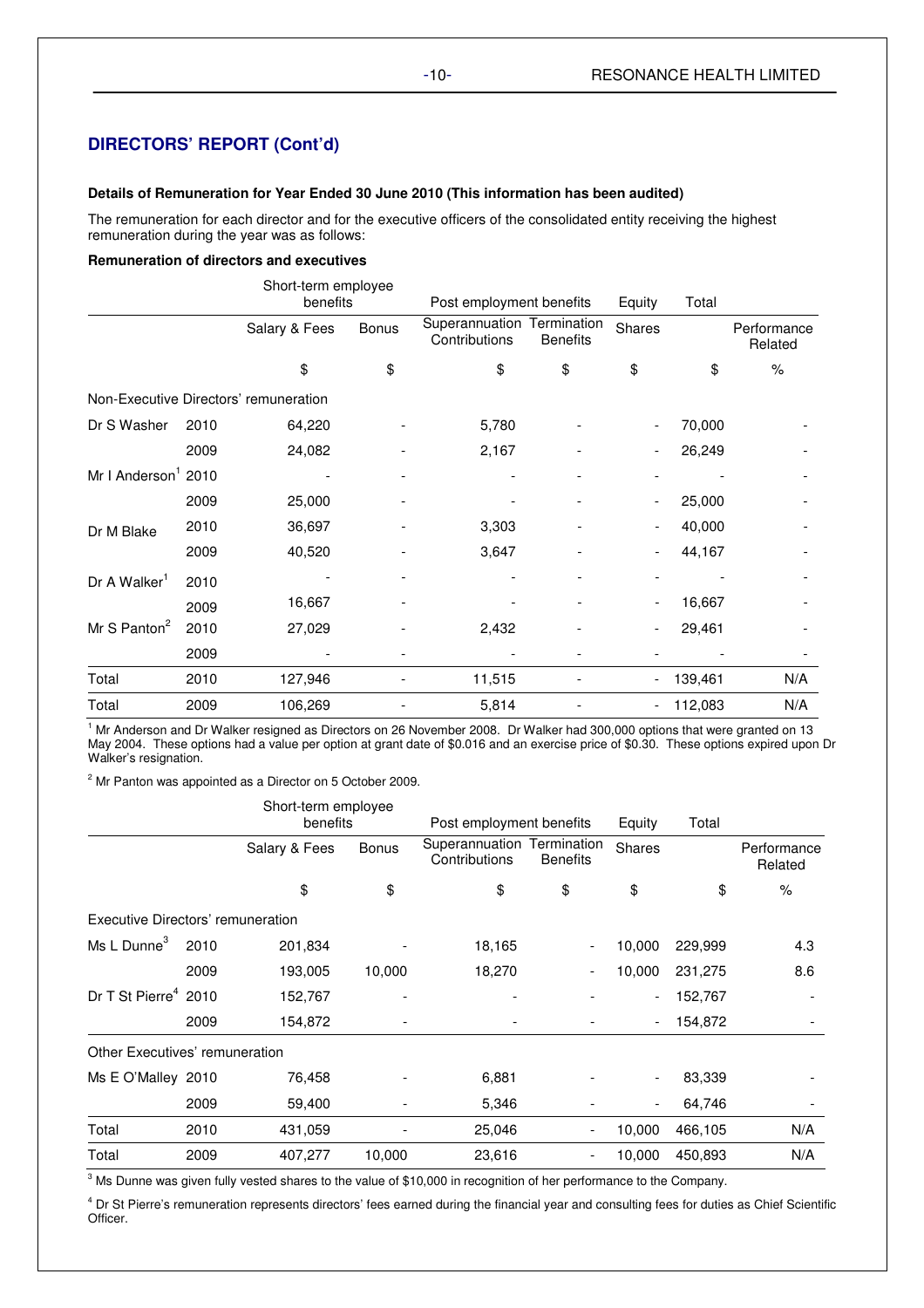#### **Meetings of Directors**

The number of meetings of the company's Board of directors and each Board committee held during the year ended 30 June 2010, and the numbers of meetings attended by each director were:

|                | <b>Director Meetings</b> |          | <b>Audit Committee Meetings</b>                     |                    | <b>Remuneration Committee</b><br><b>Meetings</b> |                    |
|----------------|--------------------------|----------|-----------------------------------------------------|--------------------|--------------------------------------------------|--------------------|
|                | To attend                | attended | Number eligible Number Number eligible<br>To attend | Number<br>attended | Number<br>eligible<br>To attend                  | Number<br>attended |
| Dr M Blake     | 8                        | 8        |                                                     | 4                  | 3                                                | 3                  |
| Ms L Dunne     | 8                        | 8        |                                                     |                    | 2                                                | 2                  |
| Mr S Panton    |                          |          | 2                                                   | 2                  | 3                                                |                    |
| Dr T St Pierre | 8                        | 8        |                                                     |                    |                                                  |                    |
| Dr S Washer    | 8                        | 8        |                                                     |                    | З                                                | 3                  |

#### **Corporate Governance**

In recognising the need for the highest standards of corporate behaviour and accountability, the directors of Resonance Health Limited support and adhere to the principles of corporate governance. The company's corporate governance statement is contained in the following section of this annual report.

#### **Proceedings on Behalf of Company**

No person has applied for leave of Court to bring proceedings on behalf of the company or intervene in any proceedings to which the company is a party for the purpose of taking responsibility on behalf of the company for all or any part of those proceedings. The company was not a party to any such proceedings during the year.

#### **Auditor Independence and Non-audit Services**

Section 307C of the Corporations Act 2001 requires our auditors, HLB Mann Judd, to provide the directors of the Company with an Independence Declaration in relation to the audit of the annual report. This Independence Declaration is set out on page 18 and forms part of this directors' report for the year ended 30 June 2010.

#### **Non-audit Services**

Details of amounts paid or payable to the auditor for non-audit services provided during the year by the auditor are outlined in Note 22 to the financial statements. The directors are satisfied that the provision of non-audit services is compatible with the general standard of independence for auditors imposed by the Corporations Act 2001.

The directors are of the opinion that the services do not compromise the auditor's independence as all non-audit services have been reviewed to ensure that they do not impact the integrity and objectivity of the auditor and none of the services undermine the general principles relating to auditor independence as set out in Code of Conduct APES 110 Code of Ethics for Professional Accountants issued by the Accounting Professional & Ethical Standards Board.

This report is made in accordance with a resolution of the Board of Directors.

Dr Stewart Washer Chairman Perth, Western Australia Dated this 29 September 2010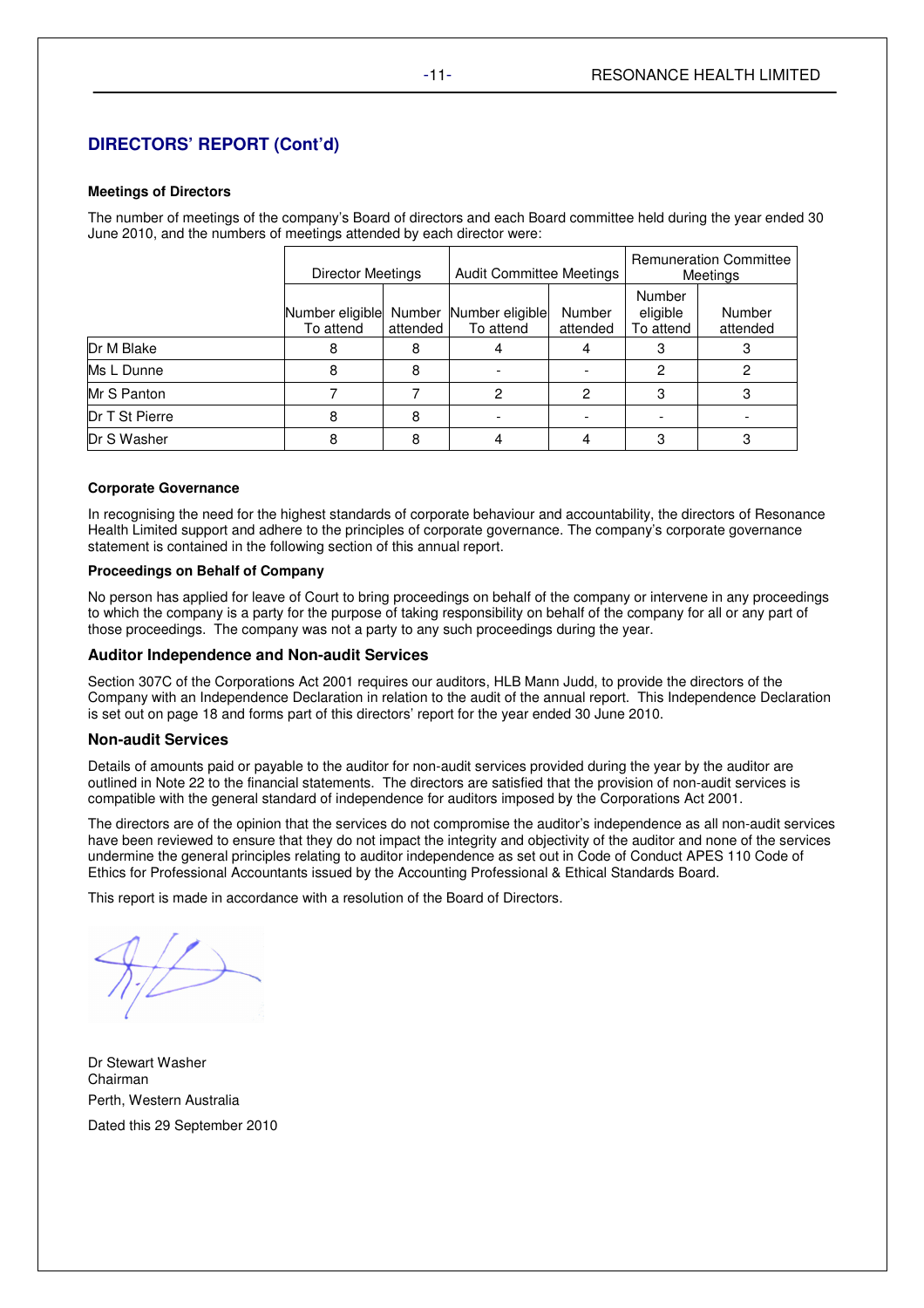# **CORPORATE GOVERNANCE STATEMENT**

Resonance Health Limited is committed to protecting and enhancing shareholder value and adopting best practice governance policies and practices. This Corporate Governance Statement outlines the main Corporate Governance practices that were in place throughout the financial year, which comply with the Australian Securities Exchange ('ASX') Corporate Governance Council published guidelines as well as its corporate governance principles and recommendations unless otherwise stated. Where a recommendation has not been followed, this is clearly stated along with an explanation for the departure.

#### **Principle 1**

#### **Lay solid foundations for management and oversight**

The Board is the governing body of the Company. The Board and the Company act within a statutory framework – principally the Corporations Act and also the Constitution of the Company. Subject to this statutory framework, the Board has the authority and the responsibility to perform the functions, determine the policies and control the affairs of Resonance Health Limited.

The Board must ensure that Resonance Health Limited acts in accordance with prudent commercial principles, and satisfies shareholders – consistent with maximising the Company's long term value.

The Company has established the functions reserved to the Board. The Board Charter summarises the role, responsibilities, policies and processes of the Board of Resonance Health Limited and comments on the Board's approach to corporate governance.

The primary responsibilities of the Board include:

- Charting the direction, strategies and financial objectives of the company and ensuring appropriate resources are available
- Monitoring the implementation of those policies and strategies and the achievement of those financial objectives
- Monitoring compliance with control and accountability systems, regulatory requirements and ethical standards
- Ensuring the preparation of accurate financial reports and statements
- Reporting to shareholders and the investment community on the performance and state of the company
- Appoint and monitor the performance of senior executives
- Establish proper succession plans for management of the company

The Company has established the functions delegated to senior executives. The Board Charter summarises the role and responsibilities of the Managing Director and the Company Secretary.

The Board delegates responsibility for day to day management of the Company to the Managing Director. However, the Managing Director must consult the Board on matters that are sensitive, extraordinary or of a strategic nature. The Company Secretary supports the effectiveness of the Board.

Separate functions of the Board and management existed and were practised throughout the year.

ASX Corporate Governance Council Principle 1 recommendation 1.2 requires companies to disclose the process for evaluating the performance of senior executives.

The performance of executives is measured against criteria agreed annually with each executive and is based predominantly on the achievement of agreed milestones. Performance evaluations were not completed for senior executives prior to the end of the financial year and the Company has implemented procedures to rectify this for future periods.

Details of matters reserved to the Board and delegated to senior executives are outlined in the Board Charter. A copy of the Board Charter is publically available on the Company's website.

The Board complied with the ASX Corporate Governance Council Principle 1 at all times during the year except as noted above.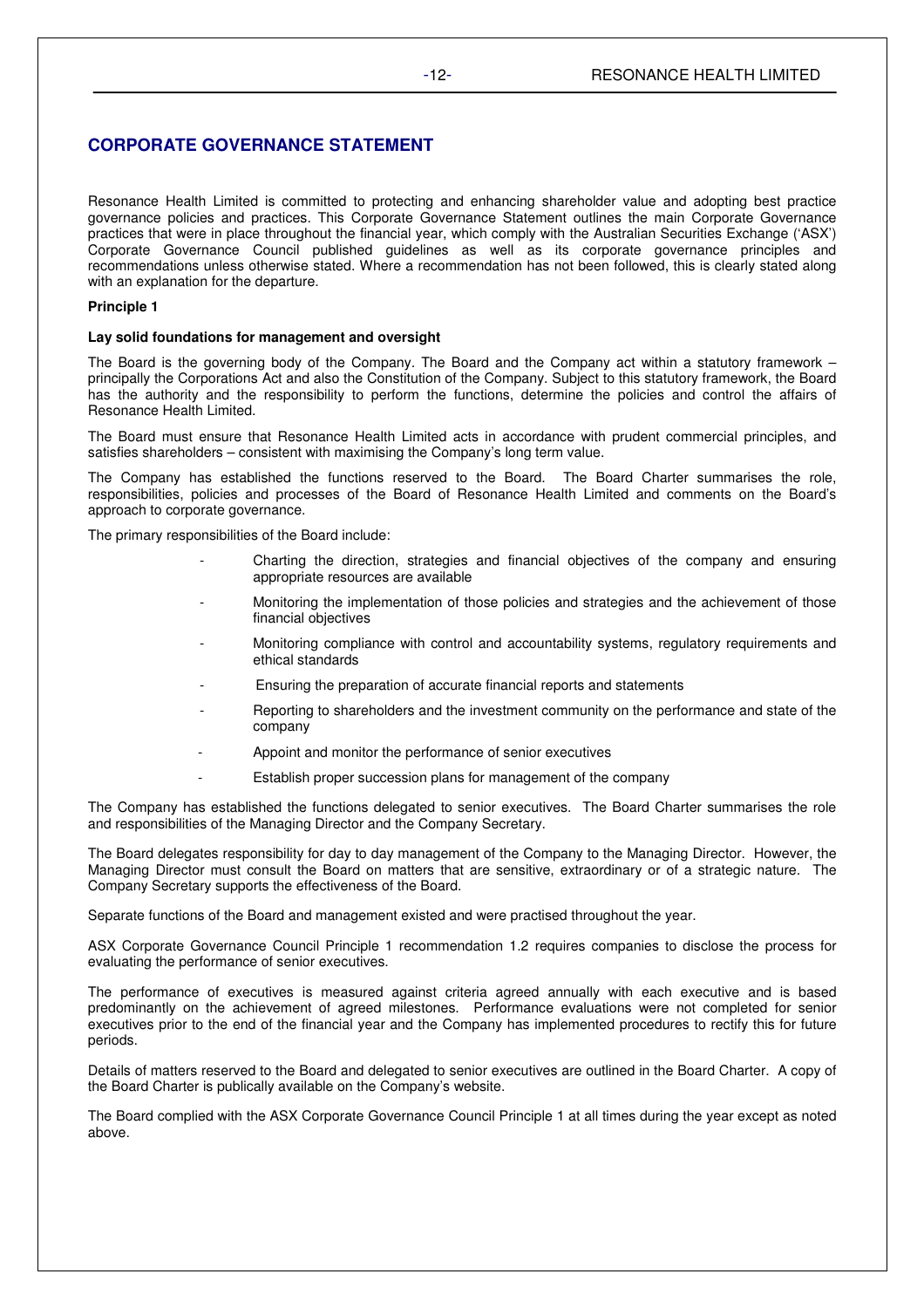#### **Principle 2**

#### **Structure the Board to add value**

The composition of the Board has been determined on the basis of providing the Company with the benefit of a broad range of technical, commercial and financial skills, combined with an appropriate level of experience at a senior corporate level. Details of each Director's skills and experience are set out in the Directors' report.

The ASX guidelines recommend that a listed company should have a majority of Directors who are independent. The Board did not comply with the ASX Corporate Governance Council Principle 2 Recommendation 2.1 throughout the year. As a result of director resignations the Board did not have a majority of independent Directors at all times during the financial year.

A Director is considered independent when the Director does not have any relationship with the Company that would be considered to affect the independent status as outlined in the ASX Corporate Governance Council Principle 2 Recommendation 2.1.

In the context of director independence, 'materiality' is considered from both the company and individual director perspective. The determination of materiality requires consideration of both quantitative and qualitative elements. An item is presumed to be quantitatively immaterial if it is equal or less than 5% of the appropriate base amount. It is presumed to be material (unless there is evidence to the contrary) if it is equal or greater than 10% of the appropriate base amount. Qualitative factors considered include whether a relationship is strategically important, the competitive landscape, the nature of the relationship and the contractual or other arrangements governing it and other factors which point at the actual ability in question to shape the direction of the company's loyalty.

Directors during the financial year were:

- Dr Stewart Washer Independent Chairman
- Dr Martin Blake Independent
- Ms Liza Dunne Executive Not independent Managing Director
- Mr Simon Panton Not independent substantial shareholder (appointed 5 October 2009)
- Dr Tim St Pierre Executive Not independent Chief Scientific Officer

A description of the skills and experience of each director and their period of office is disclosed in the Directors' Report. The ASX Corporate Governance Council Principle 2 Recommendation 2.2 recommends that the Chairman should be an independent director. The role of Chairman was performed by an independent director at all times during the financial year. The ASX Corporate Governance Council Principle 2 Recommendation 2.3 recommends that the roles of Chairman and Managing Director be exercised by different individuals. The company complied with this recommendation at all times during the financial year.

The roles of Chairman and Managing Director are exercised by different individuals, providing for clear division of responsibility at the head of the company. Their roles and responsibilities, and the division of responsibilities between them, are clearly understood and there is regular communication between them.

Directors are subject to re-election by rotation at annual general meetings as stipulated in the Corporations Act and the Company's Constitution. There is no maximum term for non-executive director appointments. Newly elected Directors must seek re-election at the first general meeting of shareholders following their appointment.

The remuneration of the Directors is determined by the Nomination and Remuneration Committee. Further information and the components of remuneration for Directors are set out in the Directors' Report.

ASX Corporate Governance Council Principle 2.4 recommends that the Nomination Committee should consist of a majority of independent Directors, be chaired by an independent Director and have at least three members.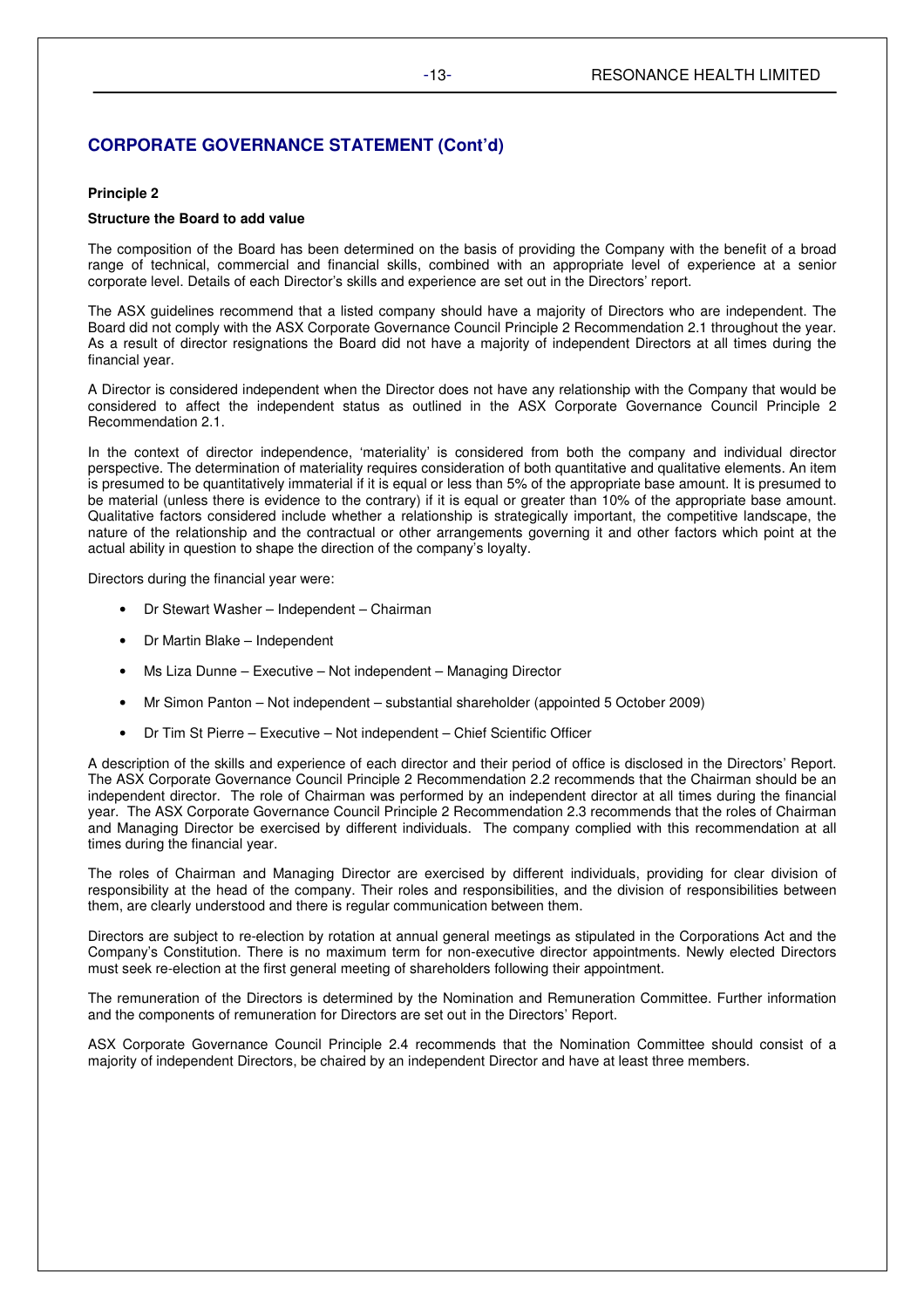The members of the Nomination and Remuneration Committee during the financial year were:

- Dr Stewart Washer (Chairman) Independent
- Dr Martin Blake Independent
- Ms Liza Dunne Not Independent (resigned 24 March 2010)
- Mr Simon Panton Not Independent (appointed 5 October 2009)

Ms Dunne resigned from the Nomination and Remuneration Committee during the financial year as best practice recommends the Nomination and Remuneration Committee be comprised entirely of non-executive directors. The number of meetings attended by each member of the Nomination and Remuneration Committee are detailed in the Directors' Report.

ASX Corporate Governance Council Principle 2.5 recommends that the performance of the Board should be reviewed regularly against appropriate measures. The Company does not have a formal process for evaluating the performance of the Board, its Committees or individual Directors. Accordingly, there was no formal evaluation of the Board, its Committees or individuals Directors during the reporting period.

The Company has a procedure in place for Directors to take independent professional advice at the expense of the Company.

Prior to the appointment of a new director the Nomination and Remuneration Committee assesses the skills represented on the Board by the non-executive Directors and determines whether those skills meet the skills identified as required. The Committee will then implement a process to identify suitable candidates for appointment. The Committee makes recommendations to the Board on candidates it considers appropriate for appointment. Induction procedures are in place to ensure new Directors are able to participate fully and actively in Board decision-making at the earliest opportunity. Directors have access to continuing education and are encouraged to update and enhance their skills and knowledge. Directors meet regularly to discuss the performance of the company and to attend to regulatory requirements. The company secretary distributes information before each Board meeting to enable Directors to discharge their duties effectively.

The Company's Constitution requires a director of the Company to not hold office without re-election past the third annual general meeting following the director's appointment or three years, whichever is longer.

The Company discloses its Nomination and Remuneration Committee Charter on the Company's website.

The Board complied with the ASX Corporate Governance Council Principle 2 at all times during the year except as noted above.

#### **Principle 3**

#### **Promote ethical and responsible decision-making**

The Board places great emphasis on ethics and integrity in all its business dealings.

In regards to Principle 3.1 the Board considers the business practices and ethics exercised by individual Board members and key executives to be of the highest standards.

The Company has a code of conduct as to the:

- practices necessary to maintain confidence in the company's integrity;
- practices necessary to take into account their legal obligations and the expectations of shareholders; and
- responsibility and accountability of individuals for reporting and investigating reports of unethical practices.

These practices are outlined in the Company's Board Charter, Communication Policy, Continuous Disclosure Charter, Share Trading Policy, Audit and Risk Charter and Nomination and Remuneration Charter. These documents are disclosed on the Company's website.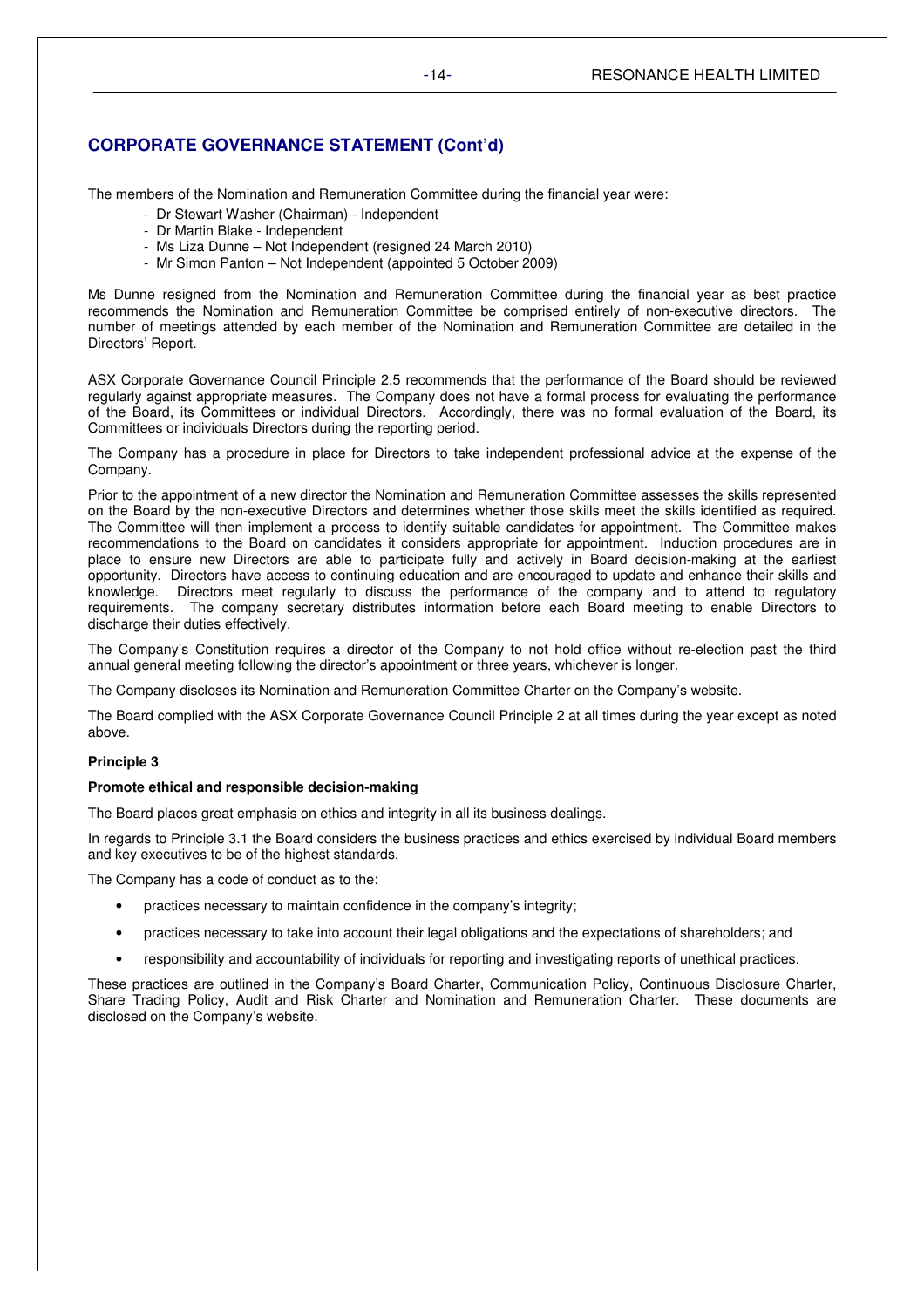#### **Trading in the company's shares**

The company's policy restricts Directors and employees from acting on material information until it has been released to the market and adequate time has been given for this to be reflected in the securities' prices. Statutory provisions of the Corporations Act dealing with insider trading have been strictly complied with.

The Board complied with the ASX Corporate Governance Council Principle 3 Recommendations at all times during the year.

The Company's Share Trading Policy is disclosed on the Company's website.

#### **Principle 4**

#### **Safeguard integrity in financial reporting**

The Board has established an Audit and Risk Committee that operates in accordance with the Company's Audit and Risk Charter. It is the Board's responsibility to ensure that an effective internal control framework exists within the entity. This includes internal controls to deal with both the effectiveness and efficiency of significant business processes, including the safeguarding of assets, the maintenance of proper accounting records, and the reliability of financial information. The Board has delegated responsibility for the establishment and framework of internal controls and ethical standards for the management of the consolidated entity to the Audit Committee.

The Committee also provides the Board with additional assurance regarding the reliability of financial information for inclusion in the financial reports. All members of the Audit Committee are independent non-executive Directors.

ASX Corporate Governance Council Principle 4.2 recommends that the Audit Committee should consist only of nonexecutive with a majority of independent Directors, be chaired by an independent director who is not chair of the Board and have at least three members.

The members of the Audit and Risk Committee during the financial year were:

- Dr Martin Blake (Chairman) Independent
- Mr Simon Panton Not Independent (appointed 5 October 2009)
- Dr Stewart Washer Independent

The qualifications of each member of the Audit and Risk Committee and the number of meetings attended are detailed in the Directors' Report.

The Audit and Risk Committee generally invites the Managing Director, Company Secretary, and external auditors to attend meetings.

The Company discloses its Audit and Risk Committee Charter on the Company's website.

The Company's external auditors have a policy for the rotation of audit engagement partners. A new Audit Partner was assigned to the Company with effect for the previous financial year in line with this policy.

The Board complied with the ASX Corporate Governance Council Principle 4 Recommendations at all times during the year.

#### **Principle 5**

#### **Make timely and balanced disclosure**

The Company complies with all disclosure requirements to ensure that Resonance Health manages the disclosure of price sensitive information effectively and in accordance with the requirements as set out by regulatory bodies. All market disclosures are approved by the Board. The Managing Director and Company Secretary are authorised to communicate with shareholders and the market in relation to Board approved disclosures.

The Company has a written policy designed to ensure compliance with ASX Listing Rule disclosures and accountability at a senior executive level for that compliance. The details of this policy are outlined in the Company's Continuous Disclosure Charter which is displayed on the Company's website.

All announcements made to the ASX are placed on the Company's web site immediately after public release.

The Board complied with the ASX Corporate Governance Council Principle 5 Recommendations at all times during the year.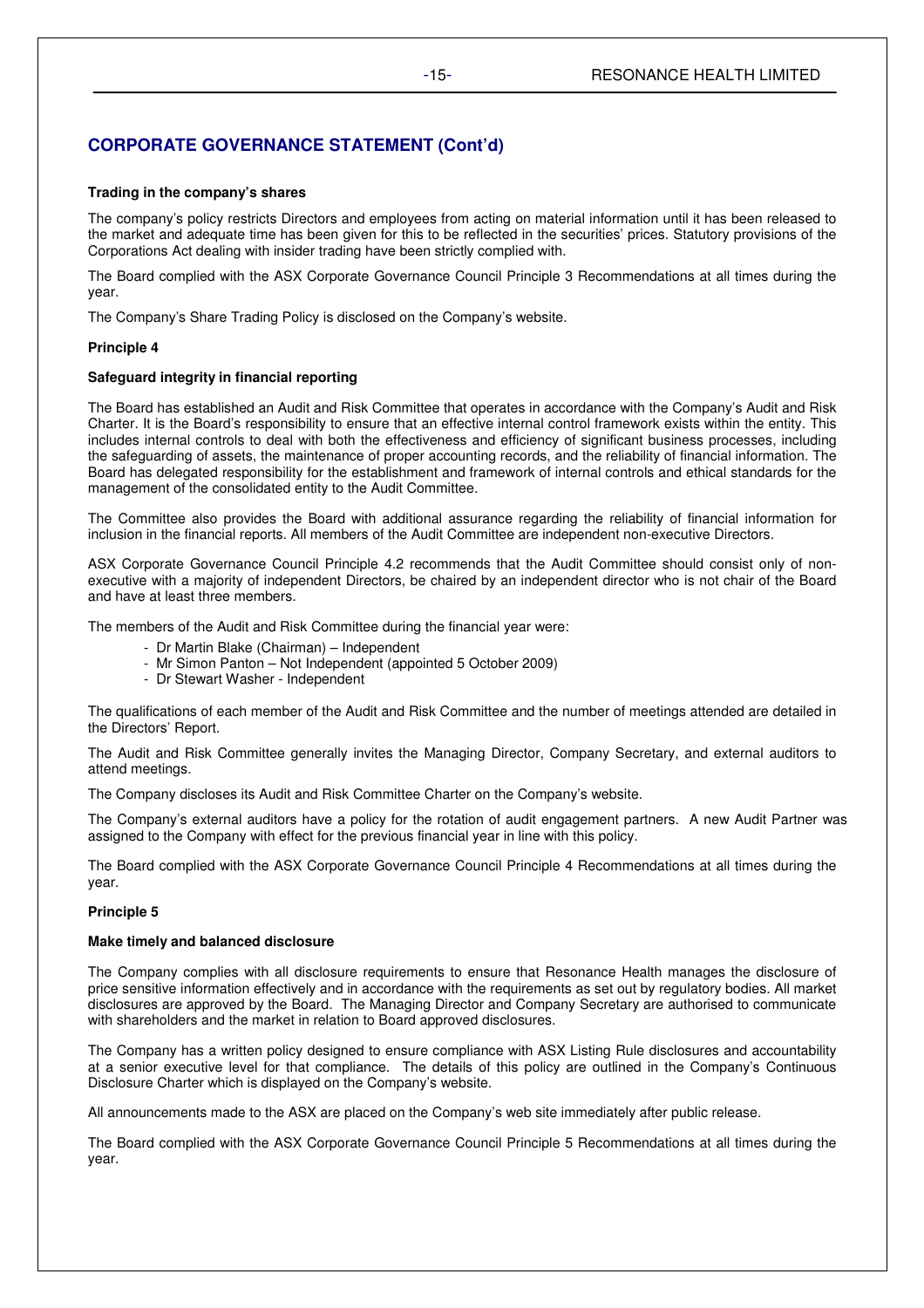#### **Principle 6**

#### **Respect the rights of shareholders**

The Company has a Communications Policy that details the Company's strategy to communicate with shareholders and actively promote shareholder involvement in the Company. It aims to continue to increase and improve the information available to shareholders on its website. All company announcements, presentations to analysts and other significant briefings are posted on the company's website after release to the Australian Securities Exchange.

The Board complied with the ASX Corporate Governance Council Principle 6 Recommendations at all times during the year.

#### **Principle 7**

#### **Recognise and manage risk**

The Board oversees the establishment, implementation and ongoing review of the Company's risk management and internal control system. Recommendation 7.1 requires that the company has a formal risk management policy and internal compliance and control system. Resonance Health Limited, through its operating subsidiary Resonance Health Analysis Services Pty Ltd, maintained a Quality Management System (QMS) to international standards ISO9001:2008 and ISO13485:2003 which encompass formal risk analysis processes.

Recommendation 7.2 requires implementation and review of the company's risk management and internal control system. The Company did not have a separately established risk committee. However, the duties and responsibilities typically delegated to such a committee are expressly included in the role of the Audit and Risk Committee and the main Board. The Board does not believe that any marked efficiencies or enhancements would be achieved by the creation of a separate risk committee.

In addition, the QMS requires the appointment of a Management Representative that reports directly to the Board of Directors. The company also has in place classes of insurance at levels which, in the reasonable opinion of the Directors, are appropriate for it size and operations. Management has reported the effectiveness of the Company's management of its material business risks to the Board during the reporting period.

In accordance with Recommendation 7.3 the Managing Director and the Chief Financial Officer provide written statements at each reporting period regarding the integrity of the financial statements and the company's risk management and internal compliance and control systems.

The Company's Audit and Risk Charter is displayed on the Company's website.

The Board complied with the ASX Corporate Governance Council Principle 7 Recommendations at all times during the year.

The Company's external auditor is invited to attend the annual general meeting and questions from shareholders regarding the conduct of the audit and the preparation and content of the auditor's report are welcomed.

The Company's Communication Policy is displayed on the Company's website.

The Board complied with the ASX Corporate Governance Council Principle 7 Recommendations at all times during the year.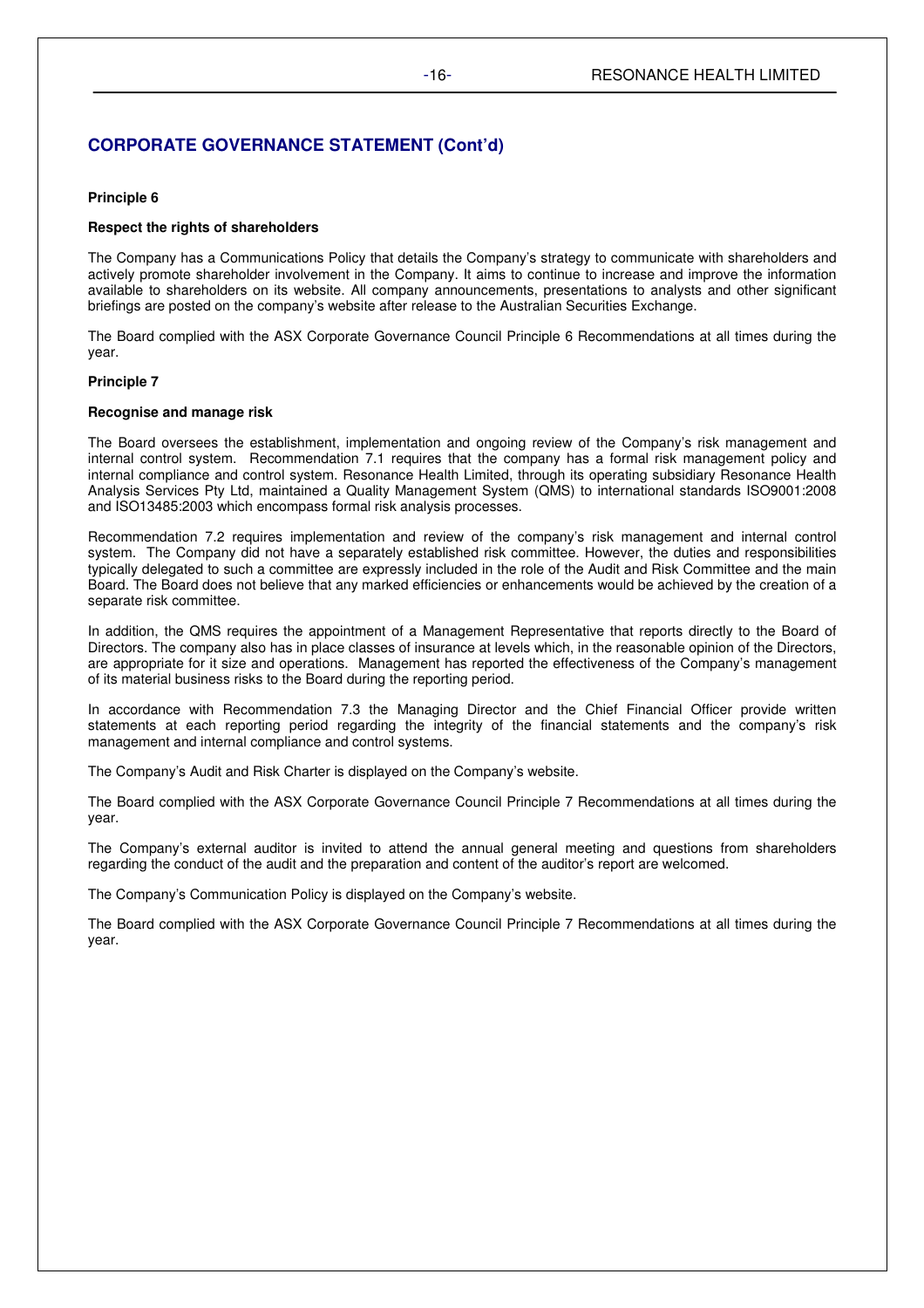#### **Principle 8**

#### **Remunerate fairly and responsibly**

The Board has a Nomination and Remuneration Committee. Members of the Committee are outlined under Principle 2 above.

ASX Corporate Governance Council Principles recommend that the Remuneration Committee should consist of a majority of independent Directors, be chaired by an independent director and have at least three members. Ms Dunne, an executive director, resigned from the Nomination and Remuneration Committee on 24 March 2010. From this date the Company complied with this recommendation.

The Nomination and Remuneration Committee regularly review the level and composition of remuneration of nonexecutive Directors, executive Directors and senior management with regards to industry best practice, company and individual performance.

Each of the non-executive Directors receives a fixed fee for their services as Directors. Non-executive Directors' fees not exceeding an aggregate of \$250,000 per annum have been approved by the Company in a general meeting. There is no direct link between remuneration paid to any of the non-executive Directors and corporate performance. There are no schemes for retirement benefits other than superannuation for non-executive Directors.

The Company pays fees to the University of Western Australia for services provided by Dr St Pierre who is an executive director of the Company. This comprises a fixed fee for his services as a director and a daily fee for his services as Chief Scientific Officer.

All executive employees receive a base salary, superannuation and fringe benefits. The Company does not have a share or option incentive plan. Accordingly, executive employees do not receive any equity based remuneration unless specifically approved on a case by case basis at a general meeting.

The members of the Nomination and Remuneration Committee are outlined in Principle 2. Their attendance at Nomination and Remuneration Committee meetings is detailed in the Directors' Report. Director disclosure requirements are detailed in the notes to the financial statements.

The Nomination and Remuneration Committee Charter is displayed on the Company's website.

The Board complied with the ASX Corporate Governance Council Principle 8 Recommendations at all times during the year except as detailed above.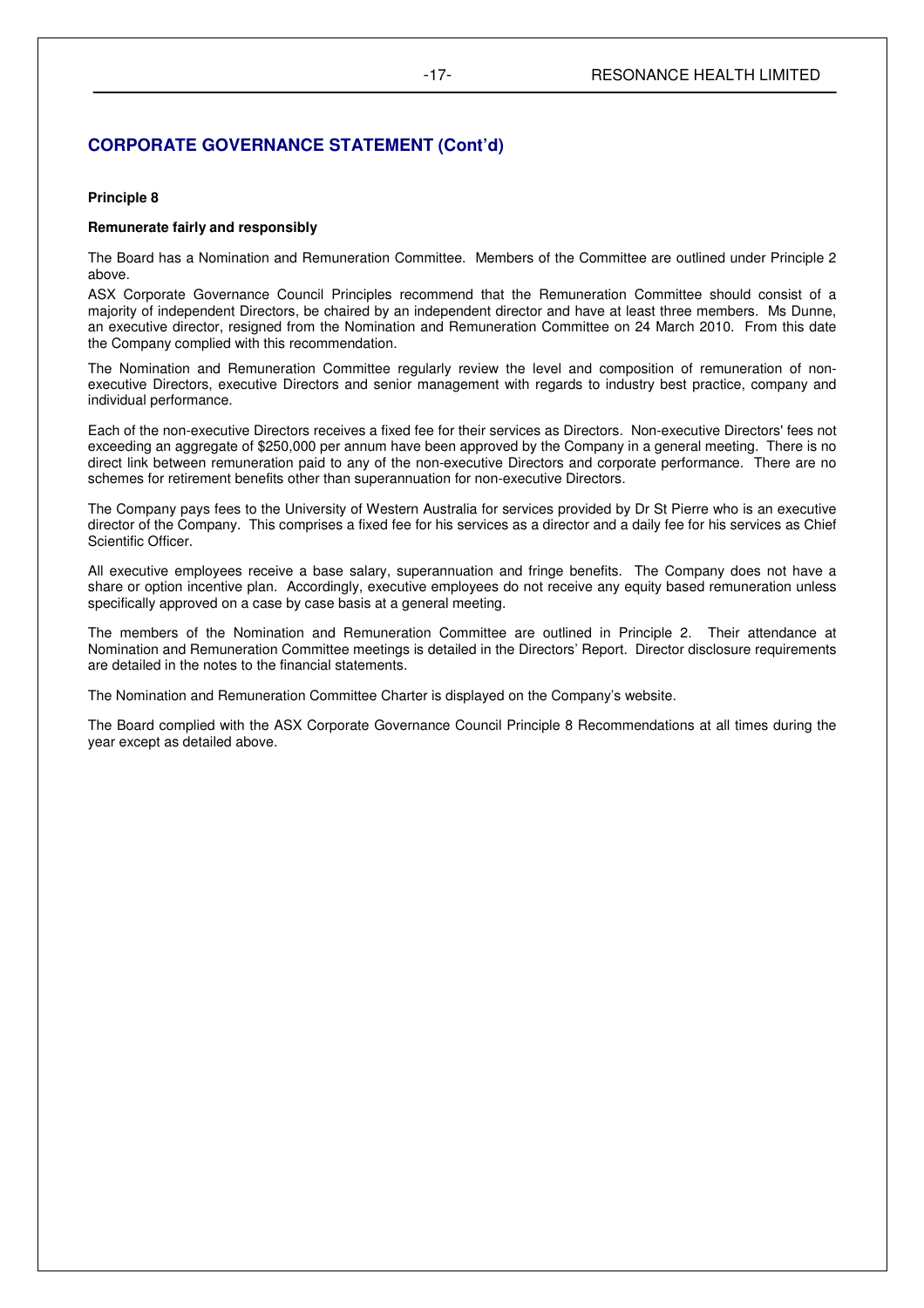

#### **AUDITOR'S INDEPENDENCE DECLARATION**

As lead auditor for the audit of the financial report of Resonance Health Limited for the year ended 30 June 2010, I declare that to the best of my knowledge and belief, there have been no contraventions of:

- a) the auditor independence requirements of the Corporations Act 2001 in relation to the audit; and
- b) any applicable code of professional conduct in relation to the audit.

This declaration is in respect of Resonance Health Limited.

**Perth, Western Australia 29 September 2010** 

Mormon Glad

**N G NEILL Partner, HLB Mann Judd**

HLB Mann Judd (WA Partnership) ABN 22 193 232 714<br>Level 4, 130 Stirling Street Perth WA 6000. PO Box 8124 Perth BC 6849 Telephone +61 (08) 9227 7500. Fax +61 (08) 9227 7533.<br>Email: hIb@hIbwa.com.au. Website: <u>http://ww</u>

**HLB Mann Judd (WA Partnership) is a member of International, a worldwide organisation of accounting firms and business advisers.**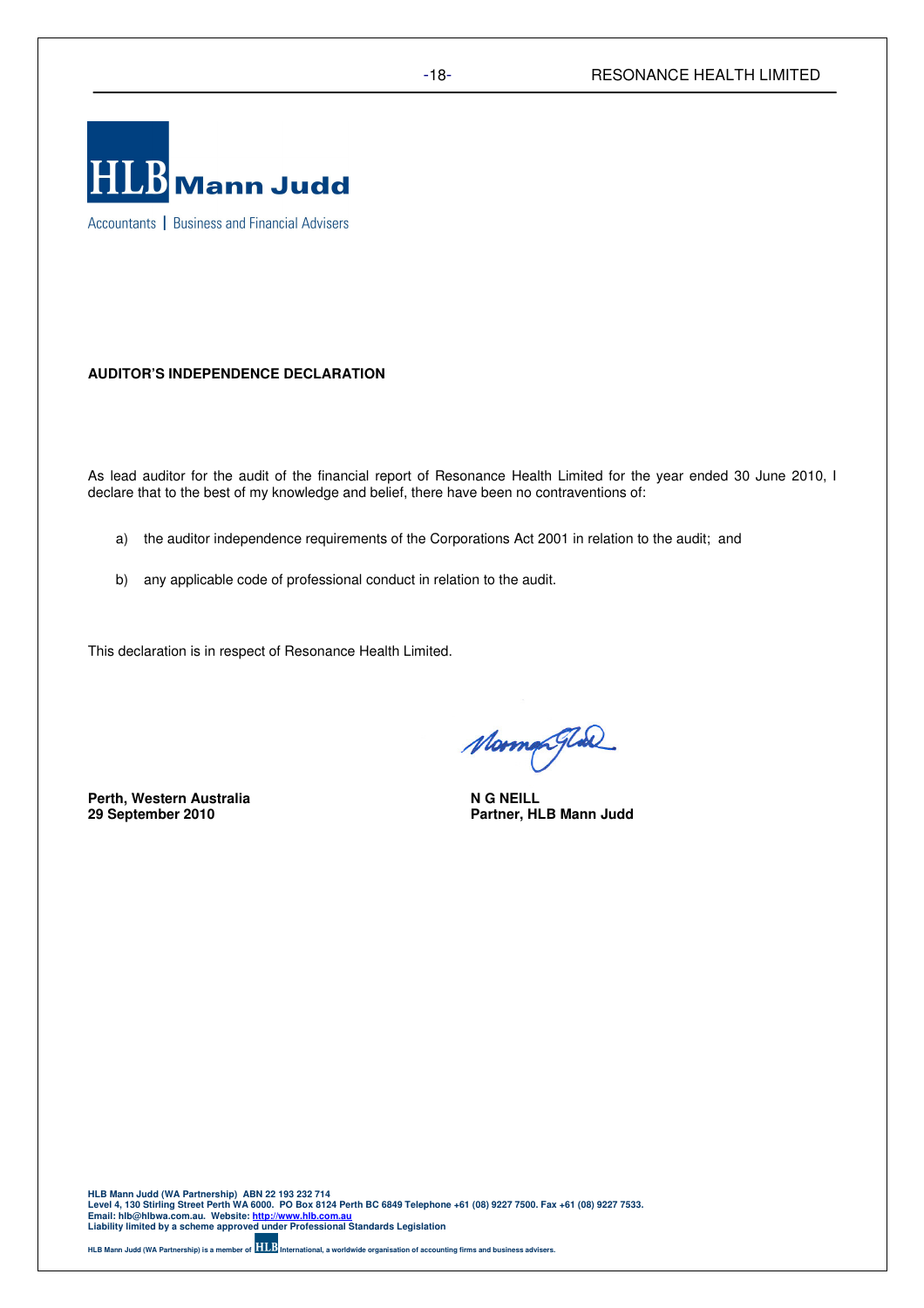# **STATEMENT OF COMPREHENSIVE INCOME FOR THE YEAR ENDED 30 JUNE 2010**

|                                                                                          |              | Consolidated  |            |  |
|------------------------------------------------------------------------------------------|--------------|---------------|------------|--|
|                                                                                          | <b>Notes</b> | 2010<br>\$    | 2009<br>\$ |  |
| Revenue                                                                                  | 2(a)         | 2,006,272     | 2,384,451  |  |
| Other income                                                                             | 2(b)         |               | 6,510      |  |
| Employee benefits expense                                                                |              | (1, 265, 675) | (979, 928) |  |
| Consulting and professional services                                                     |              | (72, 857)     | (132, 855) |  |
| Research and development                                                                 |              | (111,360)     | (152, 894) |  |
| Depreciation                                                                             | 2(c)         | (24, 582)     | (26, 033)  |  |
| Marketing and travel                                                                     |              | (334,073)     | (159, 764) |  |
| Statutory and compliance                                                                 |              | (130, 572)    | (129, 340) |  |
| Foreign exchange loss                                                                    |              | (16, 380)     |            |  |
| Other expenses                                                                           |              | (282, 962)    | (242, 014) |  |
| (Loss) / profit before income tax benefit                                                |              | (232, 189)    | 568,133    |  |
| Income tax benefit                                                                       | 3            | 129,854       | 48,918     |  |
| Net (loss) / profit for the year attributable to owners of the<br>parent                 |              | (102, 335)    | 617,051    |  |
| Other comprehensive income<br>Exchange differences on translation of foreign operations  |              | (1, 419)      | 79         |  |
| Other comprehensive (loss) / income for the year, net of tax                             |              | (1, 419)      | 79         |  |
| Total comprehensive (loss) / income for the year attributable<br>to owners of the parent |              | (103, 754)    | 617,130    |  |
| Basic earnings / (loss) per share (cents per share)                                      | 5            | (0.0)         | 0.2        |  |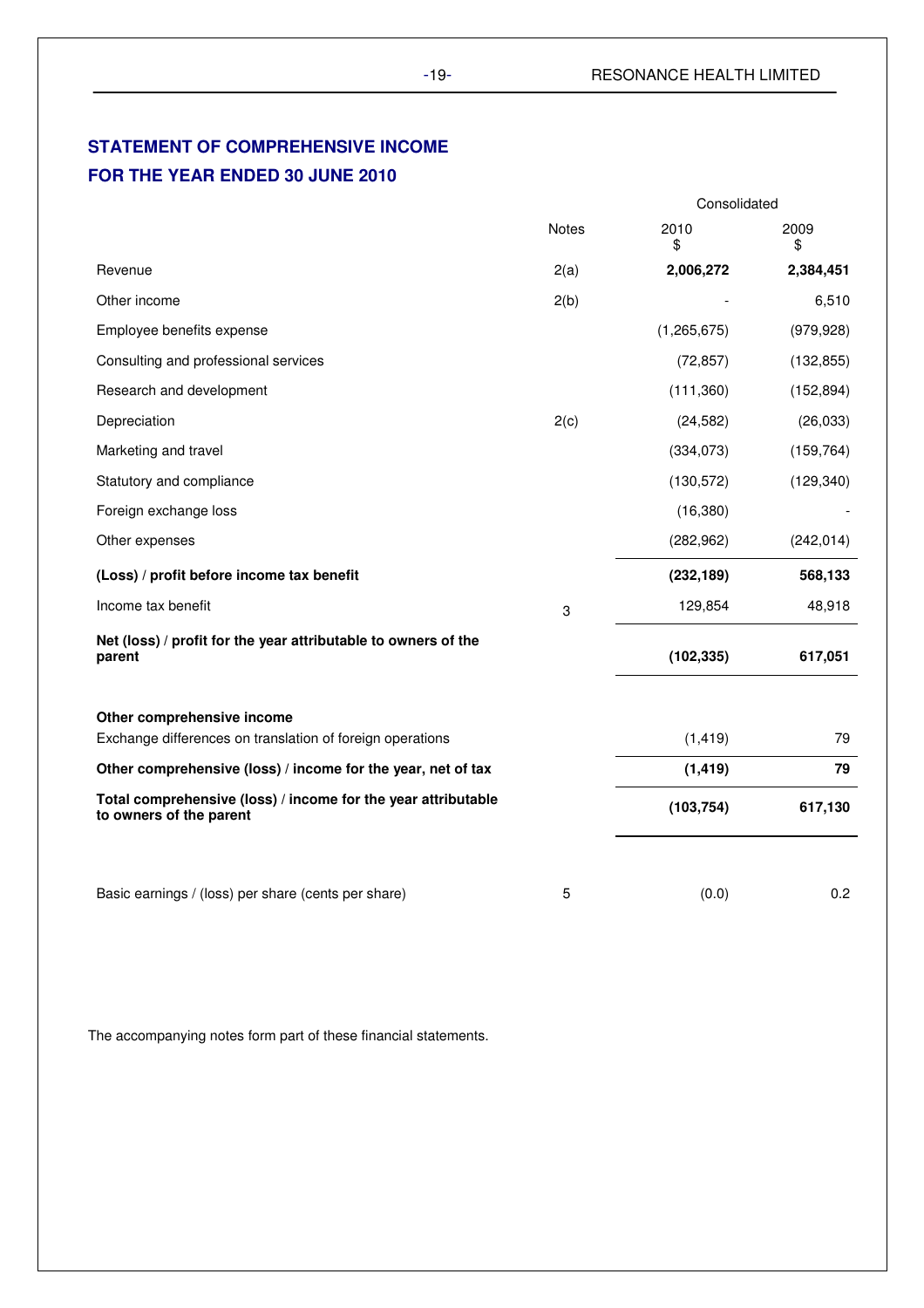# **STATEMENT OF FINANCIAL POSITION AS AT 30 JUNE 2010**

|                                  | Consolidated     |                |                |  |
|----------------------------------|------------------|----------------|----------------|--|
|                                  | Note             | 2010<br>\$     | 2009<br>\$     |  |
| <b>Current Assets</b>            |                  |                |                |  |
| Cash and cash equivalents        | $\overline{7}$   | 2,133,884      | 2,644,938      |  |
| Trade and other receivables      | 8                | 789,947        | 712,317        |  |
| Available for sale investments   | $\boldsymbol{9}$ | 3,004          | 2,651          |  |
| Other                            | 10               | 97,011         | 77,901         |  |
| <b>Total Current Assets</b>      |                  | 3,023,846      | 3,437,807      |  |
| <b>Non-Current Assets</b>        |                  |                |                |  |
| Property, plant and equipment    | 11               | 62,387         | 61,103         |  |
| Intangible assets                | 12               | 642,766        | 190,042        |  |
| <b>Total Non-Current Assets</b>  |                  | 705,153        | 251,145        |  |
| <b>Total Assets</b>              |                  | 3,728,999      | 3,688,952      |  |
| <b>Current Liabilities</b>       |                  |                |                |  |
| Trade and other payables         | 13               | 494,269        | 361,181        |  |
| Other                            | 14               | 26,225         | 25,512         |  |
| <b>Total Current Liabilities</b> |                  | 520,494        | 386,693        |  |
| <b>Total Liabilities</b>         |                  | 520,494        | 386,693        |  |
| <b>Net Assets</b>                |                  | 3,208,505      | 3,302,259      |  |
| <b>Equity</b>                    |                  |                |                |  |
| Issued capital                   | 15(a)            | 67,524,039     | 67,514,039     |  |
| Reserves                         |                  | 81,989         | 83,408         |  |
| <b>Accumulated losses</b>        | 16               | (64, 397, 523) | (64, 295, 188) |  |
| <b>Total Equity</b>              |                  | 3,208,505      | 3,302,259      |  |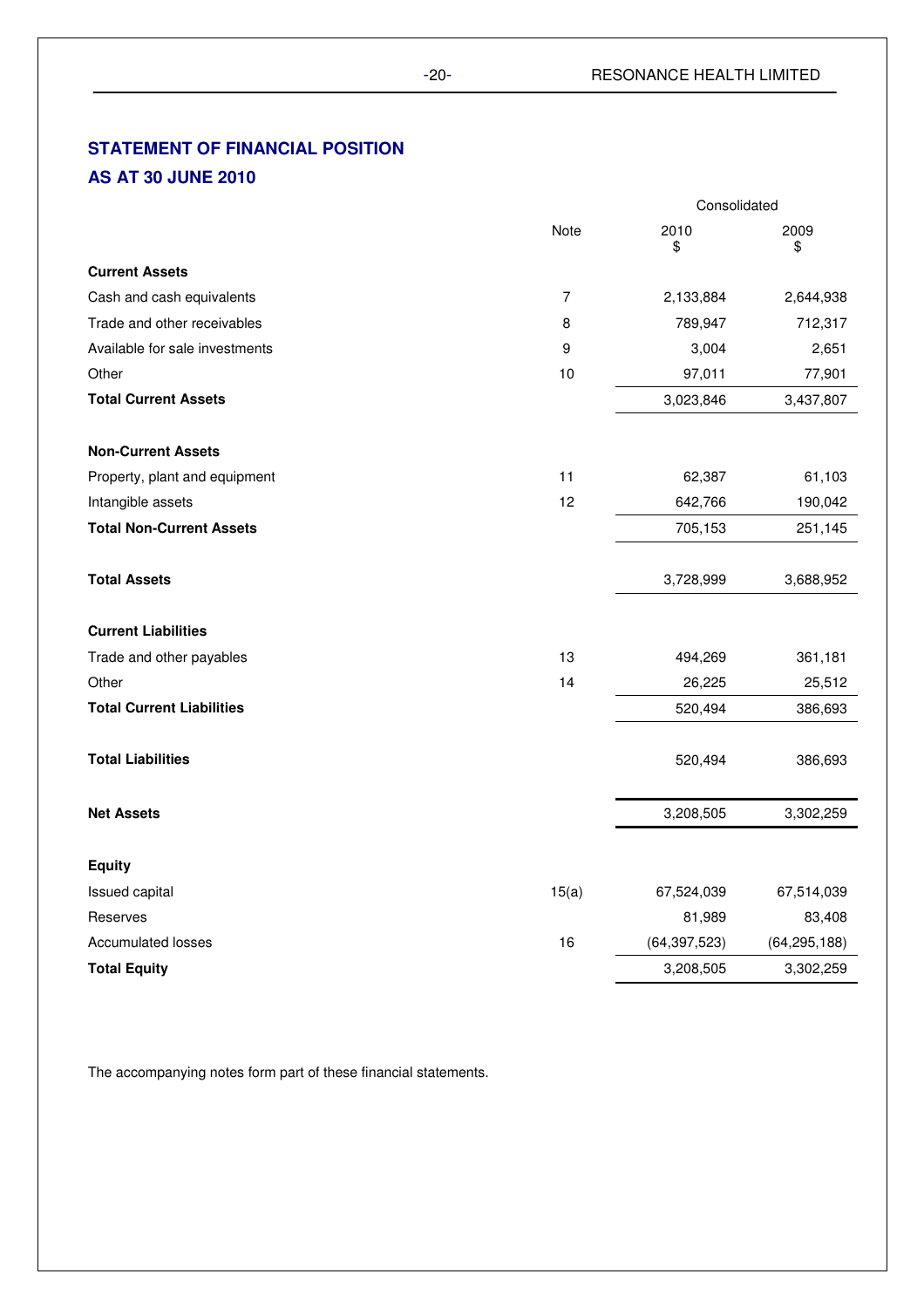# **STATEMENT OF CASH FLOWS FOR THE YEAR ENDED 30 JUNE 2010**

|                                                        |      | Consolidated       |             |  |
|--------------------------------------------------------|------|--------------------|-------------|--|
|                                                        | Note | 2010<br>\$         | 2009<br>\$  |  |
|                                                        |      | Inflows/(Outflows) |             |  |
| Cash flows from operating activities                   |      |                    |             |  |
| Receipts from customers                                |      | 1,887,772          | 2,027,127   |  |
| Payments to suppliers and employees                    |      | (1,951,285)        | (1,623,103) |  |
| Grants received                                        |      | 76,432             |             |  |
| Interest received                                      |      | 66,888             | 130,710     |  |
| Net cash provided by / (used in) operating activities  | 7(i) | 79,807             | 534,734     |  |
| Cash flows from investing activities                   |      |                    |             |  |
| Payments for plant and equipment                       |      | (46, 478)          | (32, 290)   |  |
| Payments for research and development                  |      | (544, 383)         | (239, 376)  |  |
| Net cash provided by / (used in) investing activities  |      | (590, 861)         | (271, 666)  |  |
| Net increase / (decrease) in cash and cash equivalents |      | (511, 054)         | 263,068     |  |
| Cash and cash equivalents at the beginning of period   |      | 2,644,938          | 2,381,870   |  |
| Cash and cash equivalents at the end of the period     | 7    | 2,133,884          | 2,644,938   |  |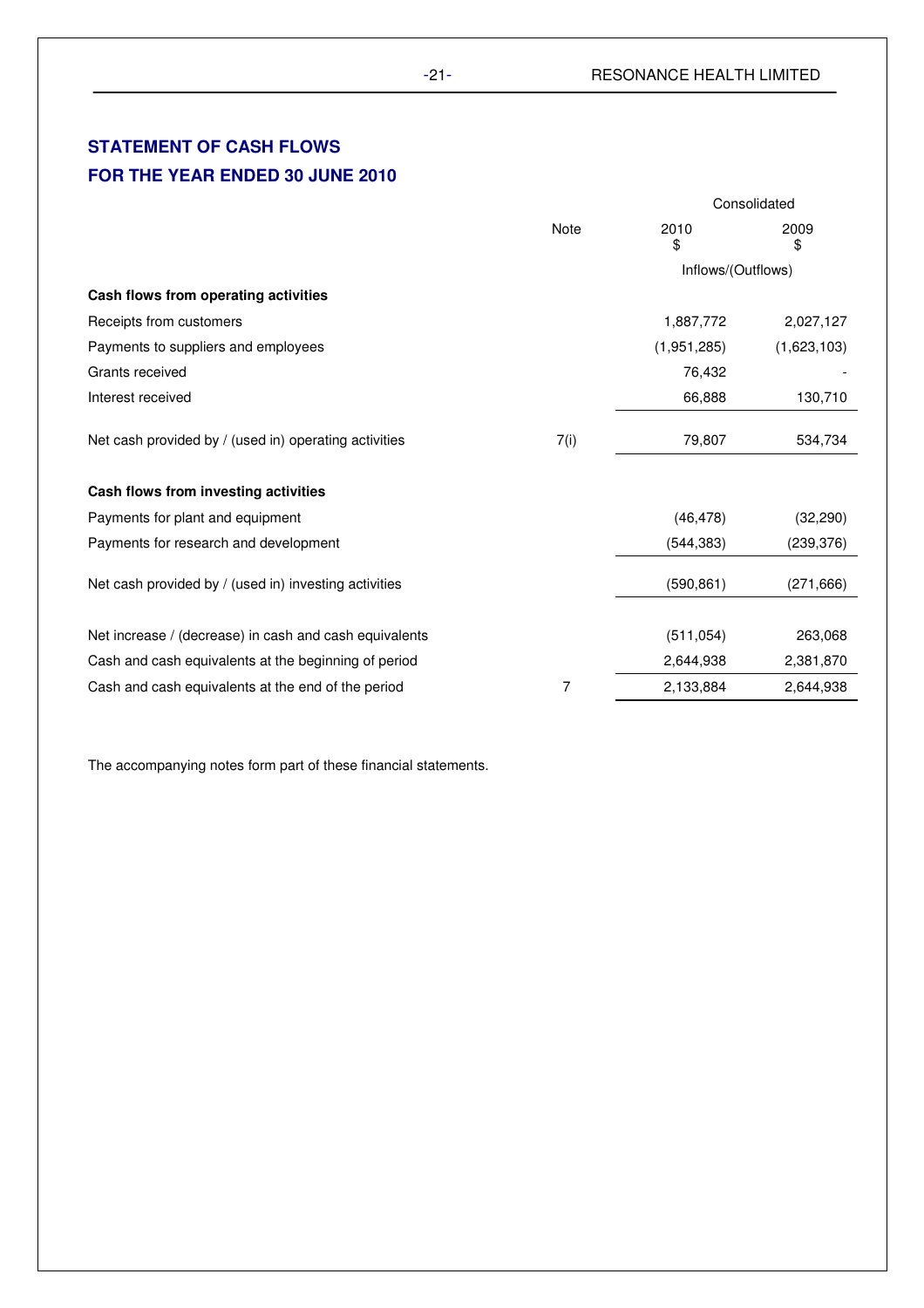# **STATEMENT OF CHANGES IN EQUITY FOR THE YEAR ENDED 30 JUNE 2010**

| Consolidated                                                         | Issued<br>Capital<br>\$ | Accumulated<br>Losses<br>\$ | Foreign<br>Currency<br>Translation<br>Reserve<br>\$ | Option<br>Reserve<br>\$ | <b>Total Equity</b><br>\$ |
|----------------------------------------------------------------------|-------------------------|-----------------------------|-----------------------------------------------------|-------------------------|---------------------------|
| Balance at 1 July 2008                                               | 67,504,039              | (64, 912, 239)              | 17,045                                              | 66,284                  | 2,675,129                 |
| Profit for the year                                                  |                         | 617,051                     |                                                     |                         | 617,051                   |
| Exchange differences arising on translation of<br>foreign operations |                         |                             | 79                                                  |                         | 79                        |
| Total comprehensive income for the year                              |                         | 617,051                     | 79                                                  |                         | 617,130                   |
| Shares issued during the year                                        | 10,000                  |                             |                                                     |                         | 10,000                    |
| Balance at 30 June 2009                                              | 67,514,039              | (64, 295, 188)              | 17,124                                              | 66,284                  | 3,302,259                 |
| (Loss) for the year                                                  |                         | (102, 335)                  |                                                     |                         | (102, 335)                |
| Exchange differences arising on translation of<br>foreign operations |                         |                             | (1, 419)                                            |                         | (1, 419)                  |
| Total comprehensive (loss) for the year                              |                         | (102, 335)                  | (1, 419)                                            |                         | (103, 754)                |
| Shares issued during the year                                        | 10,000                  |                             |                                                     |                         | 10,000                    |
| Balance at 30 June 2010                                              | 67,524,039              | (64, 397, 523)              | 15,705                                              | 66,284                  | 3,208,505                 |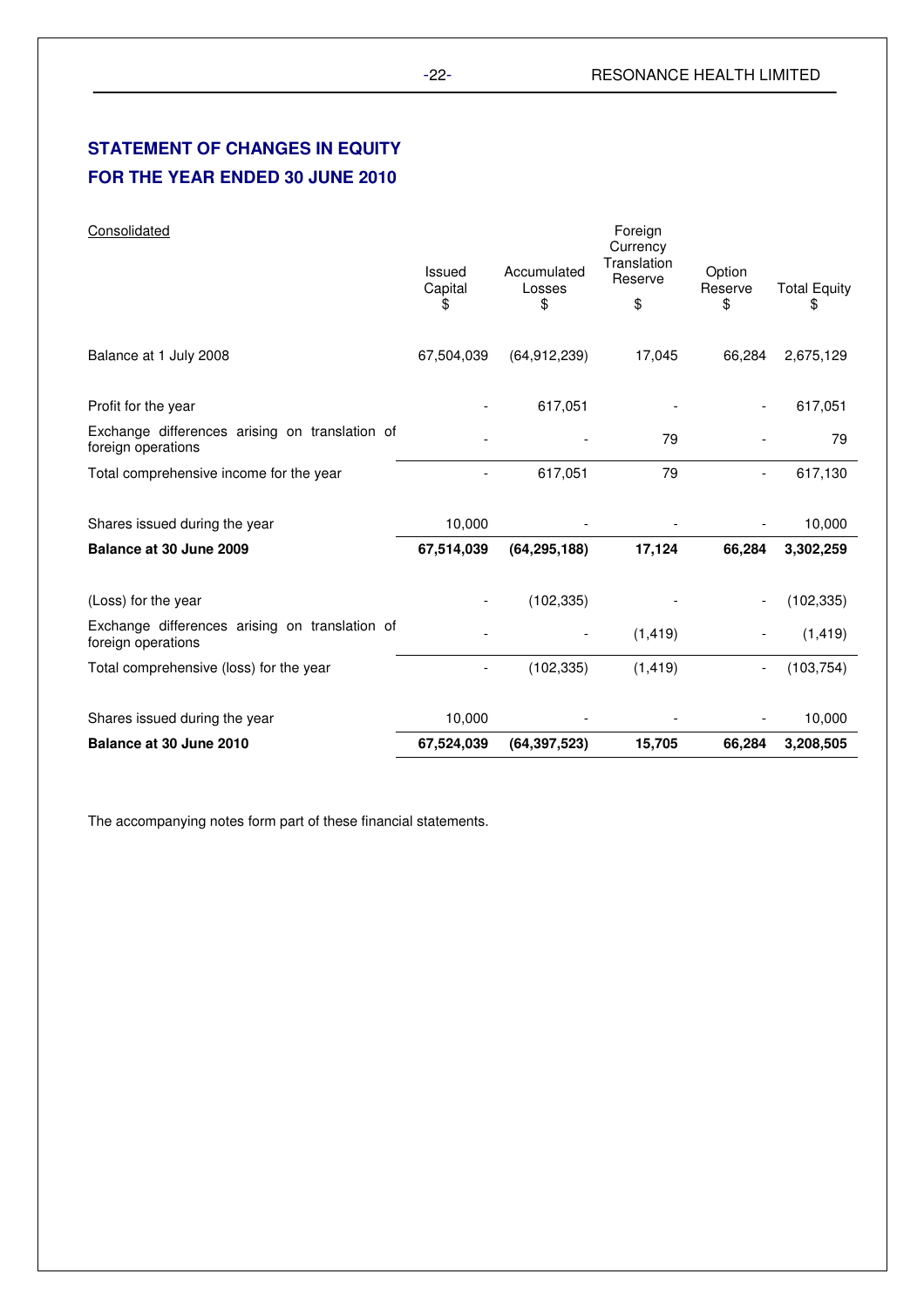#### **NOTE 1: Statement of significant accounting policies**

#### **(a) Basis of preparation**

 The financial report is a general purpose financial report which has been prepared in accordance with the requirements of the Corporations Act 2001, Accounting Standards and Interpretations and complies with other requirements of the law.

 The financial report has been prepared on a historical cost basis, except for available-for-sale investments, which have been measured at fair value. Cost is based on the fair values of the consideration given in exchange for assets.

 The financial report is presented in Australian dollars. The company is a listed public company, incorporated and operating in Australia and the United States of America. The entity's principal activities are the development of magnetic resonance imaging related technology, specifically the provision of non-invasive imaging tests for use by health care professions.

The Group has applied the revised AASB 101 Presentation of Financial Statements which became effective on 1 January 2009. The revised standard requires the separate presentation of a statement of comprehensive income and a statement of changes in equity. All non-owner changes in equity must now be presented in the statement of comprehensive income. As a consequence the Group had to change the presentation of its financial statements. Comparative information has been re-presented so that it is also in conformity with the revised standard.

#### **(b) Adoption of new and revised standards**

 In the year ended 30 June 2010, the Group has reviewed all of the new and revised Standards and Interpretations issued by the AASB that are relevant to its operations and effective for the current annual reporting period. During the year, certain accounting policies have changed as a result of new or revised accounting standards which became operative for the annual reporting period commencing on 1 July 2009.

The affected policies and standards are:

- Segment reporting new AASB 8 Operating Segments
- Business combinations revised AASB 3 Business Combinations
- Financial instruments revised AASB 7 Financial Instruments: Disclosures

 The Group has also reviewed all new Standards and Interpretations that have been issued but are not yet effective for the year ended 30 June 2010. As a result of this review the Directors have determined that there is no impact, material or otherwise, of the new and revised Standards and Interpretations on its business and, therefore, no change is necessary to Group accounting policies.

#### **(c) Statement of compliance**

The financial report was authorised for issue on 29 September 2010.

 The financial report complies with Australian Accounting Standards, which include Australian equivalents to International Financial Reporting Standards (AIFRS). Compliance with AIFRS ensures that the financial report, comprising the financial statements and notes thereto, complies with International Financial Reporting Standards (IFRS).

#### **(d) Basis of consolidation**

 The consolidated financial statements comprise the separate financial statements of Resonance Health Limited ("company" or "parent entity") and its subsidiaries as at 30 June each year ("the Group"). Control is achieved where the company has the power to govern the financial and operating policies of an entity so as to obtain benefits from its activities.

 The financial statements of the subsidiaries are prepared for the same reporting period as the parent company, using consistent accounting policies.

 In preparing the consolidated financial statements, all intercompany balances and transactions, income and expenses and profit and losses resulting from intra-group transactions have been eliminated in full. Subsidiaries are fully consolidated from the date on which control is transferred to the Group and cease to be consolidated from the date on which control is transferred out of the Group. Control exists where the company has the power to govern the financial and operating policies of an entity so as to obtain benefits from its activities.

Business combinations have been accounted for using the acquisition method of accounting (refer Note 1(ab)).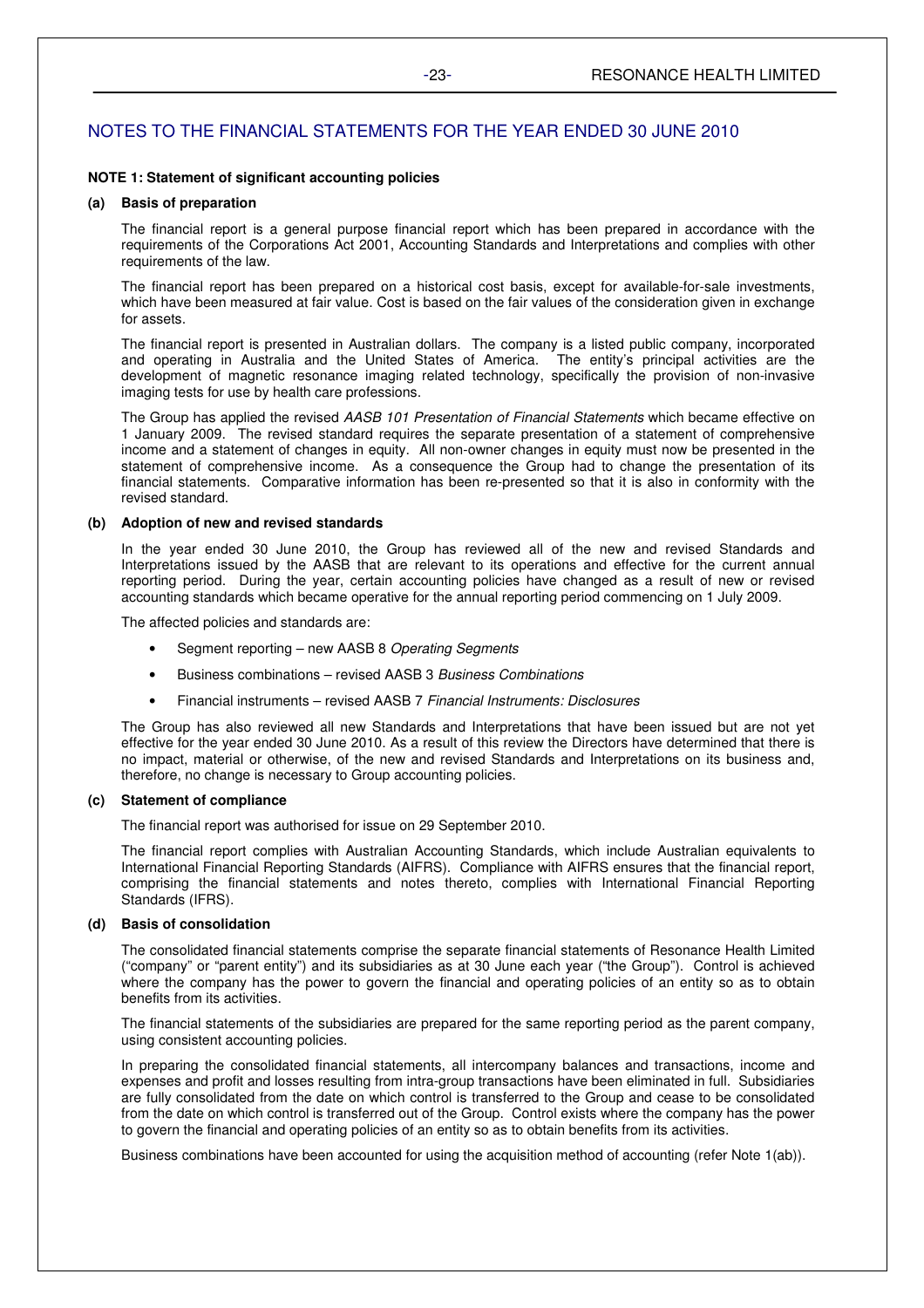#### **NOTE 1: Statement of significant accounting policies (Continued)**

#### **(d) Basis of consolidation (continued)**

 Non-controlling interests represent the portion of profit or loss and net assets in subsidiaries not held by the Group and are presented separately in the statement of comprehensive income and within equity in the consolidated statement of financial position. Losses are attributed to the non-controlling interest even if that results in a deficit balance.

#### **(e) Critical accounting judgements and key sources of estimation uncertainty**

 The application of accounting policies requires the use of judgements, estimates and assumptions about carrying values of assets and liabilities that are not readily apparent from other sources. The estimates and associated assumptions are based on historical experience and other factors that are considered to be relevant. Actual results may differ from these estimates.

The estimates and underlying assumptions are reviewed on an ongoing basis. Revisions are recognised in the period in which the estimate is revised if it affects only that period, or in the period of the revision and future periods if the revision affects both current and future periods.

#### Impairment of intangibles with indefinite useful lives

The Group determines whether intangibles with indefinite useful lives are impaired at least on an annual basis. This requires an estimation of the recoverable amount of the cash generating units to which the intangibles with indefinite useful lives are allocated. The assumptions used in this estimation of recoverable amount and the carrying amount of intangibles with indefinite useful lives are discussed in Note 12.

#### Share-based payment transactions

 The Group measures the cost of equity-settled transactions with employees by reference to the fair value of the equity instruments at the date at which they are granted.

The Group measures the cost of cash-settled share-based payments at fair value at the grant date.

#### **(f) Segment reporting**

 Operating segments are reported in a manner consistent with the internal reporting provided to the chief operating decision maker. The chief operating decision maker, who is responsible for allocating resources and assessing performance of the operating segments, has been identified as the Board of Directors of Resonance Health Limited.

#### Change in accounting policy

The Group has adopted AASB 8 Operating Segments from 1 July 2009. AASB 9 replaces AASB 114 Segment Reporting. The new standard requires a 'management approach', under which segment information is presented on the same basis as that used for internal reporting purposes. This has resulted in a change in the number of reportable segments presented by the Group as operating segments are reported in a manner that is consistent with internal reporting provided to the chief operating decision maker.

#### **(g) Foreign currency translation**

 Both the functional and presentation currency of Resonance Health Limited and its Australian subsidiaries is Australian dollars. Each entity in the Group determines its own functional currency and items included in the financial statements of each entity are measured using that functional currency.

 Transactions in foreign currencies are initially recorded in the functional currency by applying the exchange rates ruling at the date of the transaction. Monetary assets and liabilities denominated in foreign currencies are retranslated at the rate of exchange ruling at the statement of financial position date.

All exchange differences in the consolidated financial report are taken to profit or loss.

Non-monetary items that are measured in terms of historical cost in a foreign currency are translated using the exchange rate as at the date of the initial transaction.

Non-monetary items measured at fair value in a foreign currency are translated using the exchange rates at the date the fair value was determined.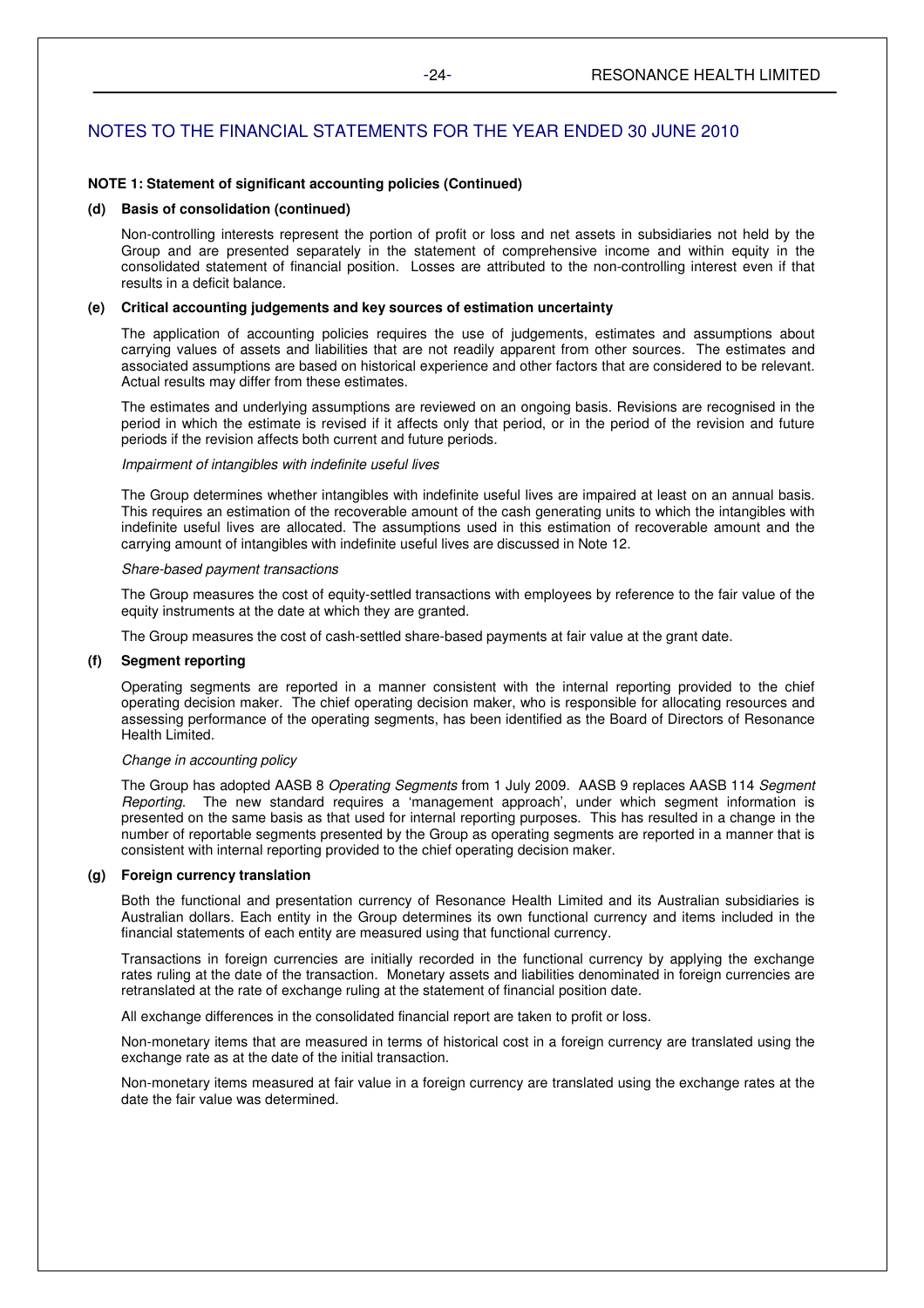#### **NOTE 1: Statement of significant accounting policies (Continued)**

#### **(g) Foreign currency translation (continued)**

 The functional currency of the foreign operation Resonance USA Inc. is United States dollars (US\$). As at the reporting date the assets and liabilities of this subsidiary are translated into the presentation currency of Resonance Health Limited at the rate of exchange ruling at the statement of financial position date and the statement of comprehensive income is translated at the average exchange rate for the year. The exchange differences arising on the translation are taken directly to a separate component recognised in the foreign currency translation reserve in equity. On disposal of a foreign entity, the deferred cumulative amount recognised in equity relating to that particular foreign operation is recognised in profit or loss.

#### **(h) Revenue recognition**

 Revenue is recognised to the extent that it is probable that economic benefits will flow to the Group and the revenue can be reliably measured. The following specific recognition criteria must also be met before revenue is recognised:

#### (i) Sale of Goods

Revenue is recognised when the significant risks and rewards of ownership of the goods have passed to the buyer and the costs incurred or to be incurred in respect of the transaction can be measured reliably. Risks and rewards of ownership are considered passed to the buyer at the time of delivery of the goods to the customer.

#### (ii) Rendering of services

Revenue from the rendering of a service is recognised upon the delivery of the service to the customers.

#### (iii) Interest income

Interest revenue is recognised on a time proportionate basis that takes into account the effective yield on the financial asset.

#### **(i) Borrowing costs**

Borrowing costs are recognised as an expense when incurred.

#### **(j) Lease**

 Leases are classified as finance leases whenever the terms of the lease transfer substantially all the risks and rewards if ownership to the lessee. All other leases are classified as operating leases.

 Assets held under finance lease are initially recognised at their fair value or, if lower, the present value of the minimum lease payments, each determined at the inception of the lease. The corresponding liability to the lessor is included in the statement of financial position as a finance lease obligation.

 Lease payments are apportioned between finance charges and the reduction of the lease obligation so as to achieve a constant rate of interest on the remaining balance of the liability. Finance charges are charged directly against income unless they are directly attributable to qualifying assets, in which case they are capitalised in accordance with the general policy on borrowing costs.

Finance lease assets are depreciated on a straight line basis over the estimated useful life of the asset.

 Operating lease payments, where the lessor effectively retains substantially all of the risks and benefits of ownership of the leased items, are recognised as an expense on a straight line basis over the lease term, except where another systematic basis is more representative of the time pattern in which economic benefits from the lease asset are consumed.

#### **(k) Income tax**

 The income tax expense or benefit for the period is the tax payable on the current period's taxable income based on the applicable income tax rate for each jurisdiction adjusted by changes in deferred tax assets and liabilities attributable to temporary difference and to unused tax losses.

 The current income tax charge is calculated on the basis of the tax laws enacted or substantively enacted at the end of the reporting period in the countries where the company's subsidiaries and associates operate and generate taxable income. Management periodically evaluates positions taken in tax returns with respect to situations in which applicable tax regulation is subject to interpretation. It establishes provisions where appropriate on the basis of amounts expected to be paid to the tax authorities.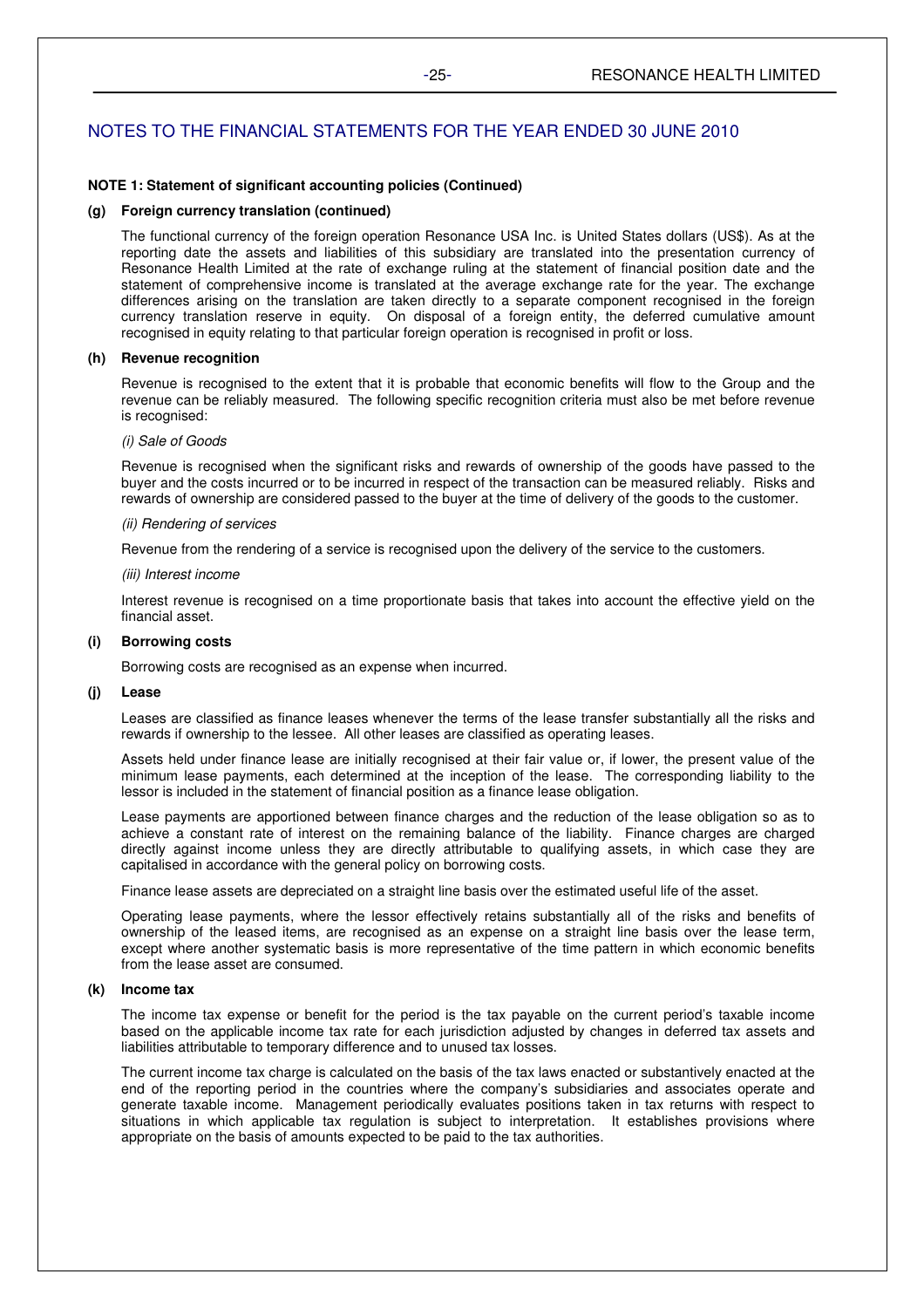#### **NOTE 1: Statement of significant accounting policies (Continued)**

#### **(k) Income tax (continued)**

 Current tax assets and liabilities for the current and prior periods are measured at the amount expected to be recovered from or paid to the taxation authorities. The tax rates and tax laws used to compute the amount are those that are enacted or substantially enacted by the balance date.

 Deferred income tax is provided on all temporary differences at the balance date between the tax bases of assets and liabilities and their carrying amounts for financial reporting purposes.

Deferred income tax liabilities are recognised for all taxable temporary differences except:

- when the deferred income tax liability arises from the initial recognition of goodwill or of an asset or liability in a transaction that is not a business combination and that, at the time of the transaction, affects neither the accounting profit nor taxable profit or loss; or
- when the taxable temporary difference is associated with investments in subsidiaries, associates or interests in joint ventures, and the timing of the reversal of the temporary difference can be controlled and it is probable that the temporary difference will not reverse in the foreseeable future.

 Deferred income tax assets are recognised for all deductible temporary differences, carry-forward of unused tax assets and unused tax losses, to the extent that it is probable that taxable profit will be available against which the deductible temporary differences and the carry-forward of unused tax credits and unused tax losses can be utilised, except:

- when the deferred income tax asset relating to the deductible temporary difference arises from the initial recognition of an asset or liability in a transaction that is not a business combination and, at the time of the transaction, affects neither the accounting profit, nor taxable profit or loss; or
- when the deductible temporary difference is associated with investments in subsidiaries, associates or interests in joint ventures, in which case a deferred tax asset is only recognised to the extent that it is probable that the temporary difference will reverse in the foreseeable future and taxable profit will be available against with the temporary difference can be utilised.

 The carrying amount of deferred income tax assets is reviewed at each balance date and reduced to the extent that it is no longer probable that sufficient taxable profit will be available to allow all or part of the deferred income tax asset to be utilised.

 Unrecognised deferred income tax assets are reassessed at each balance date and are recognised to the extent that it is has become probable that future taxable profit will allow the deferred tax asset to be recovered.

 Deferred income tax assets and liabilities are measured at the tax rates that are expected to apply to the year when the asset is realised or the liability is settled, based on tax rates (and tax laws) that have been enacted or substantively enacted at the balance date.

Income taxes relating to items recognised directly in equity are recognised in equity and not in profit or loss.

 Deferred tax assets and deferred tax liabilities are offset only if a legally enforceable right exists to set off current tax assets against current tax liabilities and the deferred tax assets and liabilities relate to the same taxable entity and the same taxation authority.

#### **(l) Other taxes**

Revenues, expenses and assets are recognised net of the amount of Goods and Services Tax (GST) except:

- when the GST incurred on a purchase of goods and services is not recoverable from the taxation authority, in which case the GST is recognised as part of the cost of acquisition of the asset or as part of the expense item as applicable; and
- receivables and payables, which are stated with the amount of GST included.

 The net amount of GST recoverable from, or payable to, the taxation authority is included as part of receivables or payables in the statement of financial position.

 Cash flows are included in the Statement of Cash Flows on a gross basis and the GST component of cash flows arising from investing and financing activities, which is recoverable from, or payable to, the taxation authority are classified as operating cash flows.

 Commitments and contingencies are disclosed net of the amount of GST recoverable from, or payable to, the taxation authority.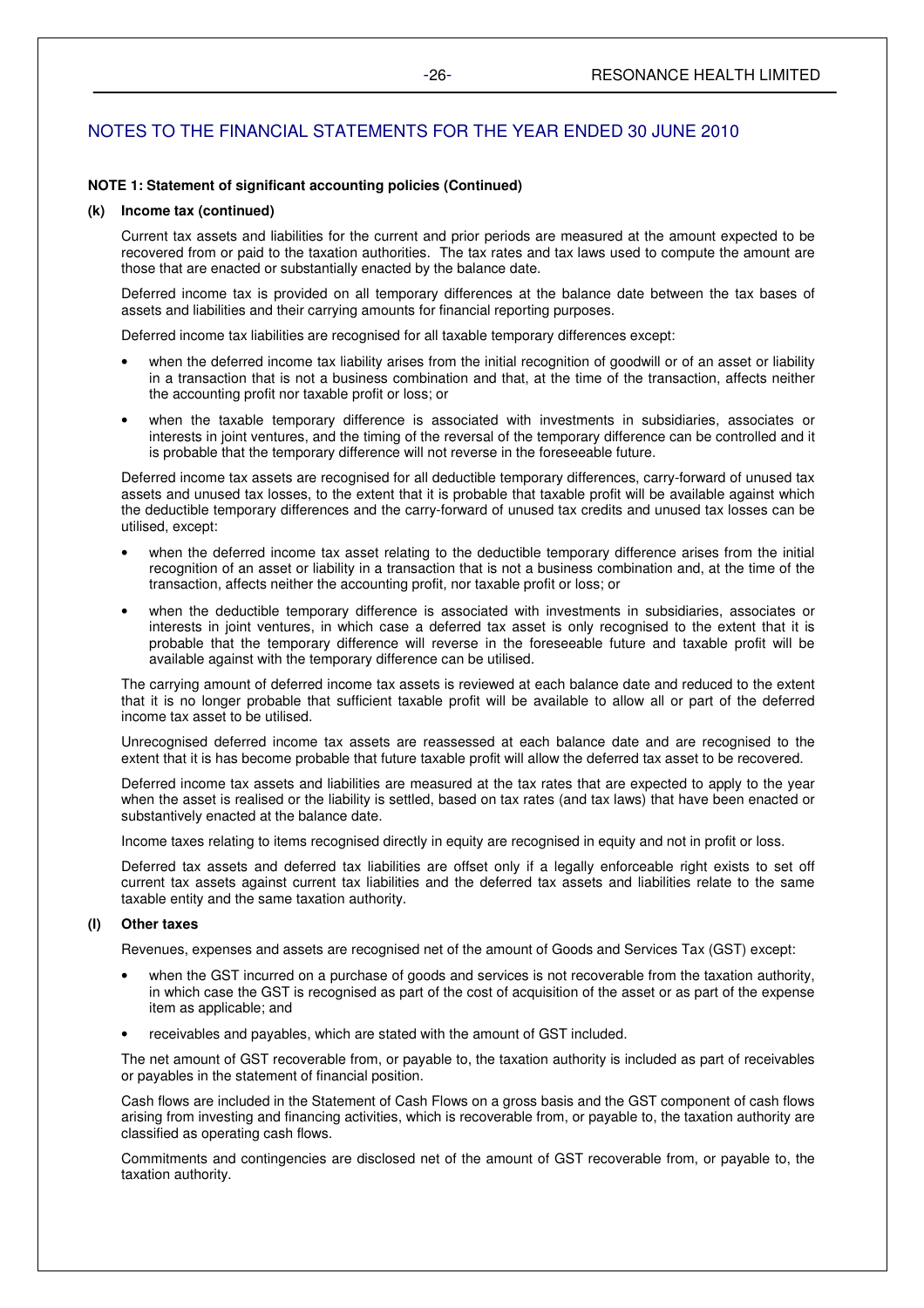#### **NOTE 1: Statement of significant accounting policies (Continued)**

#### **(m) Impairment of assets**

 The Group assesses at each balance date whether there is an indication that an asset may be impaired. If any such indication exists, or when annual impairment testing for an asset is required, the Group makes an estimate of the asset's recoverable amount. An asset's recoverable amount is the higher of its fair value less costs to sell and its value in use and is determined for an individual asset, unless the asset does not generate cash inflows that are largely independent of those from other assets or groups of assets and the asset's value in use cannot be estimated to be close to its fair value. In such cases the asset is tested for impairment as part of the cashgenerating unit to which it belongs. When the carrying amount of an asset or cash-generating unit exceeds its recoverable amount, the asset or cash-generating unit is considered impaired and is written down to its recoverable amount.

In assessing value in use, the estimated future cash flows are discounted to their present value using a pre-tax discount rate that reflects current market assessments of the time value of money and the risks specific to the asset. Impairment losses relating to continuing operations are recognised in those expense categories consistent with the function of the impaired asset unless the asset is carried at revalued amount (in which case the impairment loss is treated as a revaluation decrease).

 An assessment is also made at each balance date as to whether there is any indication that previously recognised impairment losses may no longer exist or may have decreased. If such indication exists, the recoverable amount is estimated. A previously recognised impairment loss is reversed only if there has been a change in the estimates used to determine the asset's recoverable amount since the last impairment loss was recognised. If that is the case the carrying amount of the asset is increased to its recoverable amount. That increased amount cannot exceed the carrying amount that would have been determined, net of depreciation, had no impairment loss been recognised for the asset in prior years. Such reversal is recognised in profit or loss unless the asset is carried at revalued amount, in which case the reversal is treated as a revaluation increase. After such a reversal the depreciation charge is adjusted in future periods to allocate the asset's revised carrying amount, less any residual value, on a systematic basis over its remaining useful life.

#### **(n) Cash and cash equivalents**

Cash comprises cash at bank and in hand. Cash equivalents are short term, highly liquid investments that are readily convertible to known amounts of cash and which are subject to an insignificant risk of changes in value. Bank overdrafts are shown within borrowings in current liabilities in the statement of financial position.

 For the purposes of the Statement of Cash Flows, cash and cash equivalents consist of cash and cash equivalents as defined above.

#### **(o) Trade and other receivables**

 Trade receivables are measured on initial recognition at fair value and are subsequently measured at amortised cost using the effective interest rate method, less any allowance for impairment. Trade receivables are generally due for settlement within periods ranging from 14 days to 90 days.

 Impairment of trade receivables is continually reviewed and those that are considered to be uncollectible are written off by reducing the carrying amount directly. An allowance account is used when there is objective evidence that the Group will not be able to collect all amounts due according to the original contractual terms. Factors considered by the Group in making this determination include known significant financial difficulties of the debtor, review of financial information and significant delinquency in making contractual payments to the Group. The impairment allowance is set equal to the difference between the carrying amount of the receivable and the present value of estimated future cash flows, discounted at the original effective interest rate. Where receivables are short-term discounting is not applied in determining the allowance.

 The amount of the impairment loss is recognised in the statement of comprehensive income within other expenses. When a trade receivable for which an impairment allowance had been recognised becomes uncollectible in a subsequent period, it is written off against the allowance account. Subsequent recoveries of amounts previously written off are credited against other expenses in the statement of comprehensive income.

#### **(p) Financial assets**

Financial assets in the scope of AASB 139 Financial Instruments: Recognition and Measurement are classified as either financial assets at fair value through profit or loss, loans and receivables, held-to-maturity investments, or available-for-sale investments, as appropriate. Where financial assets are recognised initially, they are measured at fair value, plus, in the case of investments not at fair value through profit or loss, directly attributable transaction costs. The Group determines the classification of its financial assets after initial recognition and, when allowed and appropriate, re-evaluates this designation at each financial year-end.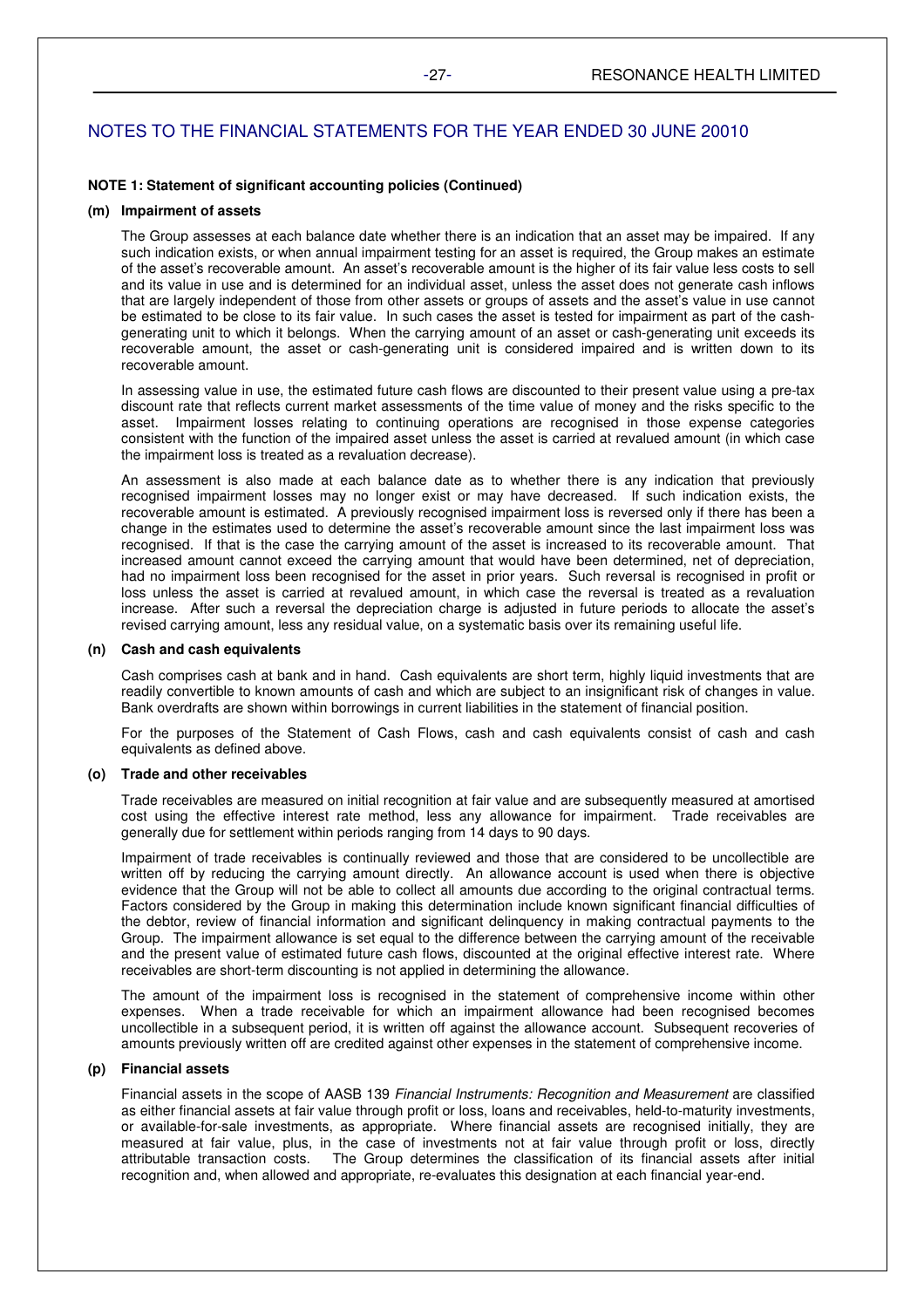#### **NOTE 1: Statement of significant accounting policies (Continued)**

#### **(p) Financial assets (continued)**

 All regular way purchases and sales of financial assets are recognised on the trade date, i.e. the date that the Group commits to purchase the asset. Regular way purchases or sales of financial assets under contracts that require delivery of the assets within the period established generally by regulation or convention in the marketplace.

#### (i) Financial assets at fair value through profit or loss

Financial assets classified as held for trading are included in the category 'financial assets at fair value through profit or loss'. Financial assets are classified as held for trading if they are acquired for the purpose of selling in the near term. Gains or losses on investments held for trading are recognised in profit or loss.

#### (ii) Held-to-maturity investments

Non-derivative financial assets with fixed or determinable payments and fixed maturity are classified as held-tomaturity when the Group has the positive intention and ability to hold to maturity. Investments intended to be held for an undefined period are not included in this classification.

#### (iii) Loans and receivables

Loans and receivables are non-derivative financial assets that are not quoted in an active market. Gains and losses are recognised in the profit or loss when the loans and receivables are derecognised or impaired.

#### (iv) Available-for-sale investments

Available-for-sale investments are those non-derivative financial assets that are designated as available-for-sale or are not classified as any of the three preceding categories. After initial recognition available-for-sale investments are measured at fair value with gains or losses being recognised as a separate component of equity until the investment is derecognised or until the investment is determined to be impaired, at which time the cumulative gain or loss previously reported in equity is recognised in profit or loss.

The fair value of investments that are actively traded in organised financial markets is determined by reference to quoted market bid prices at the close of business on the balance date. For investments with no active market, fair value is determined using valuation techniques. Such techniques include using recent arm's length market transactions; reference to the current market value of another instrument that is substantially the same; discounted cash flow analysis and option pricing models.

#### **(q) Derecognition of financial assets and liabilities**

#### (i) Financial assets

 A financial asset (or, where applicable, a part of a financial asset or part of a group of similar financial assets) is derecognised when:

- the rights to receive cash flows from the asset have expired;
- the Group retains the right to receive cash flows from the asset, but has assumed an obligation to pay them in full without material delay to a third party under a 'pass-through' arrangement; or
- the Group has transferred its rights to receive cash flows from the asset and either:
	- (a) has transferred substantially all the risks and rewards of the asset, or
	- (b) has neither transferred nor retained substantially all the risks and rewards of the asset, but has transferred control of the asset.

 When the Group has transferred its rights to receive cash flows from an asset and has neither transferred nor retained substantially all the risks and rewards of the asset nor transferred control of the asset, the asset is recognised to the extent of the Group's continuing involvement in the asset.

#### (ii) Financial liabilities

A financial liability is recognised when the obligation under the liability is discharged or cancelled or expires.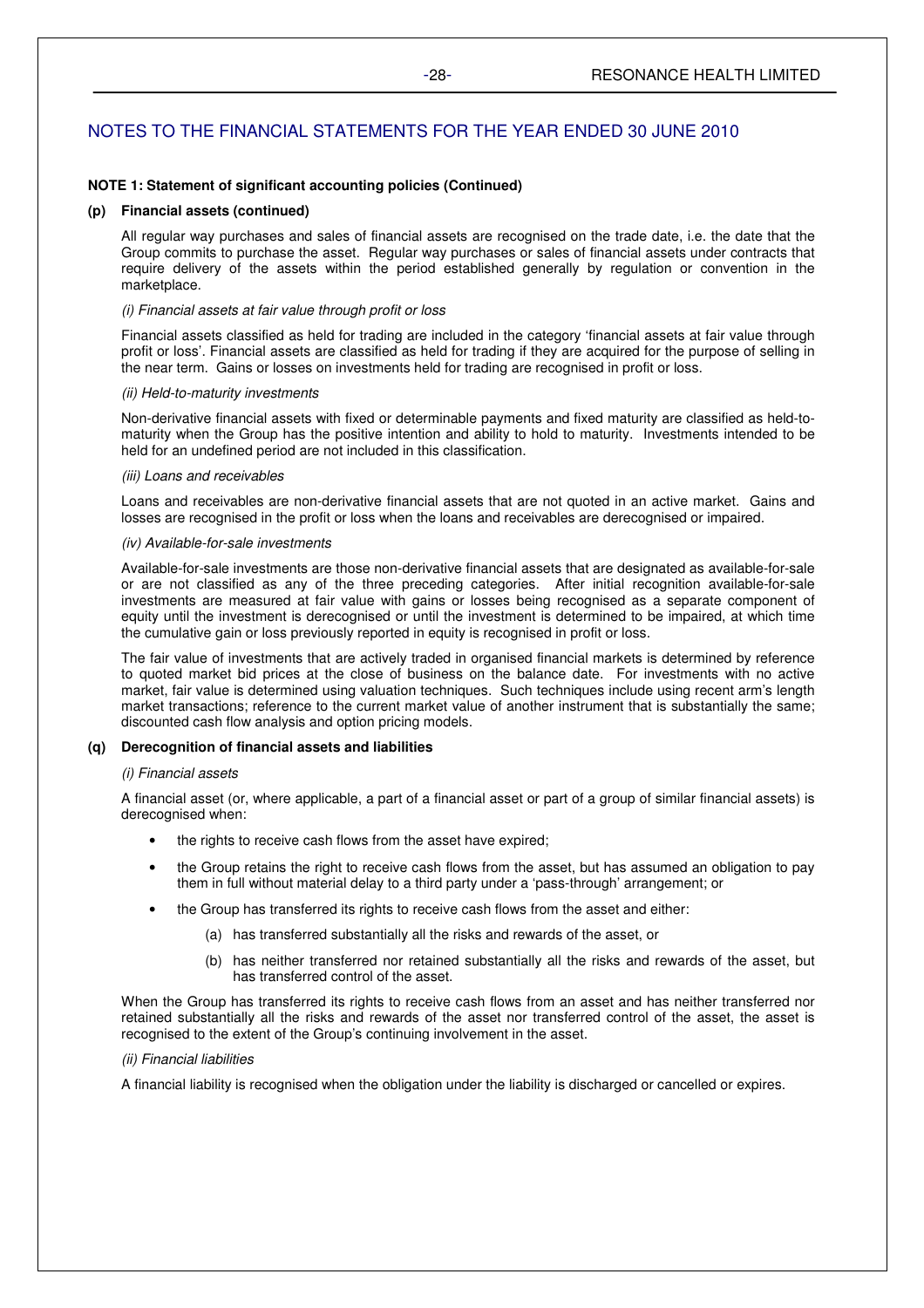#### **NOTE 1: Statement of significant accounting policies (Continued)**

#### **(q) Derecognition of financial assets and liabilities (continued)**

When an existing financial liability is replaced by another from the same lender on substantially different terms. or the terms of an existing liability are substantially modified, such an exchange or modification is treated as a derecognition of the original liability and the recognition of a new liability, and the difference in the respective carrying amounts is recognised in profit or loss.

#### **(r) Impairment of financial assets**

The Group assess at each balance date whether a financial asset or group of financial assets is impaired.

#### (i) Financial assets carried at amortised cost

 If there is objective evidence that an impairment loss on loans and receivables carried at amortised cost has been incurred, the amount of the loss is measured as the difference between the asset's carrying amount and the present value of estimated future cash flows (excluding future credit losses that have not been incurred) discounted at the financial asset's original effective interest rate (i.e. the effective interest rate computed at initial recognition). The carrying amount of the asset is reduced either directly or through use of an allowance account. The amount of the loss is recognised in profit or loss.

 The group first assesses whether objective evidence of impairment exists individually for financial assets that are individually significant, and individually or collectively for financial assets that are not individually significant. If it is determined that no objective evidence of impairment exists for an individually assessed financial asset, whether significant or not, the asset is included in a group of financial assets with similar credit risk characteristics and that group of financial asset is collectively assessed for impairment. Assets that are individually assessed for impairment and for which an impairment loss is or continues to be recognised are not included in a collective assessment of impairment.

 If, in a subsequent period, the amount of the impairment loss decreases and the decrease can be related objectively to an event occurring after the impairment was recognised, the previously recognised impairment loss is reversed. Any subsequent reversal of an impairment loss is recognised in profit or loss, to the extent that the carrying value of the asset does not exceed its amortised cost at the reversal date.

#### (ii) Financial assets carried at cost

 If there is objective evidence that an impairment loss has been incurred on an unquoted equity instrument that is not carried at fair value (because its fair value cannot be reliably measured), the amount of the loss is measured as the difference between the asset's carrying amount and the present value of estimated future cash flows, discounted at the current market rate of return for a similar financial asset.

#### (iii) Available-for-sale investments

 If there is objective evidence that an available-for-sale investment is impaired, an amount comprising the difference between its cost (net of any principal repayment and amortisation) and its current fair value, less any impairment loss previously recognised in profit or loss, is transferred from equity to the income statement. Reversals of impairment losses for equity instruments classified as available-for-sale are not recognised in profit. Reversals of impairment losses for debt instruments are reversed through profit or loss if the increase in an instrument's fair value can be objectively related to an event occurring after the impairment loss was recognised in profit or loss.

#### **(s) Property, plant and equipment**

Plant and equipment is stated at cost less accumulated depreciation and any accumulated impairment losses.

Depreciation is calculated on a straight-line basis over the estimated useful life of the assets as follows:

Plant and equipment  $3 - 5$  years

The assets' residual values, useful lives and amortisation methods are reviewed, and adjusted if appropriate, at each financial year end.

#### (i) Impairment

The carrying values of plant and equipment are reviewed for impairment at each balance date, with recoverable amount being estimated when events or changes in circumstances indicate that the carrying value may be impaired.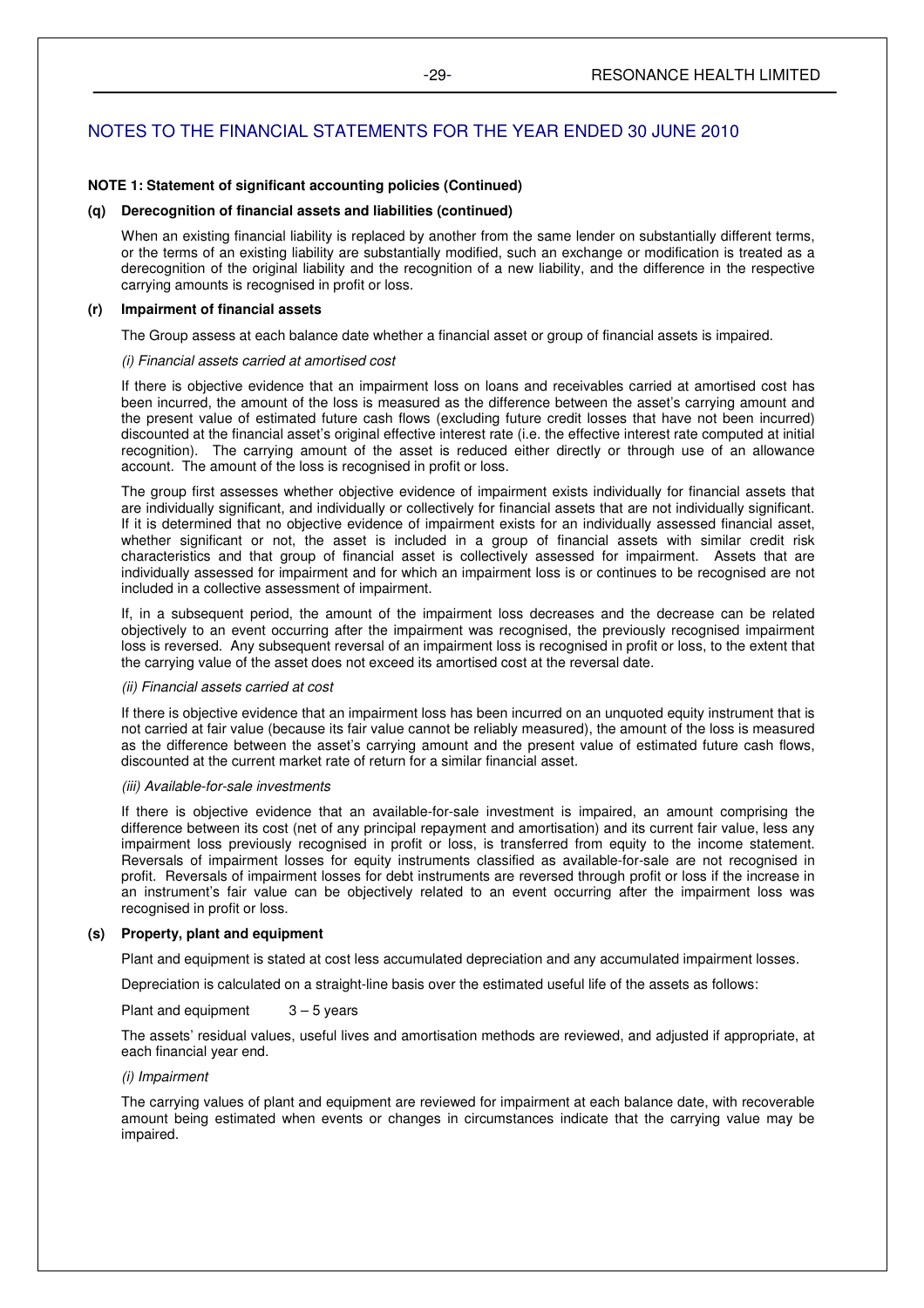#### **NOTE 1: Statement of significant accounting policies (Continued)**

#### **(s) Property, plant and equipment (continued)**

The recoverable amount of plant and equipment is the higher of fair value less costs to sell and value in use. In assessing value in use, the estimated future cash flows are discounted to their present value using a pre-tax discount rate that reflects current market assessments of the time value of money and the risks specific to the asset.

 For an asset that does not generate largely independent cash inflows, recoverable amount is determined for the cash-generating unit to which the asset belongs, unless the asset's value in use can be estimated to be close to its fair value.

 An impairment exists when the carrying value of an asset or cash-generating units exceeds its estimated recoverable amount. The asset or cash-generating unit is then written down to its recoverable amount. Impairment losses for plant and equipment are recognised in the income statement.

#### (ii) Derecognition and disposal

An item of plant and equipment is derecognised upon disposal or when no further future economic benefits are expected from its use or disposal.

 Any gain or loss arising on derecognition of the asset (calculated as the difference between the net disposal proceeds and the carrying amount of the asset) is included in profit or loss in the year the asset is derecognised.

#### **(t) Intangible assets**

#### Internally generated intangible assets – research and development expenditure

 Expenditure on research activities is recognised as an expense in the period in which it is incurred. Where no internally-generated intangible asset can be recognised, development expenditure is recognised as an expense in the period as incurred.

 An intangible asset arising from development expenditure on an internal project is recognised if, and only if, all of the following has been demonstrated:

- The technical feasibility of completing the intangible asset so that it will be available for use or sale;
- The intention to complete the intangible asset and use or sell it;
- How the intangible asset will generate probable future economic benefits;
- The availability of adequate technical, financial and other resources to complete development and to use or sell the intangible asset; and
- The ability to measure reliably the expenditure attributable to the intangible asset during its development.

The amount initially recognised for internally generated intangible assets is the sum of the expenditure incurred from the date when the intangible asset first meets the recognition criteria listed above.

 Subsequent to initial recognition, internally generated intangible assets are reported at cost less accumulated amortisation and accumulated impairment losses. The amortisation period is the period of expected benefits from the related project.

#### **(u) Trade and other payables**

Trade payables and other payables are carried at amortised costs and represent liabilities for goods and services provided to the Group prior to the end of the financial year that are unpaid and arise when the Group becomes obliged to make future payments in respect of the purchase of these goods and services. The amounts are unsecured and are usually paid within 30 days of recognition.

#### **(v) Interest-bearing loans and borrowings**

 Borrowings are initially recognised at fair value, net of transaction costs incurred. Borrowings are subsequently measured at amortised cost. Any difference between the proceeds (net of transaction costs) and the redemption amount is recognised in profit or loss over the period of the borrowings using the effective interest method.

Borrowings are removed from the statement of financial position when the obligation specified in the contract is discharged, cancelled or expired. The difference between the carrying amount of a financial liability that has been extinguished or transferred to another party and the consideration paid, including any non-cash assets transferred or liabilities assumed, is recognised in profit or loss as other income or finance costs.

Borrowings are classified as current liabilities unless the Group has an unconditional right to defer settlement of the liability for at least 12 months after the reporting period.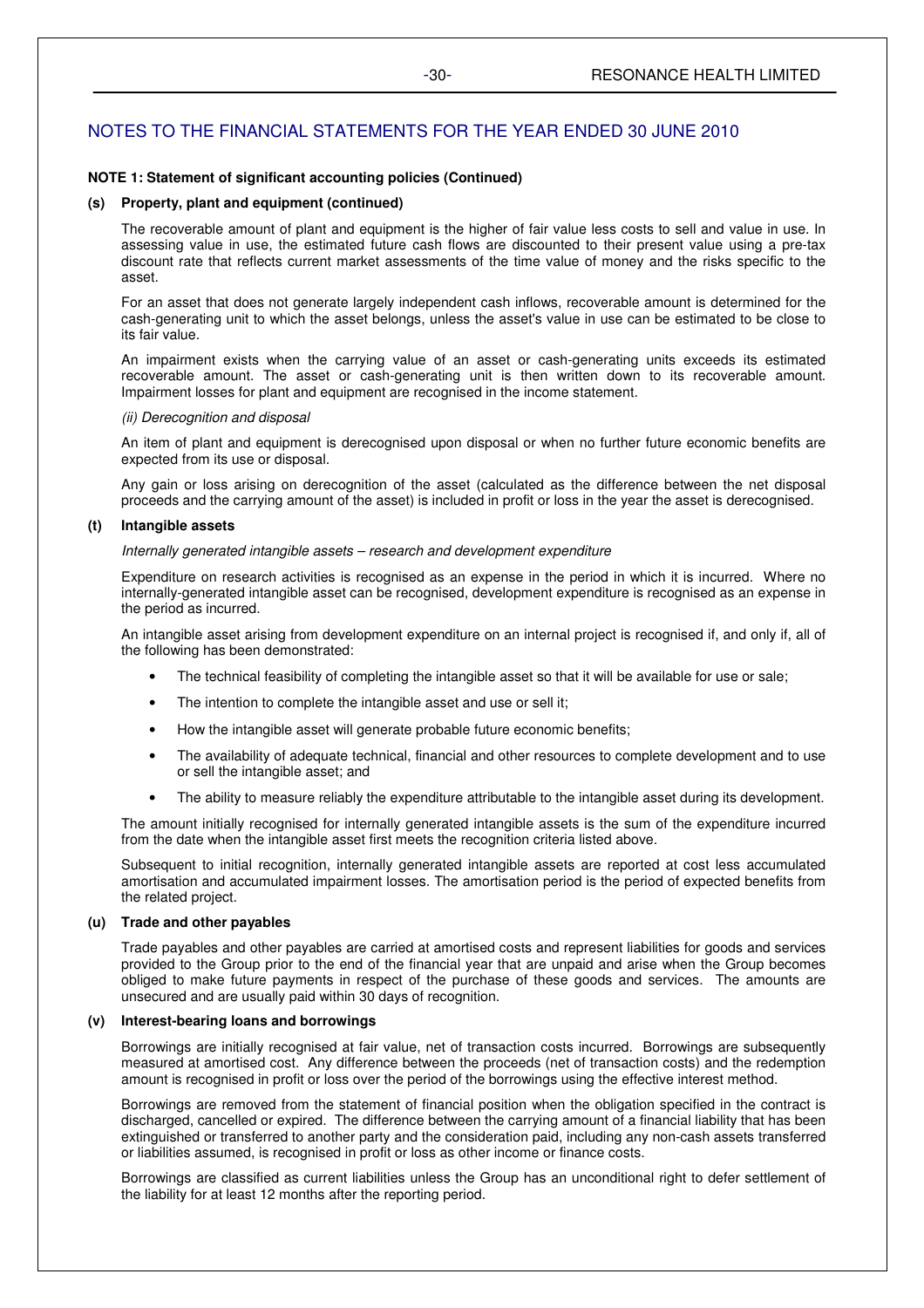#### **NOTE 1: Statement of significant accounting policies (Continued)**

#### **(w) Provisions**

Provisions are recognised when the Group has a present obligation (legal or constructive) as a result of a past event, it is probable that an outflow of resources embodying economic benefits will be required to settle the obligation and a reliable estimate can be made of the amount of the obligation. Provisions are not recognised for future operating losses.

Provisions are measured at the present value or management's best estimate of the expenditure required to settle the present obligation at the end of the reporting period.

#### **(x) Employee benefits**

#### (i) Wages, salaries, annual leave and sick leave

Liabilities for wages and salaries, including non-monetary benefits, annual leave and accumulating sick leave expected to be settled within 12 months of the balance date are recognised in sundry creditors in respect of employees' services up to the balance date. They are measured at the amounts expected to be paid when the liabilities are settled. Liabilities for non-accumulating sick leave are recognised when the leave is taken and are measured at the rates paid or payable.

#### **(y) Share-based payment transactions**

#### (i) Equity-settled transactions

The Group has previously had agreements where payment for services rendered are settled by the issuance of fully paid shares or options in the company.

 The cost of these equity-settled transactions is measured by reference to the fair value of the equity instruments at the date they are granted and is recognised, together with a corresponding increase in equity, over the period in which the service is provided.

#### **(z) Issued capital**

 Ordinary shares are classified as equity. Incremental costs directly attributable to the issue of new shares or options are shown in equity as a deduction, net of tax, from the proceeds.

#### **(aa) Earnings per share ("EPS")**

 Basic EPS is calculated as net profit/loss attributable to members of the parent, adjusted to exclude any costs of servicing equity (other than dividends) and preference share dividends, divided by the weighted average number of ordinary shares, adjusted for any bonus element.

Diluted EPS is calculated as net profit/loss attributable to members of the parent, adjusted for:

- costs of servicing equity (other than dividends) and preference share dividends;
- the after tax effect of dividends and interest associated with dilutive potential ordinary shares that have been recognised as expenses; and
- other non-discretionary changes in revenues or expenses during the period that would result from the dilution of potential ordinary shares;

divided by the weighted average number of ordinary shares and dilutive potential ordinary shares, adjusted for any bonus element.

#### **(ab) Business combinations**

 The acquisition method of accounting is used to account for all business combinations, including business combinations involving entities or business under common control, regardless of whether equity instruments or other assets are acquired. The consideration transferred for the acquisition of a subsidiary comprises the fair value of the assets transferred, the liabilities incurred and the equity interests issued by the group. The consideration transferred also includes the fair value of any contingent consideration arrangements and the fair value of any pre-existing equity interest in the subsidiary. Acquisition-related costs are expenses as incurred. Identifiable assets acquired and liabilities and contingent liabilities assumed in a business combination are, with limited exceptions, measured initially at their fair values at the acquisition date. On an acquisition-by-acquisition basis, the group recognises any non-controlling interest in the acquiree either at fair value or at the noncontrolling interest's proportionate share of the acquiree's net identifiable assets.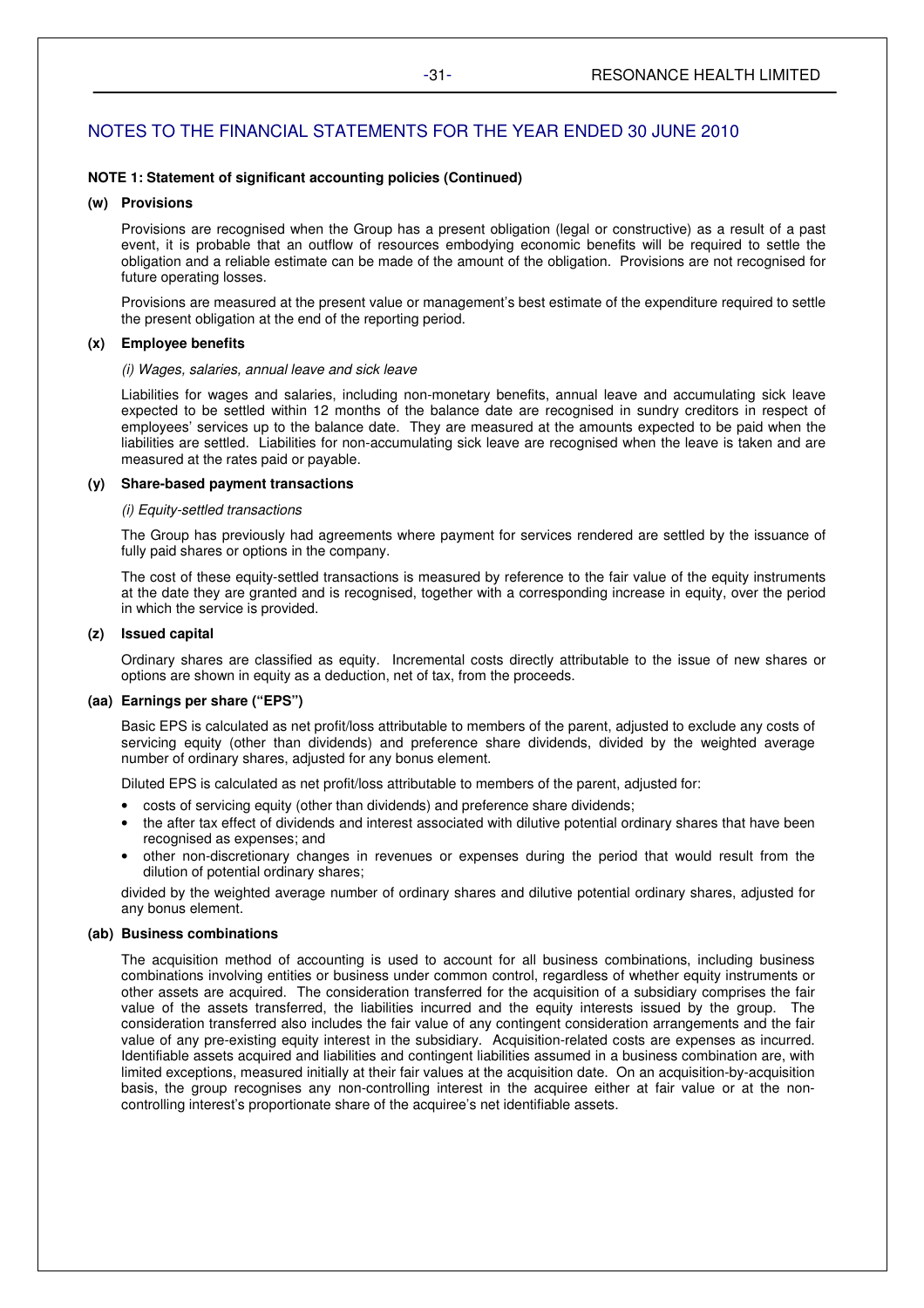#### **NOTE 1: Statement of significant accounting policies (Continued)**

#### **(ab) Business combinations (continued)**

 The excess of the consideration transferred, the amount of any non-controlling interest in the acquiree and the acquisition-date fair value of any previous equity interest in the acquiree over the fair value of the group's share of the net identifiable assets acquired is recorded as goodwill. If those amounts are less than the fair value of the net identifiable assets of the subsidiary acquired and the measurement of all amounts has been reviewed, the difference is recognised directly in profit or loss as a bargain purchase.

 Where settlement of any part of cash consideration is deferred, the amounts payable in the future are discounted to their present value as at the date of exchange. The discount rate used is the entity's incremental borrowing rate, being the rate at which a similar borrowing could be obtained from an independent financier under comparable terms and conditions.

 Contingent consideration is classified as either equity or a financial liability. Amounts classified as a financial liability are subsequently remeasured to fair value with changes in fair value recognised in profit or loss.

#### Change in accounting policy

A revised AASB 3 Business Combinations became operative on 1 July 2009. While the revised standard continues to apply the acquisition method to business combinations, there have been some significant changes.

 All purchase consideration is now recorded at fair value at the acquisition date. Contingent payments classified as debt are subsequently remeasured through profit or loss. Under the group's previous policy, contingent payments were only recognised when the payments were probable and could be measured reliably and were accounted for as an adjustment to the cost of acquisition.

 Acquisition-related costs are expensed as incurred. Previously, there were recognised as part of the cost of acquisition and therefore included in goodwill.

 Non-controlling interests in an acquiree are now recognised either at fair value or at the non-controlling interest's proportionate share of the aquiree's net identifiable assets. This decision is made on an acquisitionby-acquisition basis. Under the previous policy, the non-controlling interest was always recognised at its share of the acquiree's net identifiable assets.

 If the group recognised previous acquired deferred tax assets after the initial acquisition accounting is completed there will no longer be any adjustment to goodwill. As a consequence, the recognition of the deferred tax asset will increase the group's net profit after tax.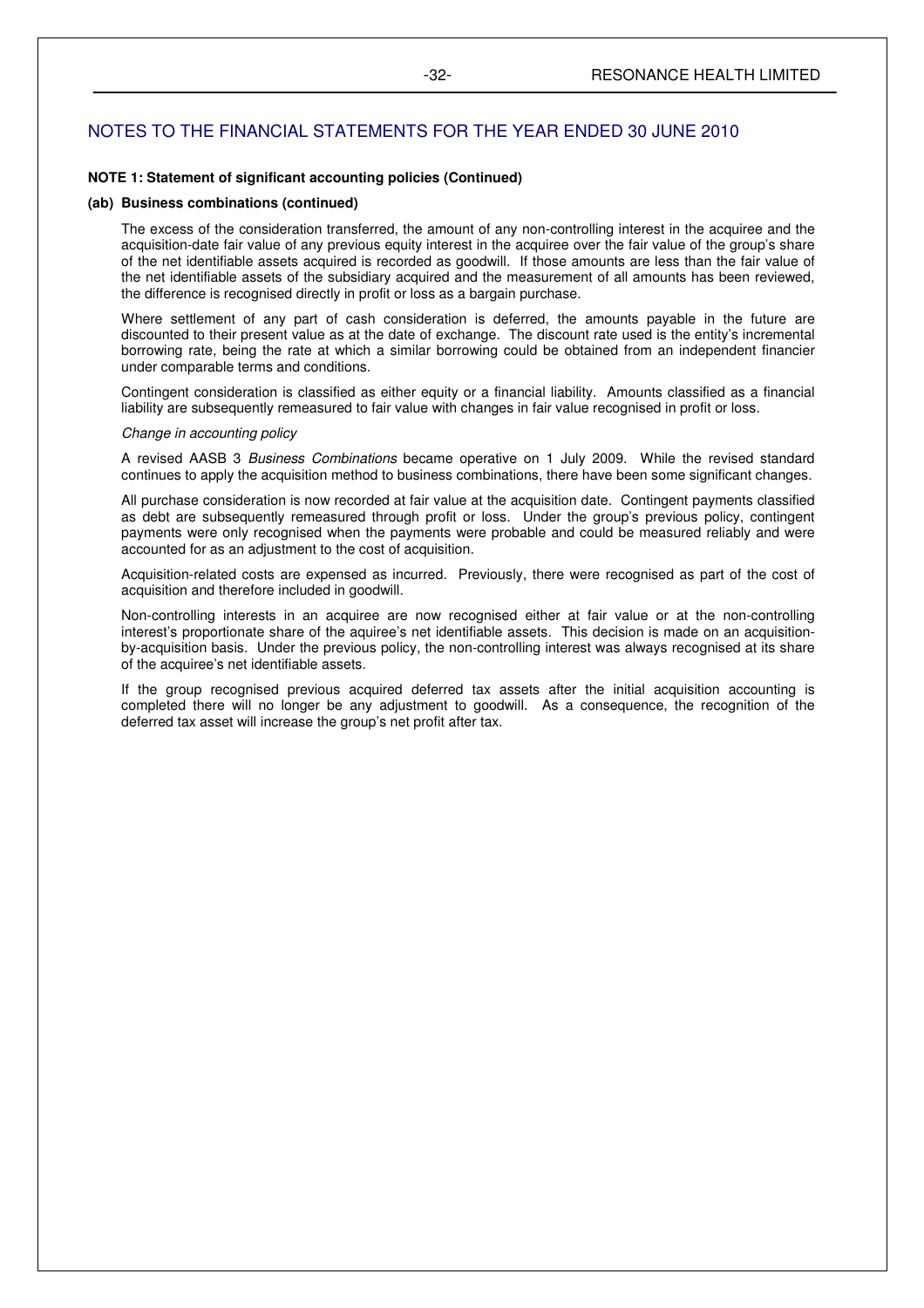|          |                                                                                                                                                               | Consolidated |            |
|----------|---------------------------------------------------------------------------------------------------------------------------------------------------------------|--------------|------------|
|          | <b>NOTE 2: Revenues and expenses</b>                                                                                                                          | 2010<br>\$   | 2009<br>\$ |
| (a)      | Revenue                                                                                                                                                       |              |            |
|          | Liver Scan income                                                                                                                                             | 1,837,795    | 2,259,191  |
|          | Grants received                                                                                                                                               | 76,432       |            |
|          | Interest received                                                                                                                                             | 92,045       | 125,260    |
|          |                                                                                                                                                               | 2,006,272    | 2,384,451  |
| (b)      | Other income                                                                                                                                                  |              |            |
|          | Foreign exchange gain                                                                                                                                         |              | 6,510      |
| (c)      | <b>Expenses</b>                                                                                                                                               |              |            |
|          | Depreciation of non-current assets                                                                                                                            | 24,582       | 26,033     |
|          | Impairment of trade receivables                                                                                                                               | 33,556       |            |
|          | Impairment of property, plant and equipment                                                                                                                   | 328          | 351        |
|          | Impairment of available-for-sale investments                                                                                                                  | (353)        | (884)      |
|          | Rental expense on operating leases                                                                                                                            | 59,534       | 56,699     |
|          | NOTE 3: Income tax benefit                                                                                                                                    |              |            |
|          | Income tax recognised in profit or loss<br>The major components of tax benefit are:                                                                           |              |            |
|          | Adjustments recognised in the current year in relation to the current tax of prior                                                                            |              |            |
|          | years - R&D tax offset                                                                                                                                        | 129,854      | 48,918     |
| follows: | The prima facie income tax benefit on pre-tax accounting profit/(loss) from<br>operations reconciles to the income tax benefit in the financial statements as |              |            |
|          | Accounting profit/(loss) before income tax                                                                                                                    | (232, 189)   | 568,133    |
|          | Income tax calculated at 30%                                                                                                                                  | (69, 656)    | 170,440    |
|          | Non deductible expenses                                                                                                                                       | 1,343        | 1,238      |
|          | Unused tax losses not recognised as deferred tax assets                                                                                                       | 381,872      | 825,475    |
|          | Benefit of tax losses recognised for the first time                                                                                                           |              | (974, 129) |
|          | Non assessable income                                                                                                                                         | (11, 178)    |            |
|          | Benefit of temporary differences recognised for the first time                                                                                                | 1,295        |            |
|          | Other deferred tax assets and tax liabilities not recognised                                                                                                  | (489, 500)   | 261,174    |
|          | R & D tax concessions                                                                                                                                         | 185,824      | 74,078     |
|          | Over/(under) provision for income tax in prior year                                                                                                           |              | (358, 276) |
|          | Tax refund receivable (R&D tax offset)                                                                                                                        | 129,854      | 48,918     |
|          | Income tax benefit reported in the income statement                                                                                                           | 129,854      | 48,918     |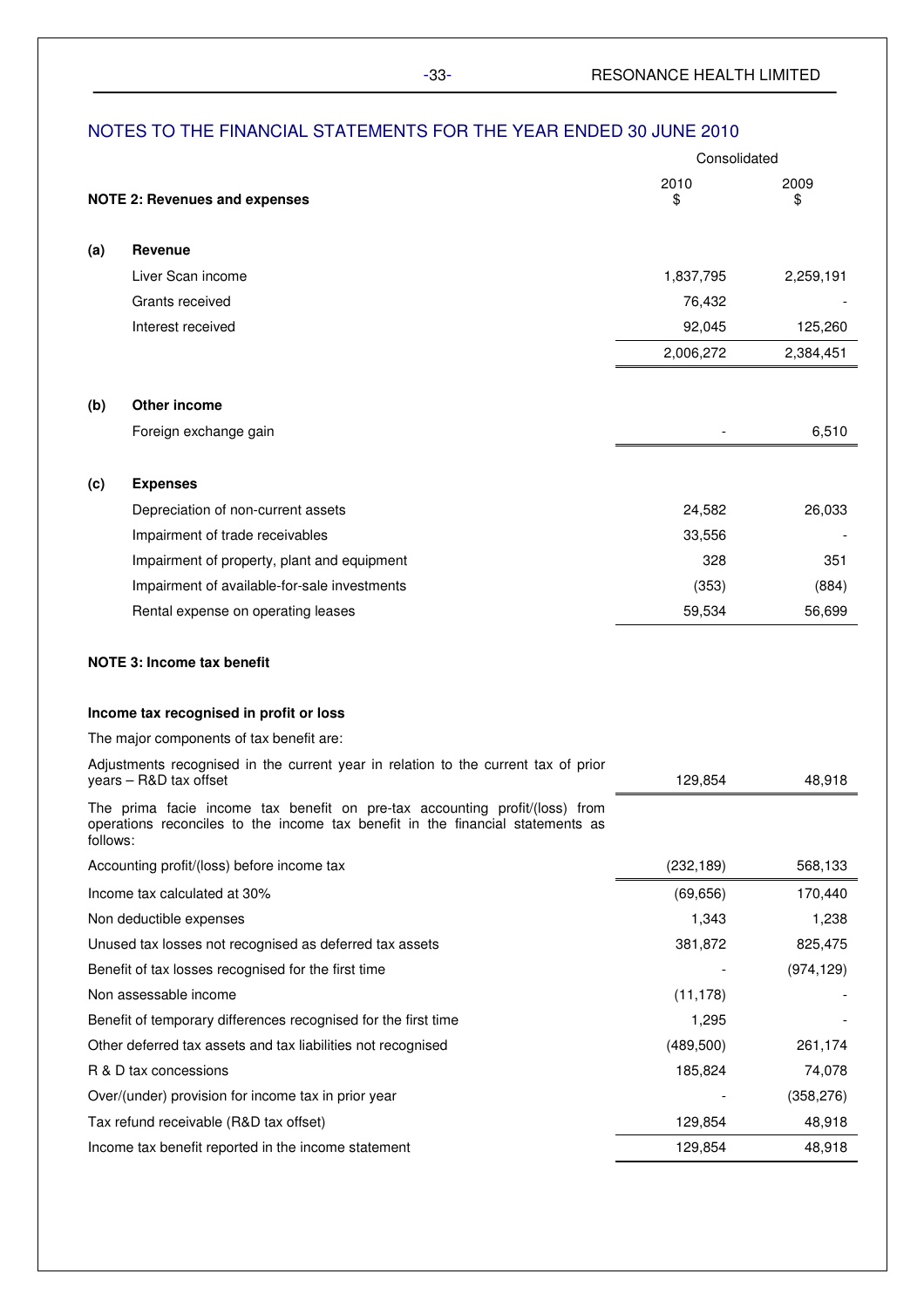|                                                                                     | Consolidated |            |
|-------------------------------------------------------------------------------------|--------------|------------|
| <b>NOTE 3: Income tax (Continued)</b>                                               | 2010<br>\$   | 2009<br>\$ |
| Unrecognised deferred tax balances                                                  |              |            |
| The following deferred tax assets and liabilities have not been brought to account: |              |            |
| Deferred tax assets:                                                                |              |            |
| Losses available for offset against future taxable income - revenue                 | 2,240,430    | 1,858,558  |
| Temporary differences – impairment of investments in subsidiaries                   | 1,624        | 1,518      |
| Other temporary differences                                                         | 339,694      | 733,381    |
|                                                                                     | 2,581,748    | 2,593,457  |
| Deferred tax liabilities:                                                           |              |            |
| Capitalised research and development costs                                          | 190,251      | 55,717     |
| Temporary differences                                                               | 9,437        | 1,890      |
|                                                                                     | 199,688      | 57,607     |
| Income tax expense not recognised directly in equity                                |              |            |
| Share issue costs                                                                   | 152,765      | 152,765    |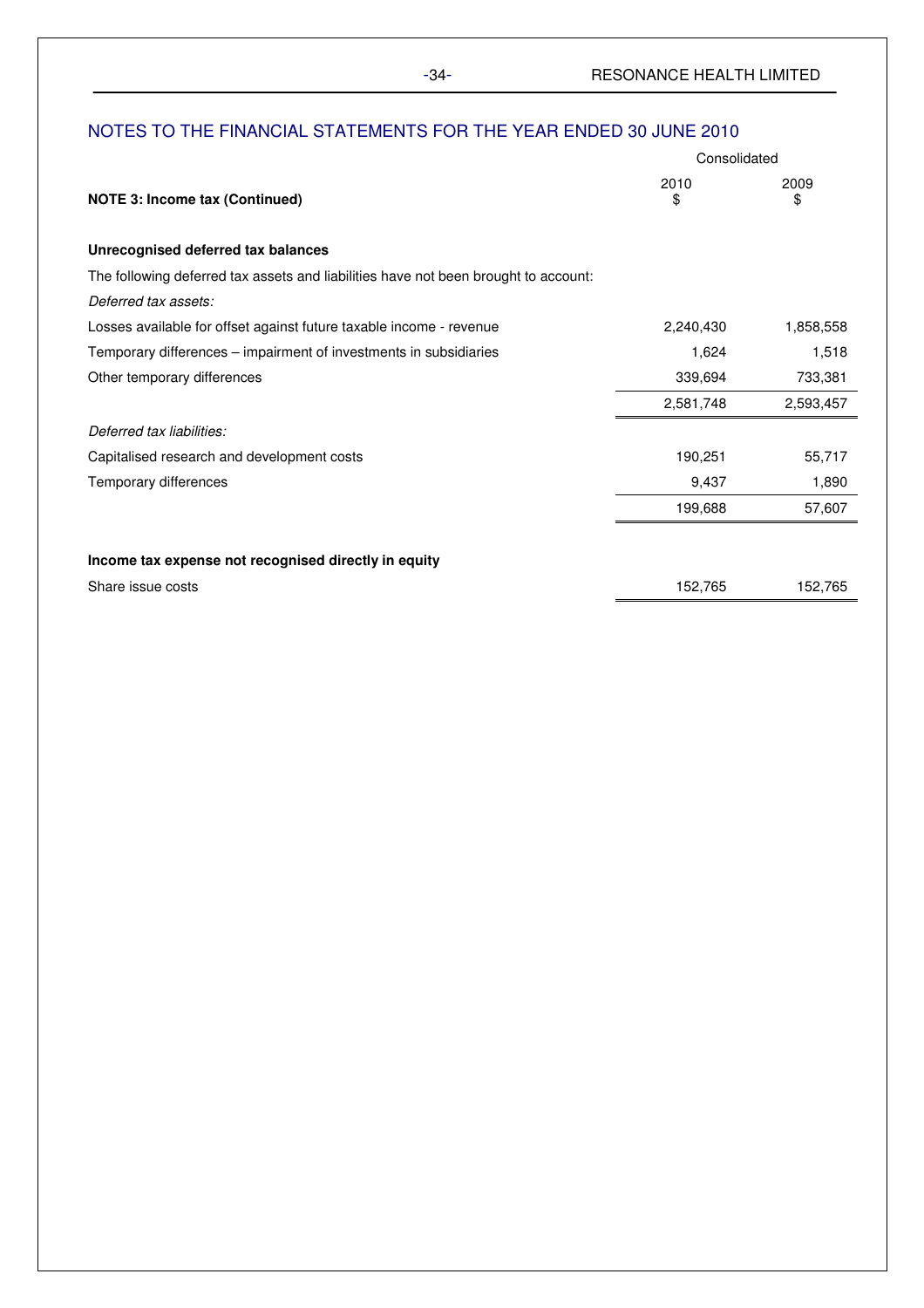#### **NOTE 4: Segment reporting**

#### **Segment Information**

The chief operating decision maker is considered to be the Company's Board of Directors. The Group's operating segments are determined by differences in the type of service provided. The financial results of the Group's operating segments are reviewed by the Board of Directors on a quarterly basis.

#### **Business Segments**

The following table presents revenue and profit/loss information and certain asset and liability information regarding business segments for the year ended 30 June 2010.

|                                                       | FerriScan | Research and<br>Development | Corporate                | Total      |
|-------------------------------------------------------|-----------|-----------------------------|--------------------------|------------|
|                                                       | \$        | \$                          | \$                       | \$         |
| Segment revenue                                       |           |                             |                          |            |
| Sales to external customers                           | 1,837,795 |                             |                          | 1,837,795  |
| Grant revenue                                         | 76,432    |                             | $\overline{\phantom{0}}$ | 76,432     |
| Interest revenue                                      |           |                             | 92,045                   | 92,045     |
| Total segment revenue                                 | 1,914,227 |                             | 92,045                   | 2,006,272  |
| Segment profit/(loss)                                 | 266,800   | 18,494                      | (387, 629)               | (102, 335) |
| Other segment information included in profit/(loss)   |           |                             |                          |            |
| Depreciation                                          | 24,582    |                             |                          | 24,582     |
| Income tax benefit                                    |           | 129,854                     |                          | 129,854    |
| Segment assets                                        | 896,697   | 642,766                     | 2,189,536                | 3,728,999  |
| Segment liabilities                                   | 277,617   | 172,827                     | 70,050                   | 520,494    |
| Other segment cash flow information:                  |           |                             |                          |            |
| Net cash inflow / (outflow) from operating activities | 495,849   |                             | (416, 042)               | 79,807     |
| Net cash (outflow) from investing activities          | (46,478)  | (544,383)                   | $\overline{\phantom{a}}$ | (590,861)  |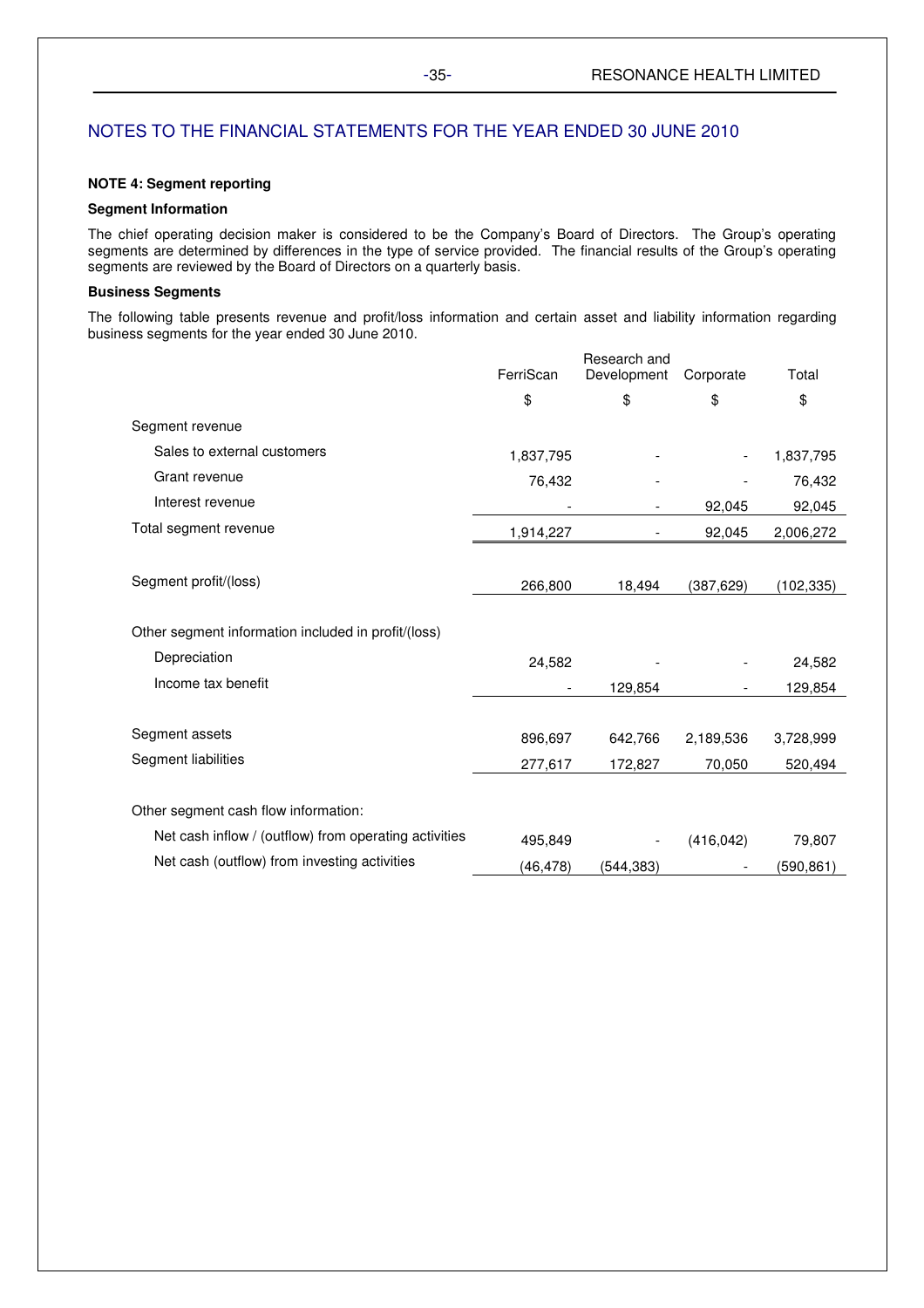## **NOTE 4: Segment reporting (Continued)**

The following table presents revenue and profit/loss information and certain asset and liability information regarding business segments for the year ended 30 June 2009.

|                                                       | FerriScan                | Research and<br>Development | Corporate                | Total     |
|-------------------------------------------------------|--------------------------|-----------------------------|--------------------------|-----------|
|                                                       | \$                       | \$                          | \$                       | \$        |
| Segment revenue                                       |                          |                             |                          |           |
| Sales to external customers                           | 2,259,191                |                             | $\overline{\phantom{a}}$ | 2,259,191 |
| Interest revenue                                      |                          | $\overline{\phantom{a}}$    | 125,260                  | 125,260   |
| Total segment revenue                                 | 2,259,191                |                             | 125,260                  | 2,384,451 |
| Segment profit/(loss)                                 | 1,348,588                | (103, 976)                  | (627, 561)               | 617,051   |
| Other segment information included in profit/(loss)   |                          |                             |                          |           |
| Depreciation                                          | 26,033                   |                             |                          | 26,033    |
| Income tax benefit                                    | $\overline{\phantom{a}}$ | 48,918                      |                          | 48,918    |
| Segment assets                                        | 852,482                  | 190,042                     | 2,646,428                | 3,688,952 |
| Segment liabilities                                   | 164,443                  | 153,126                     | 69,124                   | 386,693   |
| Other segment cash flow information:                  |                          |                             |                          |           |
| Net cash inflow / (outflow) from operating activities | 1,045,894                |                             | (511, 160)               | 534,734   |
| Net cash (outflow) from investing activities          | (32, 290)                | (239, 376)                  |                          | (271,666) |

The consolidated entity derived 71% (2009: 78%) of its external customer sales revenue from one major customer.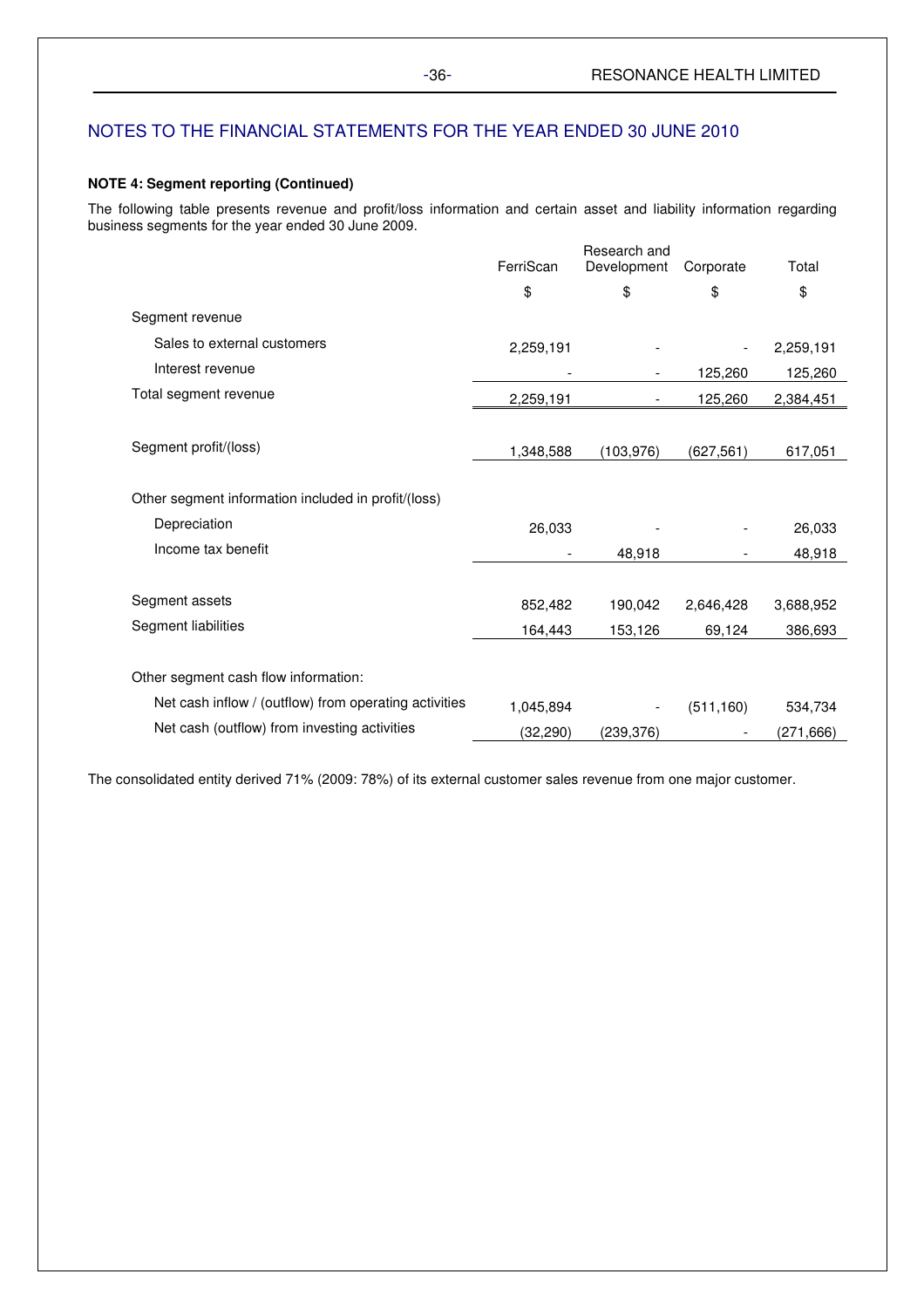|     |                                                                                                          | Consolidated   |                |
|-----|----------------------------------------------------------------------------------------------------------|----------------|----------------|
|     | <b>NOTE 5: Earnings per share</b>                                                                        | 2010<br>\$     | 2009<br>\$     |
|     | Basic profit / (loss) per share (cents)                                                                  | (0.0)          | 0.2            |
| (a) | Earnings / (loss) used in the calculation of basic and dilutive earnings<br>per share                    | (102, 335)     | 617,051        |
|     |                                                                                                          | 2010<br>Number | 2009<br>Number |
| (b) | Weighted average number of ordinary shares for the purposes of<br>basic loss per share                   | 360,246,883    | 359,575,239    |
|     | There are no potential ordinary shares on issue.                                                         |                |                |
|     | <b>NOTE 6: Dividends</b><br>No dividend was paid or declared for the current or previous financial year. |                |                |
|     |                                                                                                          |                | Consolidated   |
|     | OTE 7. Osak and saak suuburla                                                                            | 2010           | 2009           |

| NOTE 7: Cash and cash equivalents |           | \$.       |
|-----------------------------------|-----------|-----------|
| Deposits at call                  | 633.884   | 494.938   |
| Term deposits                     | 1,500,000 | 2,150,000 |
|                                   | 2,133,884 | 2,644,938 |

Deposits at call earn interest at floating rates based on daily bank deposit rates.

Term deposits are made for varying periods depending on the immediate cash requirements of the Group and earn interest at the respective term deposit rates.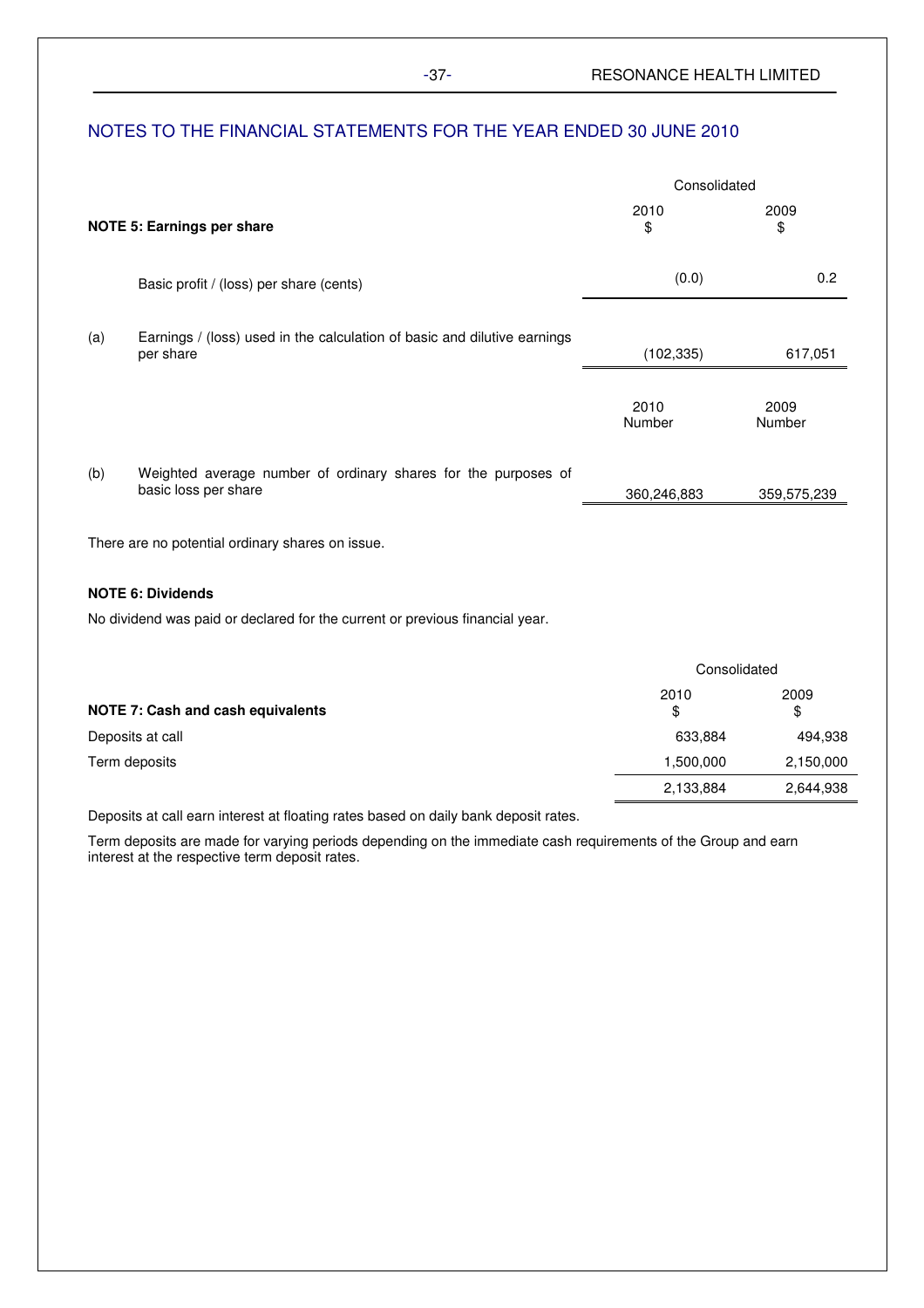|                                                                                                   | Consolidated |            |
|---------------------------------------------------------------------------------------------------|--------------|------------|
| NOTE 7: Cash and cash equivalents (Continued)                                                     | 2010<br>\$   | 2009<br>\$ |
| (i) Reconciliation of profit / (loss) for the year to net cash flows from operating<br>activities |              |            |
| Profit/(loss) for the year                                                                        | (102, 335)   | 617,051    |
| Non-cash flows in profit / (loss):                                                                |              |            |
| Depreciation                                                                                      | 24,582       | 26,033     |
| Share issue                                                                                       | 10,000       | 10,000     |
| Impairment of trade receivables                                                                   | 33,556       |            |
| Impairment of property, plant and equipment                                                       | 328          | 351        |
| Impairment of investments                                                                         | (353)        | (884)      |
| Reclassification to investing activities:                                                         |              |            |
| Research and development                                                                          | 544,383      | 239,376    |
| Changes in net assets and liabilities:                                                            |              |            |
| (Increase)/decrease in receivables                                                                | (106, 960)   | (301, 403) |
| (Increase)/decrease in other assets                                                               | (19, 110)    | 18,820     |
| (Increase)/decrease in capitalised development costs                                              | (452, 724)   | (190, 042) |
| Increase/(decrease) in trade creditors and borrowings                                             | 149,146      | 89,841     |
| Increase/(decrease) in other liabilities                                                          | 713          | 25,512     |
| Increase/(decrease) in translation reserve                                                        | (1, 419)     | 79         |
| Net cash provided by operating activities                                                         | 79,807       | 534,734    |
| (ii) Financing facilities                                                                         |              |            |
| Unsecured credit card:                                                                            |              |            |
| Amount used                                                                                       | (2, 178)     | (8, 444)   |
| Amount unused                                                                                     |              |            |
|                                                                                                   | (2, 178)     | (8, 444)   |
| Secured credit card:                                                                              |              |            |
| Amount used                                                                                       | 1,864        | 4,719      |
| Amount unused                                                                                     | 18,136       | 15,281     |
|                                                                                                   | 20,000       | 20,000     |
| (iii) Cash balances not available for use                                                         |              |            |
| Security deposits:                                                                                |              |            |
| Credit card                                                                                       | 20,000       | 20,000     |
| Lease premises                                                                                    | 38,120       | 38,120     |
|                                                                                                   | 58,120       | 58,120     |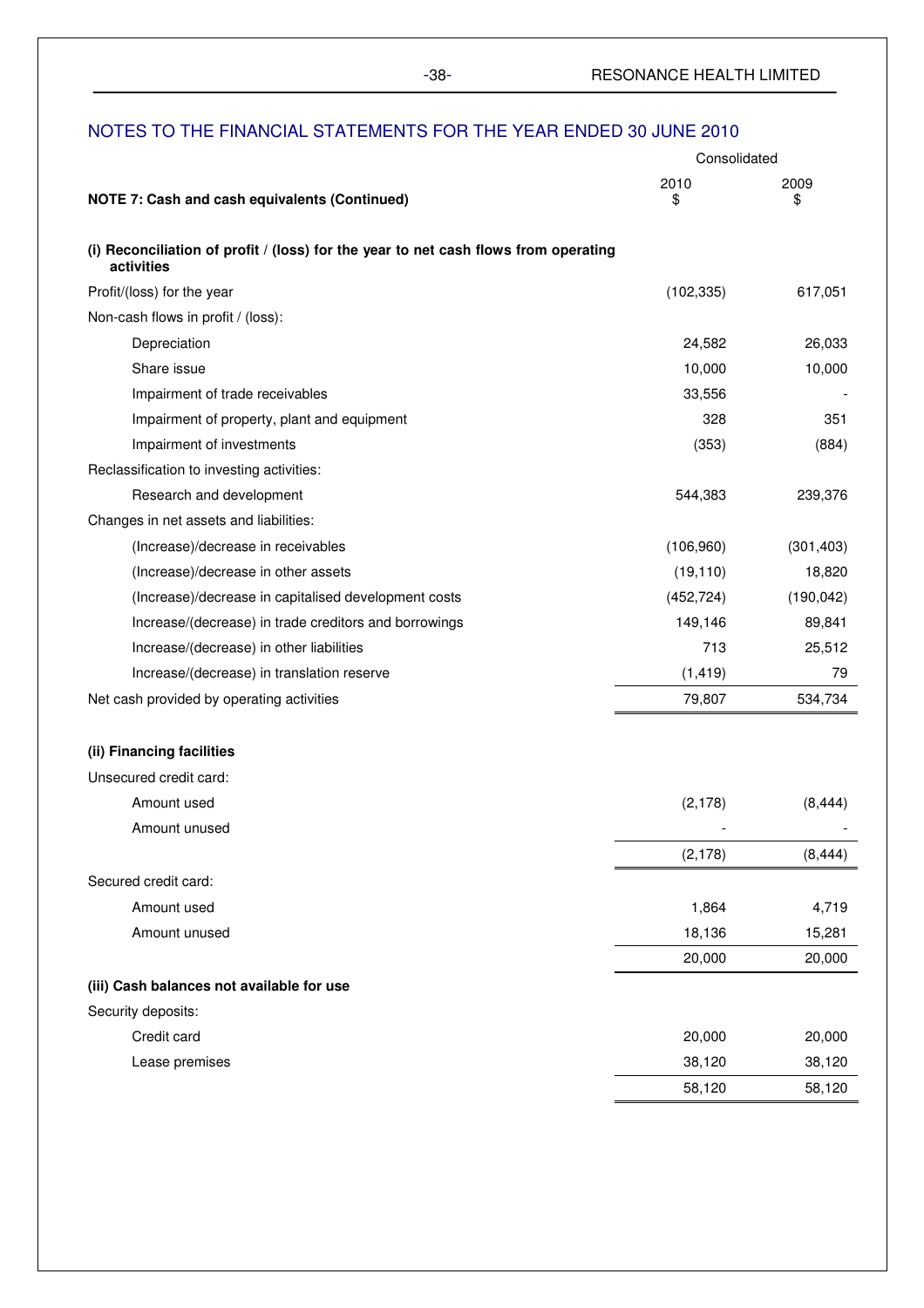|                                                                                         | Consolidated |            |  |
|-----------------------------------------------------------------------------------------|--------------|------------|--|
| NOTE 8: Trade and other receivables                                                     | 2010<br>\$   | 2009<br>\$ |  |
| Current                                                                                 |              |            |  |
| Trade receivables                                                                       | 526,315      | 593,379    |  |
| Allowance for impairment                                                                | (33, 556)    |            |  |
|                                                                                         | 492,759      | 593,379    |  |
| Other receivables                                                                       | 297,188      | 118,938    |  |
|                                                                                         | 789,947      | 712,317    |  |
| The average credit period on sales of goods and rendering of services is 14 to 90 days. |              |            |  |
| Aging of past due but not impaired                                                      |              |            |  |

| Up to 30 days                               | 6,602  | 194,831 |
|---------------------------------------------|--------|---------|
| 60-90 days                                  | 11,768 | 35,264  |
| 90-120 days                                 | 539    | 1,748   |
| $120 + days$                                | 8,096  | 14,565  |
|                                             | 27,005 | 246.408 |
| Movement in the allowance for impairment    |        |         |
| Balance at the beginning of the year        |        |         |
| Impairment losses recognised on receivables | 33,556 |         |
| Balance at the end of the year              | 33,556 |         |

In determining the recoverability of a trade receivable, the Group considers any changes in the credit quality of the trade receivable from the date credit was granted up to the reporting date. An allowance has been made for estimated irrecoverable trade receivable amounts arising from the past rendering of services in relation to a specific debtor amount. The concentration of credit risk is significant with 72% (2009: 81%) of trade receivables relating to one major customer. The remaining trade receivables relate to a large and unrelated customer base. The directors believe no further credit provision is required in excess of the allowance for impairment.

#### **Note 9: Available for sale investments**

| Current – Carried at fair value |           |          |
|---------------------------------|-----------|----------|
| Shares in listed corporations   | 14,337    | 14,337   |
| Less: Impairment                | (11, 333) | (11,686) |
|                                 | 3,004     | 2,651    |
| Note 10: Other assets           |           |          |
| Current                         |           |          |
| Prepayments                     | 38,891    | 19,781   |
| Security deposits               | 58,120    | 58,120   |
|                                 | 97,011    | 77,901   |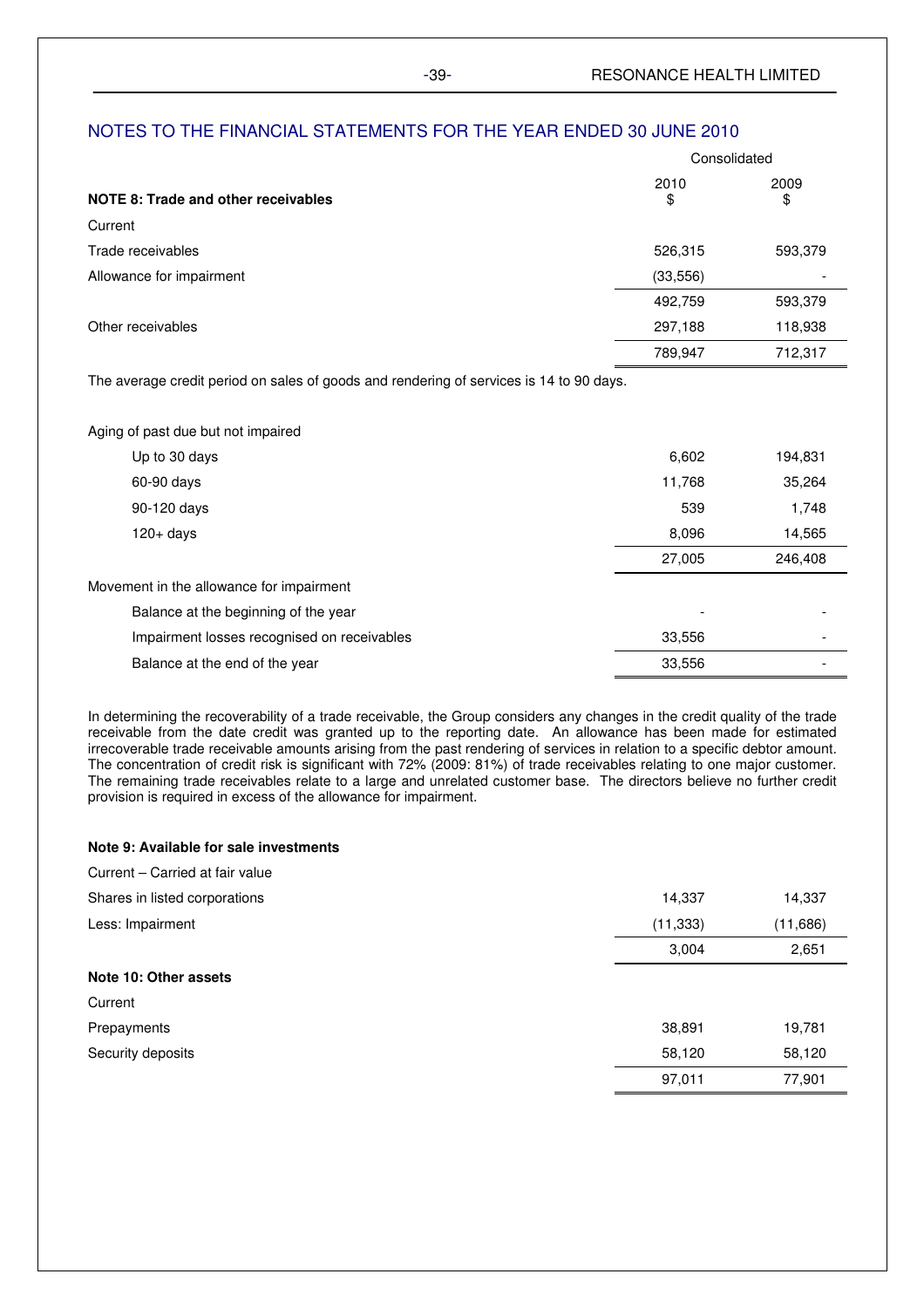|                                        | Consolidated |            |
|----------------------------------------|--------------|------------|
| NOTE 11: Property, plant and equipment | 2010<br>\$   | 2009<br>\$ |
| Fixtures and equipment                 |              |            |
| At cost                                | 227.575      | 242.355    |
| Less: Accumulated depreciation         | (165, 188)   | (181, 252) |
| Total property, plant and equipment    | 62,387       | 61,103     |

#### **Reconciliation**

Reconciliation of the carrying amount of each class of property, plant and equipment is set out below:

| Fixtures and equipment                 |           |           |
|----------------------------------------|-----------|-----------|
| Balance at the beginning of the year   | 61,103    | 40,108    |
| Additions                              | 26,194    | 47,379    |
| <b>Disposals</b>                       | (328)     | (351)     |
| Depreciation expense                   | (24, 582) | (26, 033) |
| Carrying amount at the end of the year | 62,387    | 61,103    |
|                                        |           |           |
| NOTE 10: Intonaible accete             |           |           |

#### **NOTE 12: Intangible assets**

| Development expenditure | 642.766 | 190,042 |
|-------------------------|---------|---------|
|                         |         |         |

Development expenditure relates to costs incurred in developing MRI image analysis tools for the diagnosis and clinical management of human disease.

During the current financial year this development has related to a faster version of FerriScan, a cardiac iron assessment MRI tool and the next stage of development of a MRI based liver fibrosis and liver fat assessment tool.

The recoupment of development expenditure is dependent on the successful development and commercialisation or sale of the technology developed. The directors are required to assess at each reporting date whether there is an indication that an asset may be impaired. If any such indication exists an estimate is made of the asset's recoverable amount. Where the asset's carrying value exceeds the estimated recoverable amount a provision for impairment is recognised.

In making this assessment the directors had regard to the size of the liver fibrosis and liver fat markets, competing products, experience gained with the FerriScan technology, the likely period over which these revenues are expected to be generated and the likelihood of any technological obsolescence.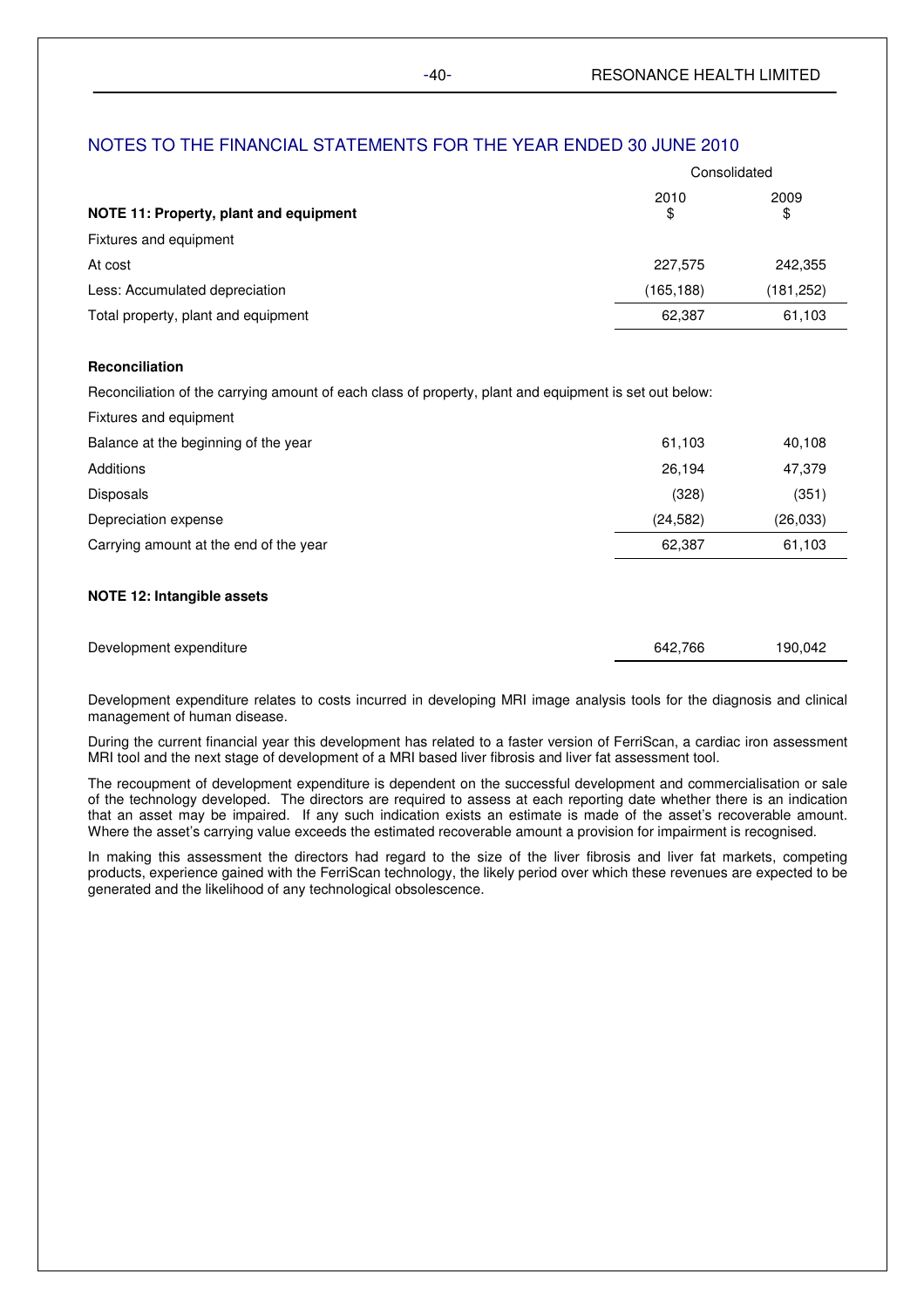|                                   | Consolidated |            |
|-----------------------------------|--------------|------------|
| NOTE 13: Trade and other payables | 2010<br>\$   | 2009<br>\$ |
| Current                           |              |            |
| Trade payables (i)                | 126,966      | 70,167     |
| Related party payables (ii)       | 132,183      | 153,476    |
| Sundry creditors and accruals     | 235,120      | 137,538    |
|                                   | 494.269      | 361,181    |

(i) Trade payables are non-interest bearing and are normally settled on 30 day terms.

(ii) For terms and conditions relating to related party payables refer to Note 19.

Information regarding the effective interest rate and credit risk of current payables is set out in Note 17.

# **NOTE 14: Other liabilities Current** Unearned income 26,225 25,512 **NOTE 15: Issued capital 1999 12009** 2010 2009 Number \$ Number \$ (a) Issued and paid up capital 360,431,775 67,524,039 363,065,005 67,514,039 **Movements during the period Ordinary shares Number of Number of Number of number of shares** lssue price \$ Balance at the beginning of the financial year 360,065,005 360,065,005 67,514,023 Shares issued to Managing Director  $366,770$  \$0.02726 10,000 Balance at the end of the financial year 360,431,775 360,431,775 67,524,023 **Incentive shares**  Balance at the beginning of the financial year 3,000,000 \$0.000001 16 Expiration of Class G incentive shares (3,000,000) and the state of Class G incentive shares (3,000,000) Balance at the end of the financial year  $16$ **Total 360,431,775 67,524,039**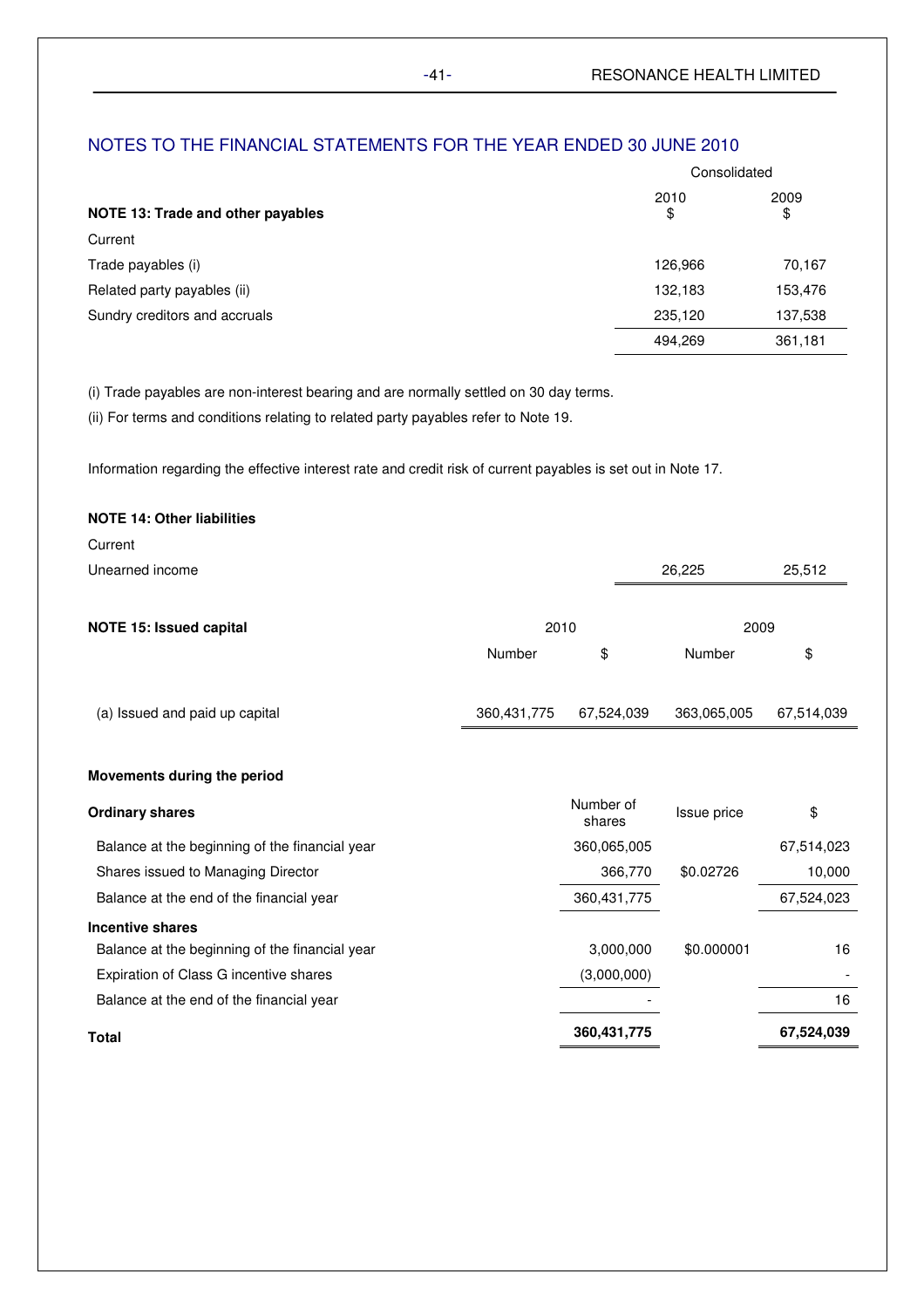#### **NOTE 15: Issued capital (Continued)**

#### (b) Shares issued to Managing Director

The issue price of shares issued to the Managing Director was equal to the volume weighted average price of the Company's shares as traded on ASX over the 20 trading days prior to the date of issue of the shares.

(c) Terms and conditions of incentive shares

#### **3,000,000 unquoted class G incentive shares – expired 31 May 2010**

Each Incentive Share entitles the Holder to convert the Incentive Share into an ordinary Share in accordance with the following Milestones.

Class G Incentive Shares: Convert to 3,000,000 Ordinary Shares upon the Company achieving a minimum volume weighted average share price for a period of 60 trading days of not less than \$0.60 per share; or in the event that the Company's shares are listed on a recognised international stock exchange other than the ASX and where or when Resonance shareholders have received a minimum value of \$0.60 per share for their Resonance shareholding; or on receipt of an offer by a third party to acquire not less than 20% of the Company's issued shares at a placement or offer price of not less than \$0.60 per share. These Class G Incentive Shares expired on 31 May 2010.

There are no incentive shares or unissued ordinary shares of Resonance Health Limited under option remaining at 30 June 2010.

|                                    |                | Consolidated   |  |  |
|------------------------------------|----------------|----------------|--|--|
| <b>NOTE 16: Accumulated losses</b> | 2010<br>\$     | 2009<br>\$     |  |  |
| Balance 1 July                     | (64, 295, 188) | (64, 912, 239) |  |  |
| Net profit/(loss) for year         | (102, 335)     | 617,051        |  |  |
| Balance 30 June                    | (64, 397, 523) | (64, 295, 188) |  |  |

#### **NOTE 17: Financial instruments**

#### (a) Capital risk management

The Group controls the capital of the Company in order to maintain an appropriate debt to equity ratio and to ensure that the Company can fund its operations and continue as a going concern. The Group's overall strategy remains unchanged from the previous financial year. The capital structure of the group consists of cash and cash equivalents and equity attributable to equity holders of the parent, comprising issued capital, reserves and retained earnings. None of the Group's entities are subject to externally imposed capital requirements. Operating cash flows are used to maintain and expand operations, as well as to make routine expenditures.

#### (b) Categories of financial instruments

**Financial assets** Cash and cash equivalents 2,192,004 2,703,058 Loans and receivables 789,947 712,317 Available for sale financial assets 3,004 2,651 **Financial liabilities** Payables 418,080 319,874

The net fair values of all financial assets and liabilities approximate their carrying value.

(c) Financial risk management objectives

The Group is exposed to market risk (including currency risk, fair value interest rate risk and price risk), credit risk, liquidity risk and cash flow interest rate risk. The Group seeks to minimise the effects of these risks. The Group does not enter into or trade financial instruments, including derivative financial instruments, for speculative purposes.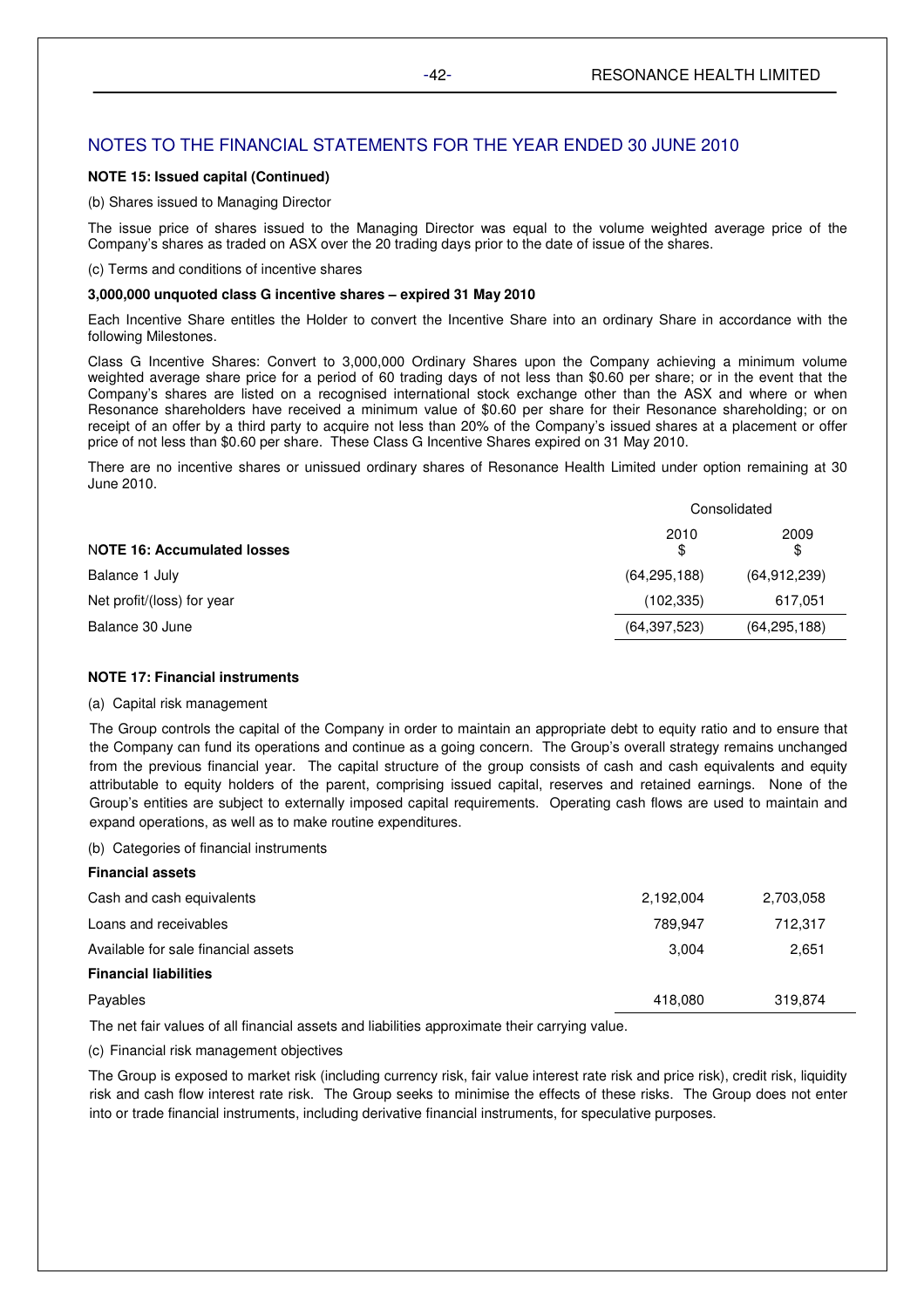#### **Note 17: Financial instruments (Continued)**

#### (d) Market risk

The Group's activities expose it primarily to the financial risk of changes in foreign currency exchange rates. There has been no change in the Group's exposure to market risks or the manner in which it manages and measures the risk from the previous period.

#### (e) Foreign currency risk management

The Group undertakes certain transactions denominated in foreign currencies, hence exposures to exchange rate fluctuations arise. Exchange rate exposures are managed within approved policy parameters. The Group does not engage in forward exchange contracts.

The carrying amount of the Group's foreign currency denominated monetary assets and monetary liabilities at the reporting date is as follows:

|                              | Liabilities |                          | Assets     |            |  |  |
|------------------------------|-------------|--------------------------|------------|------------|--|--|
|                              | 2010<br>\$  | 2009<br>\$               | 2010<br>\$ | 2009<br>\$ |  |  |
| <b>United States Dollars</b> | 30,259      | $\overline{\phantom{0}}$ | 545,346    | 552,051    |  |  |
| <b>Great British Pounds</b>  | 995         | $\overline{\phantom{0}}$ | 69,111     | 17,668     |  |  |
| European Euros               | 23,410      | $\overline{\phantom{0}}$ | 11,799     | 15,161     |  |  |

#### Foreign currency sensitivity analysis

The Group is exposed to United States Dollar (USD), Great British Pound (GBP) and European Euro (EUR) currency fluctuations.

The following table illustrates the Group's sensitivity to a 10% increase and decrease in the Australian dollar against the relevant foreign currency. The sensitivity analysis includes only outstanding foreign currency denominated monetary items and adjusts their translation at the period end for a 10% change in foreign currency rates. A negative number indicates a decrease in profit and other equity where the Australian dollar strengthens against the respective currency. For a weakening of the Australian dollar against the respective currency there would be an equal and opposite impact on the profit and other equity and the balances below would be positive.

| Profit or loss impact: | 2010<br>\$ | 2009<br>\$ |
|------------------------|------------|------------|
| - USD                  | (46, 826)  | (50, 186)  |
| - GBP                  | (6, 192)   | (1,606)    |
| - EUR                  | 1,056      | (1,378)    |

#### (f) Interest rate risk management

All financial assets and financial liabilities are non-interest bearing except for cash and cash equivalent balances. The following table details the Group's expected maturities for cash and cash equivalent financial assets.

| Cash and cash equivalent financial assets | Less than<br>one month | One to three<br>months | Total       |
|-------------------------------------------|------------------------|------------------------|-------------|
| 2010                                      | \$2,133,884            | \$58,120               | \$2,192,004 |
| Weighted average effective interest rate  | 4.22%                  | 3.65%                  |             |
| 2009                                      | \$2,494,938            | \$208,120              | \$2,703,058 |
| Weighted average effective interest rate  | 2.99%                  | 3.78%                  |             |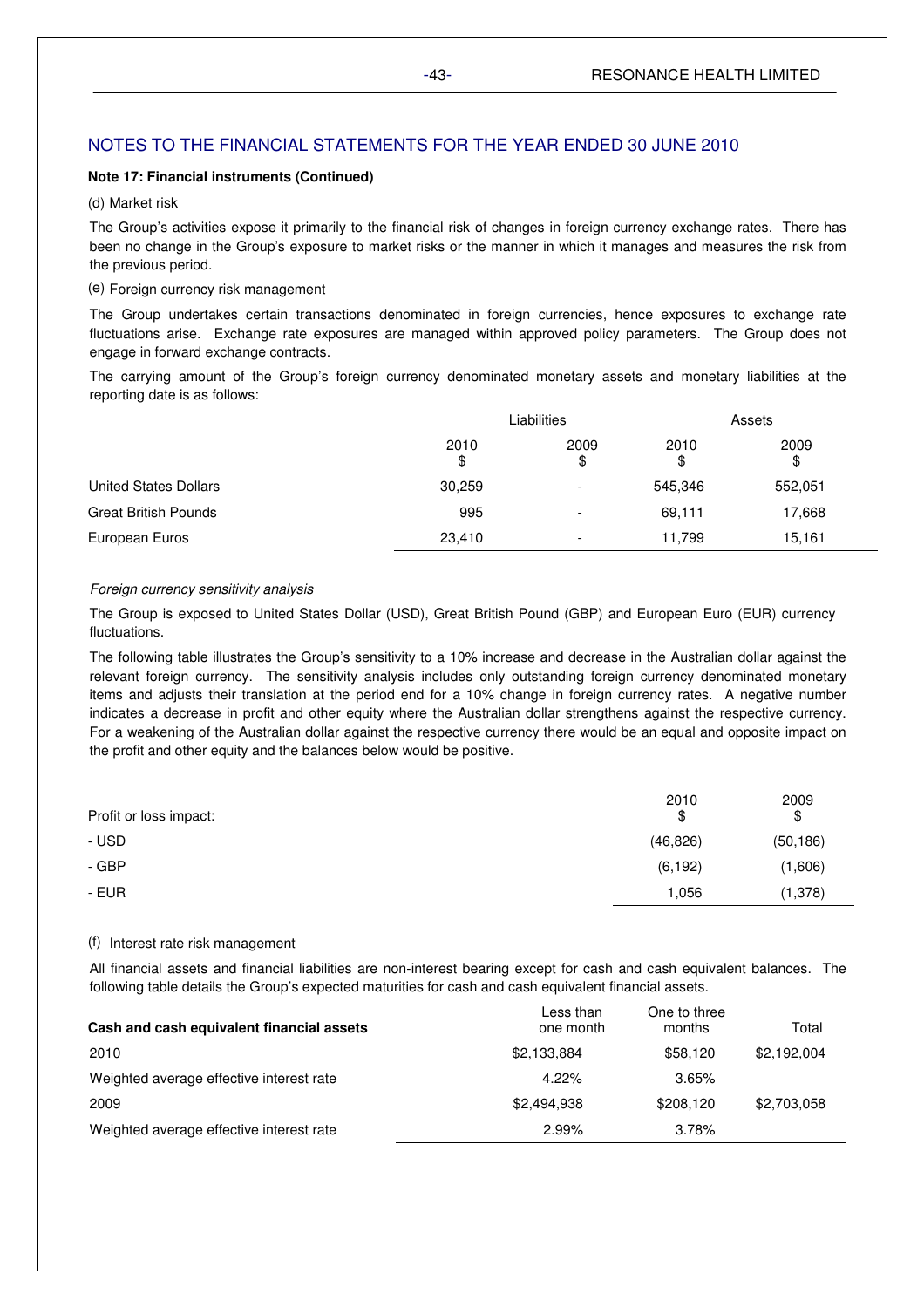#### **Note 17: Financial instruments (Continued)**

#### Interest rate sensitivity analysis

The Group is exposed to fluctuations in interest rates as it has deposited monies at floating and fixed interest rates.

The following table illustrates the Group's sensitivity to a 10% increase and decrease in the interest rate. The sensitivity analysis includes only cash and cash equivalent financial assets as at 30 June and assumes a 10% change in interest rates. Where the interest rate decreases a reduction in profit would be experienced.

|                        | 2010    | 2009  |
|------------------------|---------|-------|
|                        | ሖ<br>۰D | \$    |
| Profit or loss impact: | 917     | 1,353 |
|                        |         |       |

#### (g) Credit risk management

Credit risk is the risk that a counterparty will not meet its obligations under a financial instrument or customer contract, leading to a financial loss. The Group is exposed to credit risk from its operating activities (primarily from customer receivables) and from its financing activities, including deposits with banks, foreign exchange transactions and other financial instruments.

Outstanding customer receivables are regularly monitored and any credit concerns highlighted to senior management. At 30 June 2010, the Group had one customer that accounted for 72% of all trade receivables (2009: 81%).

The maximum exposure to credit risk, excluding the value of any collateral or other security at balance date in relation to each class of recognised financial assets is the carrying amount, net of any allowance for impairment recorded in the financial statements. The Group does not hold any collateral as security for any trade receivable.

(h) Equity price risk

The Group is exposed to equity price risks arising from available-for-sale financial assets. The Group's investments are publicly traded.

#### Equity price risk sensitivity analysis

The following table illustrates the Group's sensitivity to a 10% increase and decrease in the equity price.

|                                                                                                                                                            | 2010<br>ጦ<br>۰D | 2009 |
|------------------------------------------------------------------------------------------------------------------------------------------------------------|-----------------|------|
| Profit or loss impact:                                                                                                                                     | 300             | 265  |
| $\mathcal{L}(\mathbf{X}) = \mathbf{X} \times \mathbf{X} = \mathbf{X} \times \mathbf{X} \times \mathbf{X} = \mathbf{X} \times \mathbf{X} \times \mathbf{X}$ |                 |      |

(i) Liquidity risk management

Ultimate responsibility for liquidity risk management rests with the Board of directors, who have built an appropriate liquidity risk management framework for the management of the Group's short, medium and long-term funding and liquidity management requirements. The Group manages liquidity risk by maintaining adequate reserves by continually monitoring forecast and actual cash flows and matching the maturity profiles of financial assets and liabilities. Included in Note 7 is a listing of additional undrawn facilities that the Group has at its disposal to further reduce liquidity risk.

The following table details the Group's expected maturity for its financial liabilities.

|                      | Less than<br>one month | One month to<br>three months | Three months<br>to one year | Total   |
|----------------------|------------------------|------------------------------|-----------------------------|---------|
|                      | \$                     | \$                           | \$                          | \$      |
| 2010                 |                        |                              |                             |         |
| Non-interest bearing | 358,580                | 45,000                       | 14,500                      | 418,080 |
| 2009                 |                        |                              |                             |         |
| Non-interest bearing | 278,874                | 26,000                       | 15,000                      | 319,874 |

#### (j) Fair value of financial instruments

The net fair value of all financial assets and liabilities approximate their carrying values. No financial assets or financial liabilities, except for listed shares are readily traded on organised markets in standardised form.

The aggregate net fair values and carrying amounts of all financial assets and liabilities are disclosed in the financial statements.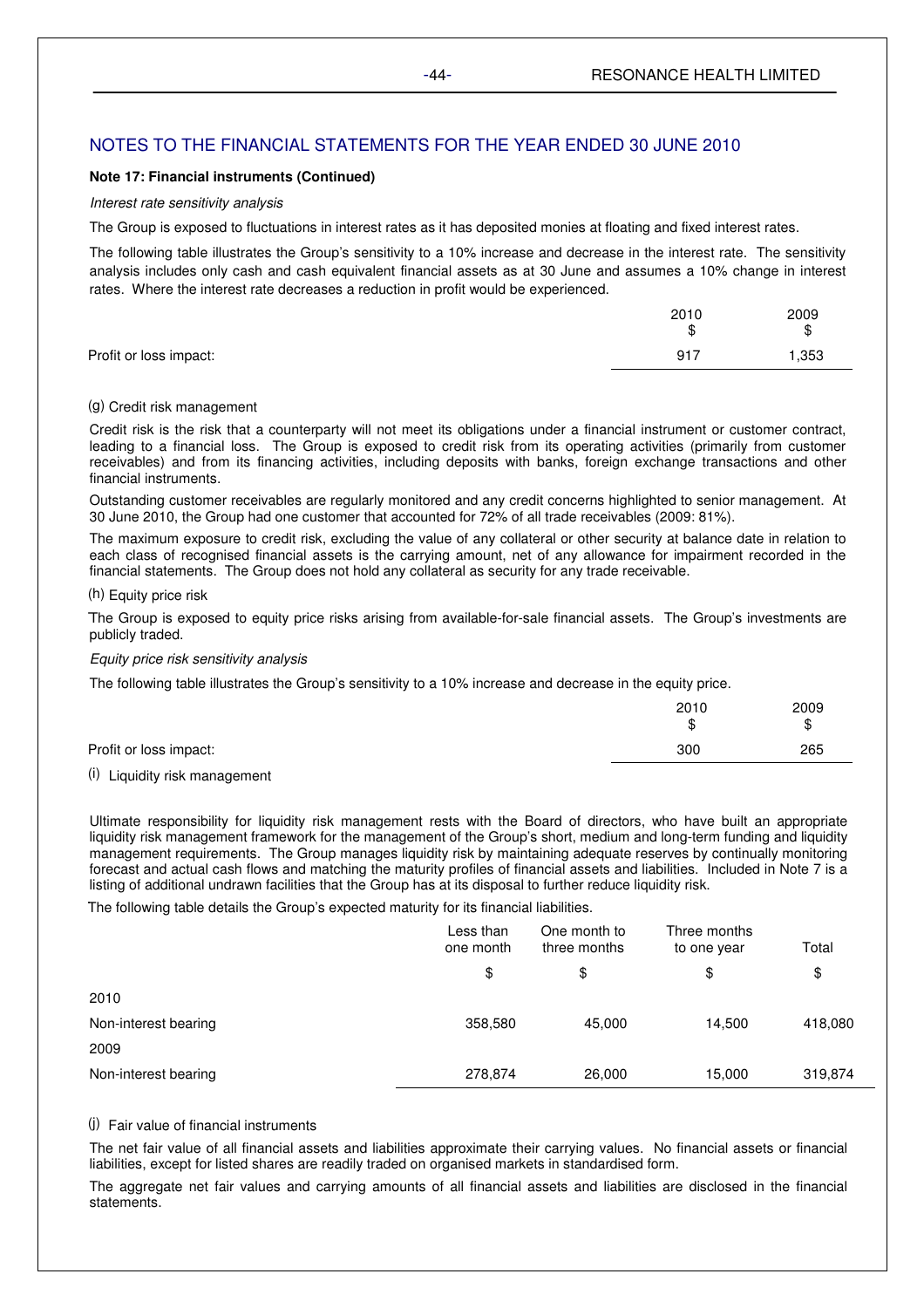|                                                                                                                                       | Consolidated |            |
|---------------------------------------------------------------------------------------------------------------------------------------|--------------|------------|
| NOTE 18: Commitments for expenditure                                                                                                  | 2010<br>\$   | 2009<br>\$ |
| Operating lease commitments                                                                                                           |              |            |
| Commitments for minimum lease payments in relation to non-cancellable operating<br>leases for office premises are payable as follows: |              |            |
| Within one year                                                                                                                       | 22.108       | 63,374     |
| Later than 1 year but no later than 5 years                                                                                           |              | 21,125     |
| Total commitments not recognised in the financial statements                                                                          | 22.108       | 84.499     |

#### **NOTE 19: Related party disclosure**

The consolidated financial statements include the financial statements of Resonance Health Limited and the subsidiaries listed in the following table.

| Name of entity                                                                                       | Country of    | Class of | Equity  |              | Investment $(\$)$ |
|------------------------------------------------------------------------------------------------------|---------------|----------|---------|--------------|-------------------|
|                                                                                                      | incorporation | shares   | holding | 2010         | 2009              |
| Health<br>Analysis<br>Resonance<br>Services Pty Ltd (formerly<br>Inner<br>Vision Biometrics Pty Ltd) | Australia     | Ordinary | 100%    | 9,415,300    | 9,415,300         |
| WA Private Health Care Services<br>Pty Ltd                                                           | Australia     | Ordinary | 100%    | 224,366      | 224,366           |
| <b>IVB Holdings Pty Ltd</b>                                                                          | Australia     | Ordinary | 100%    | 1,300,000    | 1,300,000         |
| ResonanceUSA Inc.                                                                                    | <b>USA</b>    | Ordinary | 100%    |              |                   |
| Less: Impairment                                                                                     |               |          |         | (10,072,984) | (10, 261, 176)    |
|                                                                                                      |               |          |         | 866,682      | 678,490           |

Resonance Health Limited is the ultimate Australian entity and ultimate parent of the Group.

#### **Transactions with related parties**

Transactions with related parties are on normal commercial terms and conditions no more favourable than those available to other parties unless otherwise stated.

#### **Transactions with related parties in the wholly owned group**

During the year the company provided interest free loans to Resonance Health Analysis Services Pty Ltd totalling \$621,555 with no fixed repayment date. During the previous year the company received interest free loans from Resonance Health Analysis Services Pty Ltd totalling \$468,948.

During the year the company provided interest free loans to ResonanceUSA Inc totalling \$109,820 with no fixed repayment date (2009: nil).

A cumulative impairment of these loans amounting to \$4,401,373 was recorded up to balance date (2009: \$3,308,220).

During the year expenses were paid by Resonance Health Analysis Services Pty Ltd totalling \$140,800 (2009: \$64,555) on behalf of the company.

During the year expenses were paid by ResonanceUSA Inc totalling \$111,846 (2009: \$nil) on behalf of the company.

During the year expenses were paid by the company on behalf of Resonance Health Analysis Services Pty Ltd totalling \$41,930 (2009: \$10,377).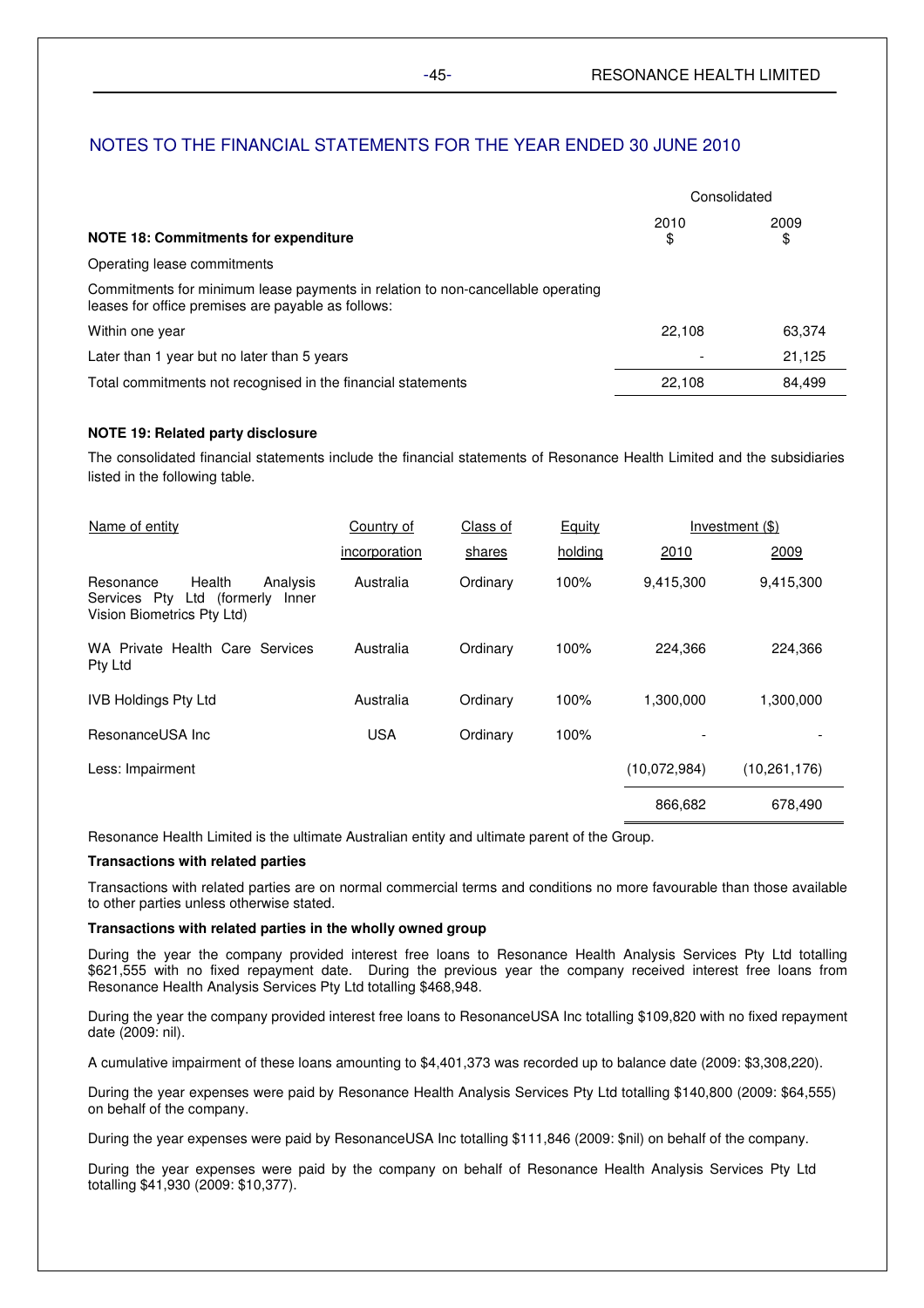| <b>NOTE 20: Parent entity disclosures</b> | 2010<br>\$                       | 2009<br>\$                       |
|-------------------------------------------|----------------------------------|----------------------------------|
| <b>Financial Position</b>                 |                                  |                                  |
| <b>Assets</b>                             |                                  |                                  |
| <b>Current assets</b>                     | 1,741,324                        | 2,643,776                        |
| Non-current assets                        | 856,682                          | 678,490                          |
| <b>Total assets</b>                       | 2,598,006                        | 3,322,266                        |
| <b>Liabilities</b>                        |                                  |                                  |
| <b>Current liabilities</b>                | 70,050                           | 69,124                           |
| <b>Total liabilities</b>                  | 70,050                           | 69,124                           |
| <b>Equity</b>                             |                                  |                                  |
| Issued capital                            | 67,524,039                       | 67,514,039                       |
| Option reserve                            | 66,284                           | 66,284                           |
| <b>Accumulated losses</b>                 | (65,062,367)                     | (64, 327, 181)                   |
| <b>Total equity</b>                       | 2,527,956                        | 3,253,142                        |
|                                           |                                  |                                  |
| <b>Financial Performance</b>              | Year ended<br>30 June 2010<br>\$ | Year ended<br>30 June 2009<br>\$ |
| Profit / (loss) for the year              | (735, 186)                       | 568,013                          |
| Total comprehensive income / (loss)       | (735, 186)                       | 568,013                          |

#### **NOTE 21: Events subsequent to reporting date**

No other matters or circumstances have arisen since the end of the financial year which significantly affected or may significantly affect the operations of the company and the consolidated entity, the results of those operations, or the state of affairs in future financial years.

|                                                                            | Consolidated |            |
|----------------------------------------------------------------------------|--------------|------------|
| NOTE 22: Auditors' remuneration                                            | 2010<br>\$   | 2009<br>\$ |
| During the year the following fees were<br>paid or payable to the auditor: |              |            |
| the<br>Remuneration of<br>auditor<br>the<br>of<br>company for:             |              |            |
| auditing or reviewing the financial<br>report                              | 37,450       | 30,000     |
| taxation compliance services                                               | 28,698       | 39,354     |
|                                                                            | 66,148       | 69.354     |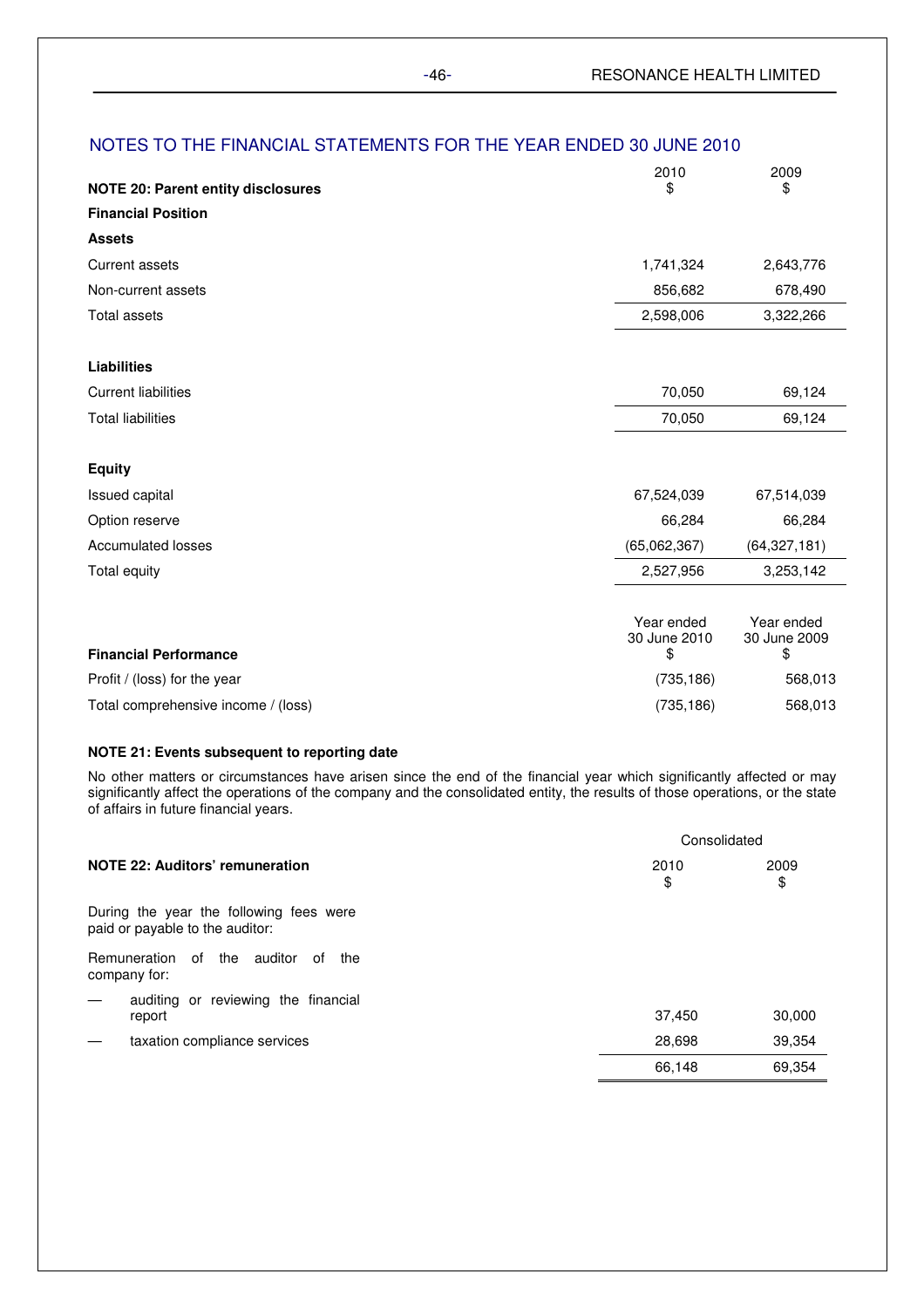#### **NOTE 23: Directors and executive disclosures**

#### **(a) Details of key management personnel**

| (i) Directors     |                                               |                          |
|-------------------|-----------------------------------------------|--------------------------|
| Dr Stewart Washer | Chairman (non-executive)                      |                          |
| Ms Liza Dunne     | Managing Director (executive)                 |                          |
| Dr Martin Blake   | Director (non-executive)                      |                          |
| Mr Simon Panton   | Director (non-executive)                      | Appointed 5 October 2009 |
| Dr Tim St Pierre  | Director (executive)                          |                          |
| (ii) Executives   |                                               |                          |
| Ms Eva O'Malley   | Chief Financial Officer and Company Secretary |                          |

Key management personnel remuneration has been included in the Remuneration Report section of the Directors' Report.

#### **(c) Shareholdings of key management personnel**

The numbers of ordinary shares in the company held during the financial year by key management personnel of the consolidated Group including their personally related entities are set out below.

|                  | <b>Balance 1.7.09</b> | Received as<br>Remuneration | Net Change<br>Other* | Received during<br>the year on<br>exercise of options | Balance 30.6.10 |
|------------------|-----------------------|-----------------------------|----------------------|-------------------------------------------------------|-----------------|
| <b>Directors</b> |                       |                             |                      |                                                       |                 |
| Dr S Washer      | 451,422               |                             |                      |                                                       | 451,422         |
| Dr M Blake       | 6,224,677             |                             |                      |                                                       | 6,224,677       |
| Ms L Dunne       | 2,227,025             | 366,770                     |                      |                                                       | 2,593,795       |
| Dr T St Pierre   | 9,078,750             |                             |                      |                                                       | 9,078,750       |
| Mr S Panton      |                       |                             | 65,960,972           |                                                       | 65,960,972      |
| Total            | 17,981,874            | 366,770                     | 65,960,972           |                                                       | 84,309,616      |
| Executives       |                       |                             |                      |                                                       |                 |
| Ms E O'Malley    |                       |                             |                      |                                                       |                 |
| Total            | -                     |                             |                      |                                                       |                 |

\* Includes shares held as disclosed in the initial directors interest notice on being appointed director on 5 October 2009.

#### **(d) Transactions and balances with directors and other key management personnel**

Non-Executive Director – Dr Martin Blake

Dr Blake is a Director of Perth Radiological Clinic.

During the previous financial year the Group provided FerriScan services totalling \$1,617 to Perth Radiological Clinic. Amounts receivable at 30 June 2009 totalled \$269.

During the previous financial year the Group purchased MRI patient scans for a clinical trial study totalling \$1,980 from Perth Radiological Clinic. Amounts payable at 30 June 2009 totalled \$660.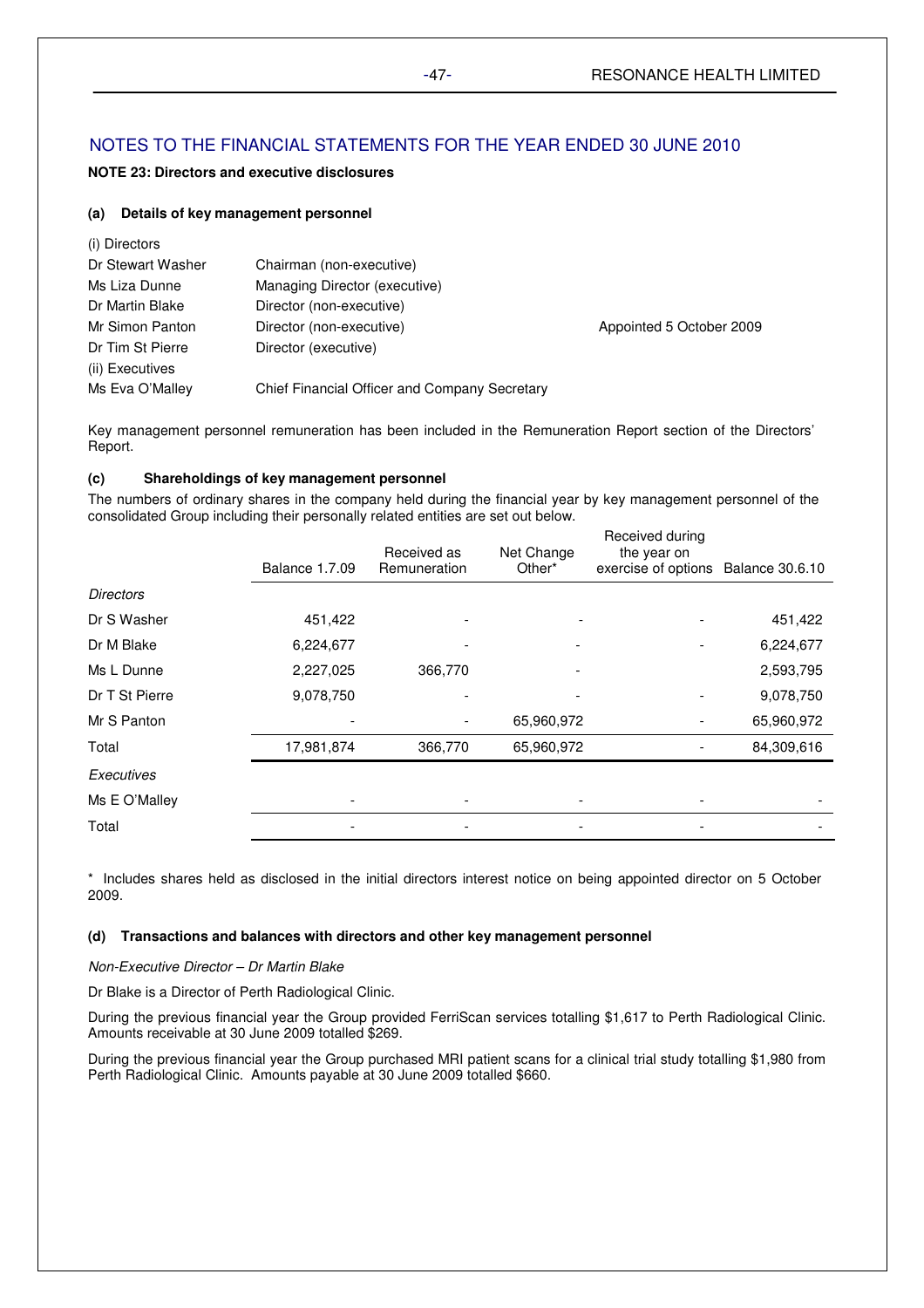#### **NOTE 23: Directors and executive disclosures (Continued)**

#### Executive Director – Dr Tim St Pierre

Dr St Pierre is an employee of The University of Western Australia. The Group has an agreement with the University of Western Australia for the provision of consulting services by Dr St Pierre and others.

Amounts relating to services provided by Dr St Pierre during the year can be found in the Remuneration Report forming part of the Directors' Report.

Amounts relating to consulting services provided by others under the agreement with the University of Western Australia during the financial year totalled \$39,859 (2009: \$31,489). The amount payable at 30 June 2010 totalled \$71,348 (2009: \$31,489).

During the year the Group provided FerriScan services totalling \$10,311 (2009: nil) to the University of Western Australia. Amounts receivable at 30 June 2010 totalled \$1,817 (2009: nil).

#### Non-Executive Director – Dr Stewart Washer

Dr Washer is a Director of Ausbiotech Limited.

During the year the Group purchased an Ausbiotech subscription totalling \$1,809. Amounts payable at 30 June 2010 were nil.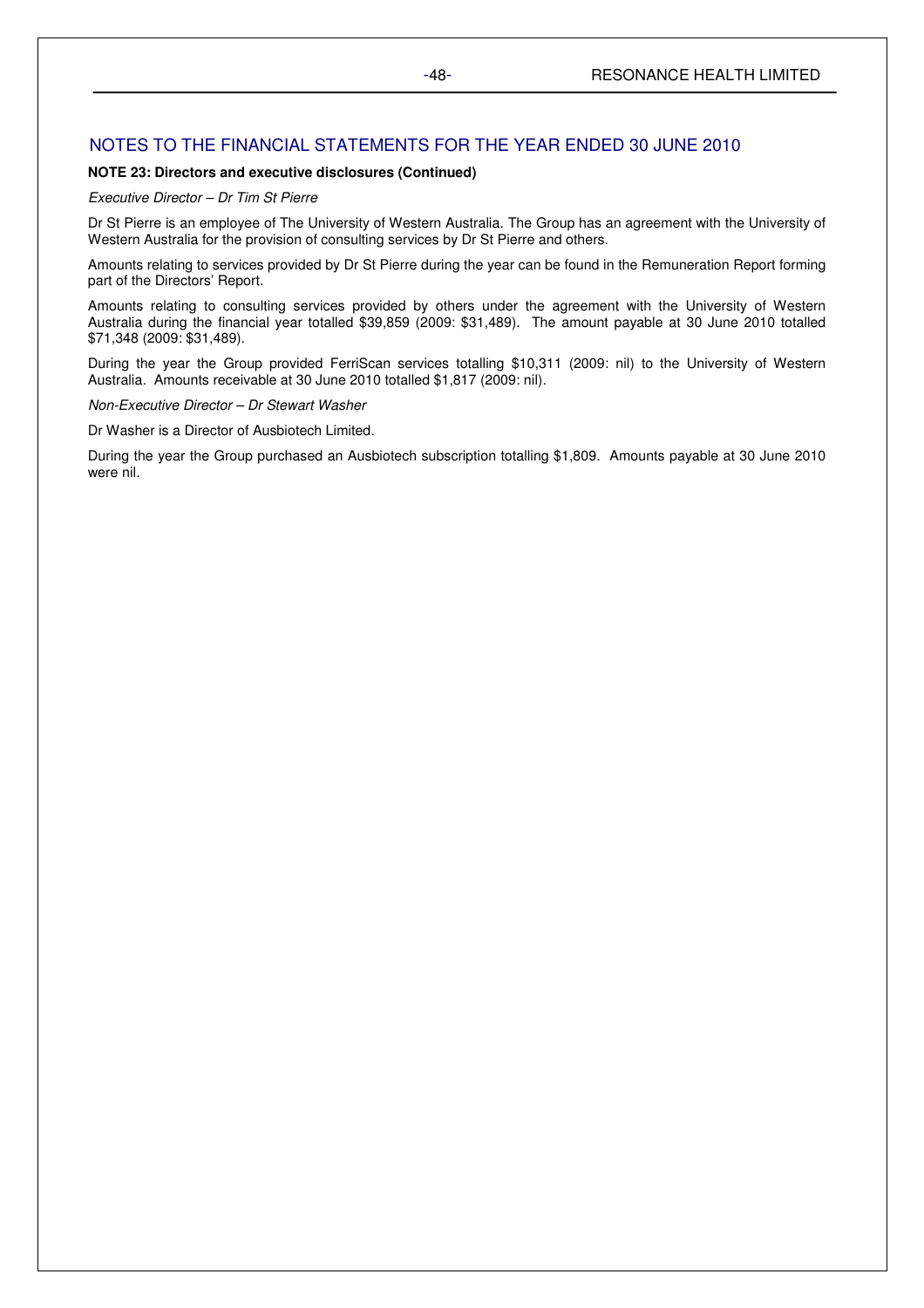#### **DIRECTORS' DECLARATION**

- 1. In the opinion of the directors:
	- a. the accompanying financial statements, notes and the additional disclosures are in accordance with the Corporations Act 2001 including:
		- i. giving a true and fair view of the consolidated entity's financial position as at 30 June 2010 and of it's performance for the year then ended; and
		- ii. complying with Australian Accounting Standards (including the Australian Accounting Interpretations) and the Corporations Regulations 2001; and
	- b. there are reasonable grounds to believe that the company will be able to pay its debts as and when they become due and payable; and
	- c. the financial statements and notes thereto are in accordance with International Financial Reporting Standards issued by the International Accounting Standards Board.
- 2. This declaration has been made after receiving the declarations required to be made to the directors in accordance with Section 295A of the Corporations Act 2001 for the financial year ended 30 June 2010.

This declaration is signed in accordance with a resolution of the Board of Directors.

Dr Stewart Washer Chairman

Place: Perth, Western Australia Dated: 29 September 2010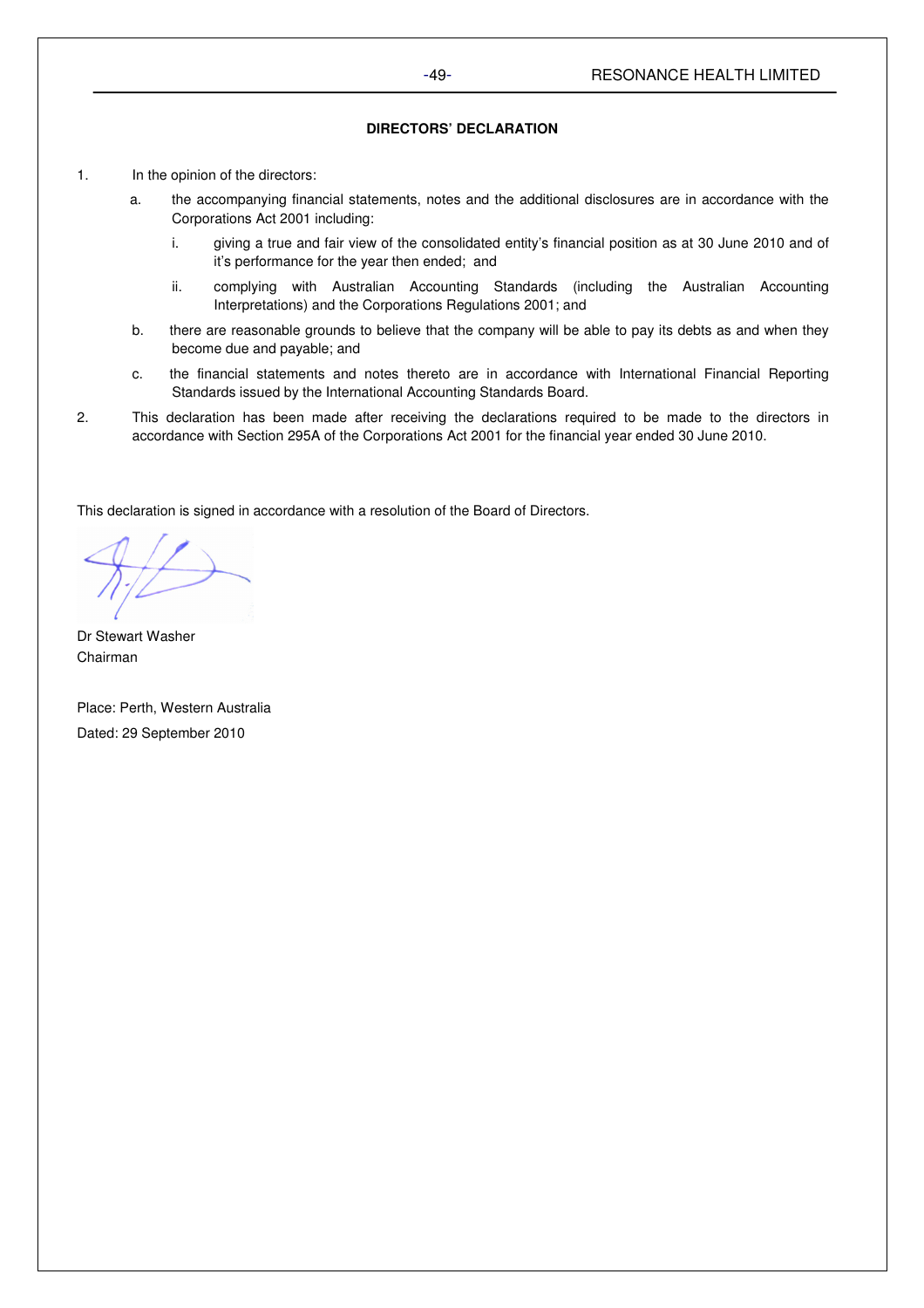

Accountants | Business and Financial Advisers

#### **INDEPENDENT AUDITOR'S REPORT**

**To the members of** 

#### **RESONANCE HEALTH LIMITED**

#### **Report on the Financial Report**

We have audited the accompanying financial report of Resonance Health Limited ("the company"), which comprises the statement of financial position as at 30 June 2010, and the statement of comprehensive income, statement of changes in equity and statement of cash flows for the year ended on that date, a summary of significant accounting policies, other explanatory notes and the directors' declaration of the consolidated entity comprising the company and the entities it controlled at the year's end or from time to time during the financial year as set out on pages 19 to 49.

#### Directors' Responsibility for the Financial Report

The directors of the company are responsible for the preparation and fair presentation of the financial report in accordance with Australian Accounting Standards (including the Australian Accounting Interpretations) and the Corporations Act 2001. This responsibility includes establishing and maintaining internal controls relevant to the preparation and fair presentation of the financial report that is free from material misstatement, whether due to fraud or error; selecting and applying appropriate accounting policies; and making accounting estimates that are reasonable in the circumstances.

In Note 1(c), the directors also state, in accordance with Accounting Standard AASB 101: Presentation of Financial Statements that the consolidated financial statements comply with International Financial Reporting Standards.

#### Auditor's Responsibility

Our responsibility is to express an opinion on the financial report based on our audit. We conducted our audit in accordance with Australian Auditing Standards. These Auditing Standards require that we comply with relevant ethical requirements relating to audit engagements and plan and perform the audit to obtain reasonable assurance whether the financial report is free from material misstatement.

An audit involves performing procedures to obtain audit evidence about the amounts and disclosures in the financial report. The procedures selected depend on the auditor's judgement, including the assessment of the risks of material misstatement of the financial report, whether due to fraud or error. In making those risk assessments, the auditor considers internal control relevant to the company's preparation and fair presentation of the financial report in order to design audit procedures that are appropriate in the circumstances, but not for the purpose of expressing an opinion on the effectiveness of the company's internal control. An audit also includes evaluating the appropriateness of accounting policies used and the reasonableness of accounting estimates made by the directors, as well as evaluating the overall presentation of the financial report.

Our audit did not involve an analysis of the prudence of business decisions made by directors or management.

We believe that the audit evidence we have obtained is sufficient and appropriate to provide a basis for our audit opinions.

#### Independence

In conducting our audit, we have complied with the independence requirements of the Corporations Act 2001.